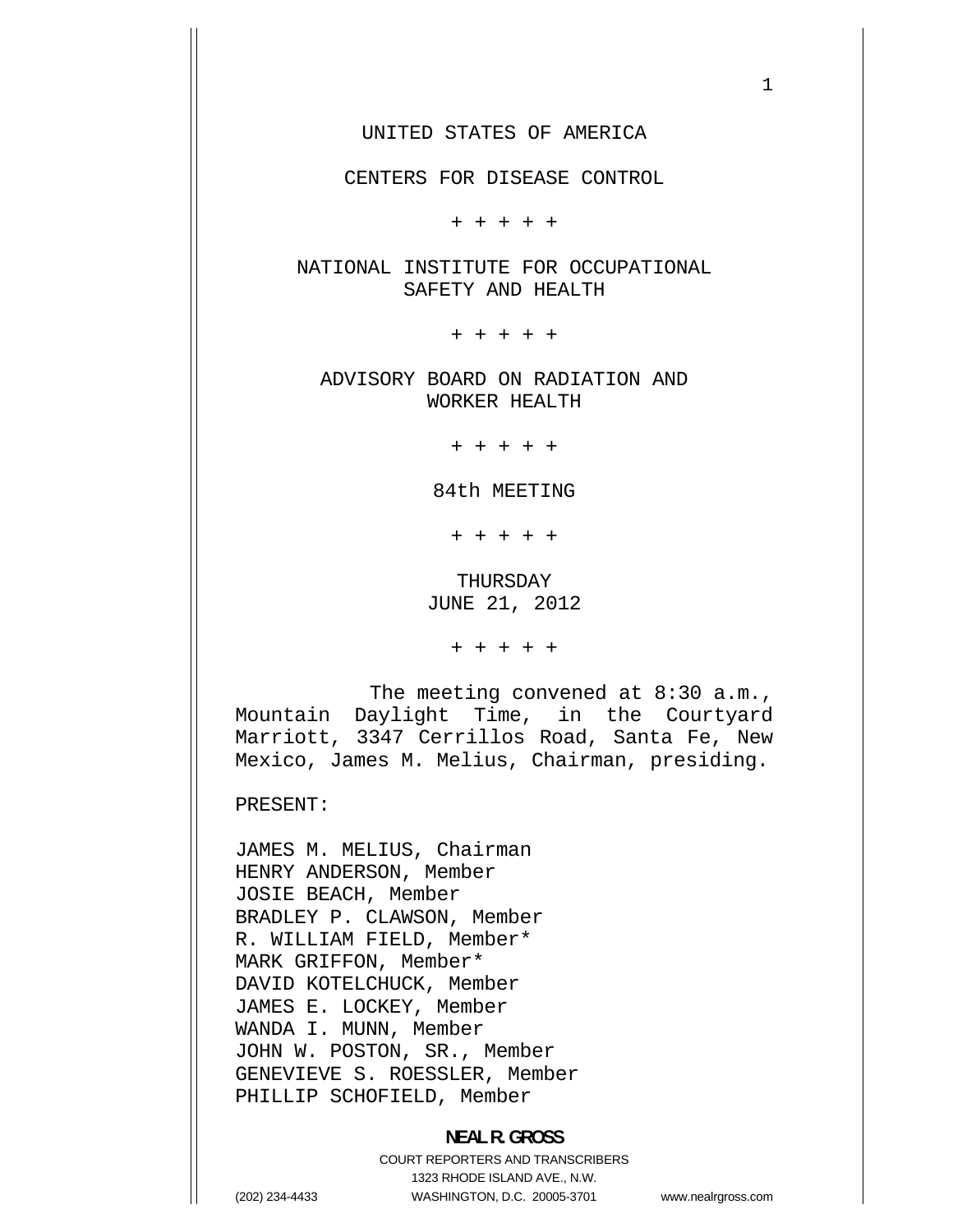PRESENT: (Continued)

LORETTA R. VALERIO, Member TED KATZ, Designated Federal Official

REGISTERED AND/OR PUBLIC COMMENT PARTICIPANTS

ADAMS, NANCY, NIOSH Contractor ALLEN, DAVE, DCAS ANIGSTEIN, BOB, SC&A BONSIGNORE, ANTOINETTE\* FITZGERALD, JOE, SC&A GLOVER, SAM, DCAS HINNEFELD, STU, DCAS KINMAN, JOSH, DCAS Contractor KOTSCH, JEFF, DOL LEWIS, GREG, DOE LIN, JENNY, HHS MAES, GILBERT, JR. MAKHIJANI, ARJUN, SC&A MCFEE, MATT, ORAU Team NETON, JIM, DCAS RUTHERFORD, LAVON, DCAS STIVER, JOHN, SC&A

#### **NEAL R. GROSS**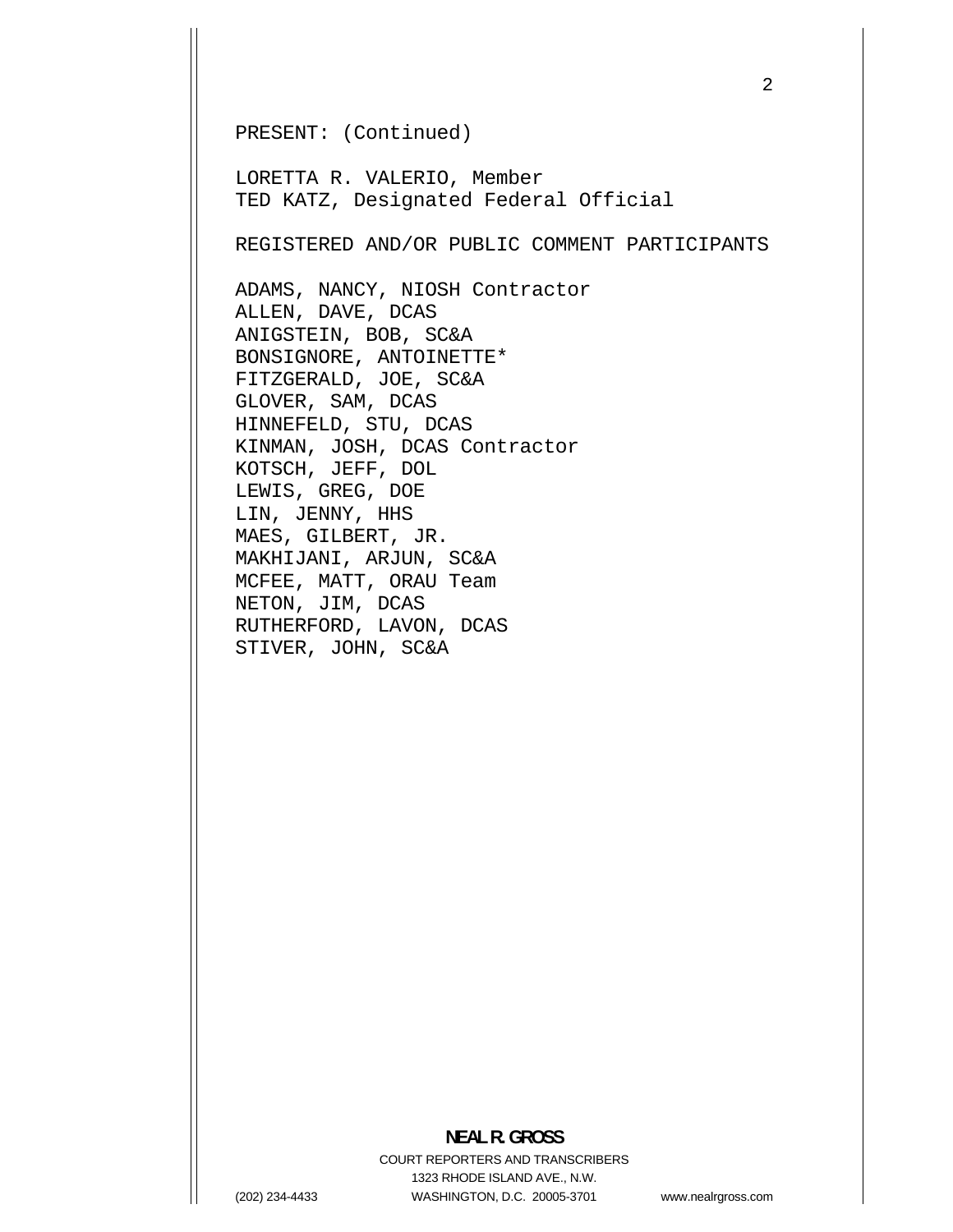|                                                                                         | 3    |
|-----------------------------------------------------------------------------------------|------|
| $C-O-N-T-E-N-T-S$                                                                       | Page |
| Welcome<br>Dr. James Melius, Chair                                                      | 5    |
| Medina Facility SEC Petition<br>Mr. Stuart Hinnefeld, NIOSH<br>Petitioner               | 6    |
| Linde Ceramics Work Group Site<br>Profile Review<br>Dr. Genevieve Roessler              | 33   |
| Questions and Comments<br>Recommendation                                                | 44   |
| Titanium Alloys Manufacturing<br>SEC Petition Recommendation<br>Dr. James Melius, Chair | 47   |
| Scheduling Discussion<br>Dr. James Melius, Chair                                        | 51   |
| Adjournment                                                                             | 57   |

# **NEAL R. GROSS**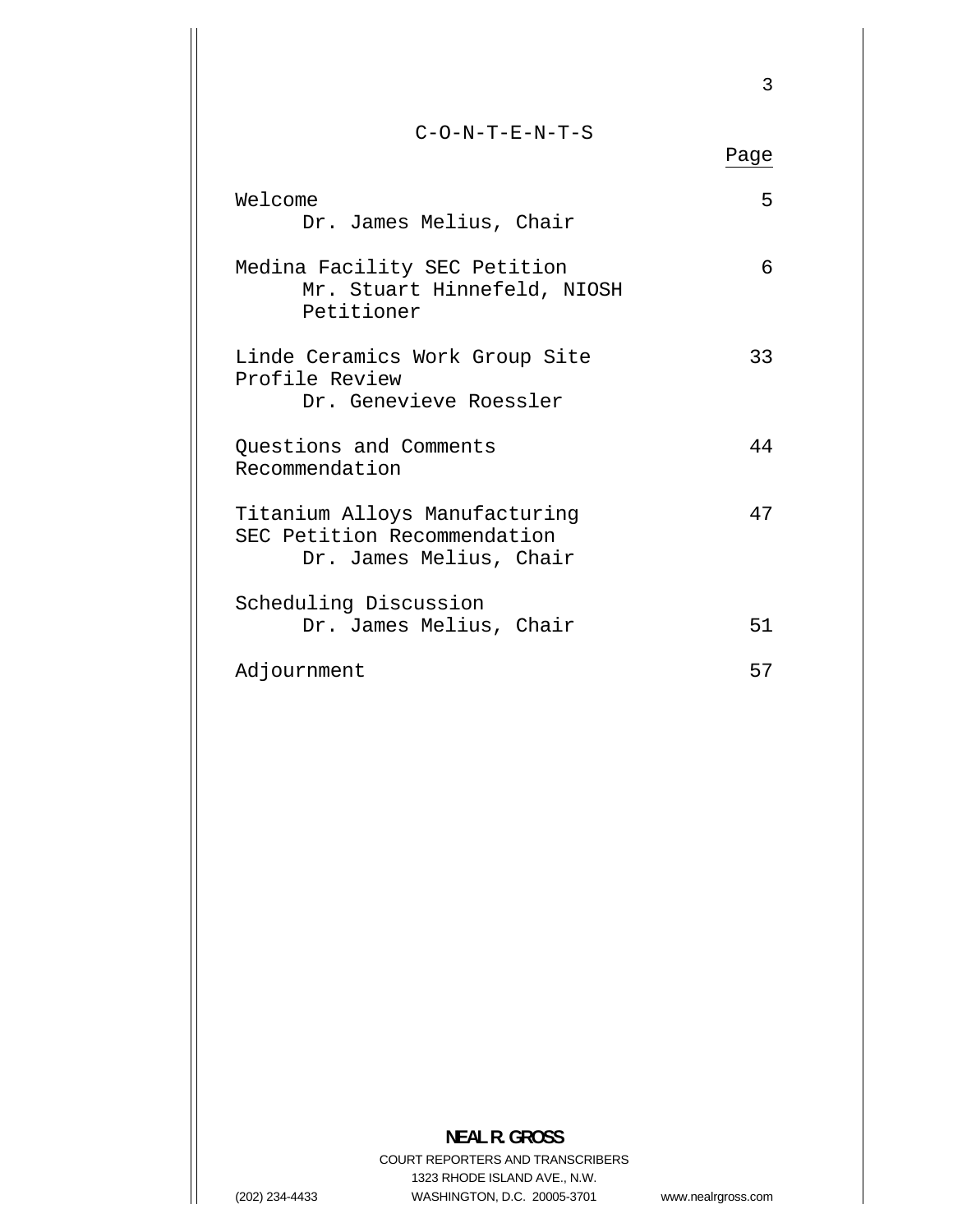P-R-O-C-E-E-D-I-N-G-S

<span id="page-3-0"></span>1

2

3

4

5

6

7

(8:32 a.m.)

4

 CHAIRMAN MELIUS: Good morning, everybody. This is the final day of the 84th meeting of the Advisory Board on Radiation and Worker Health, and we have a relatively short agenda. And Ted, do you want to --

8 MR. KATZ: Good morning, everyone, 9 too. And for people on the phone, let me you 10 let you know the agenda and documents being 11 discussed today are posted on the NIOSH 12 website under the Board section under the 13 meeting section. If you look for today's 14 date you'll find those materials.

15 Let's do Board roll call to begin 16 with. And there are no conflicts for 17 sessions today, so we'll just run down and 18 register your presence.

19 (Roll Call.)

20 MR. KATZ: Let me just also ask 21 for people on the line, please mute your 22 phones so that we don't have interference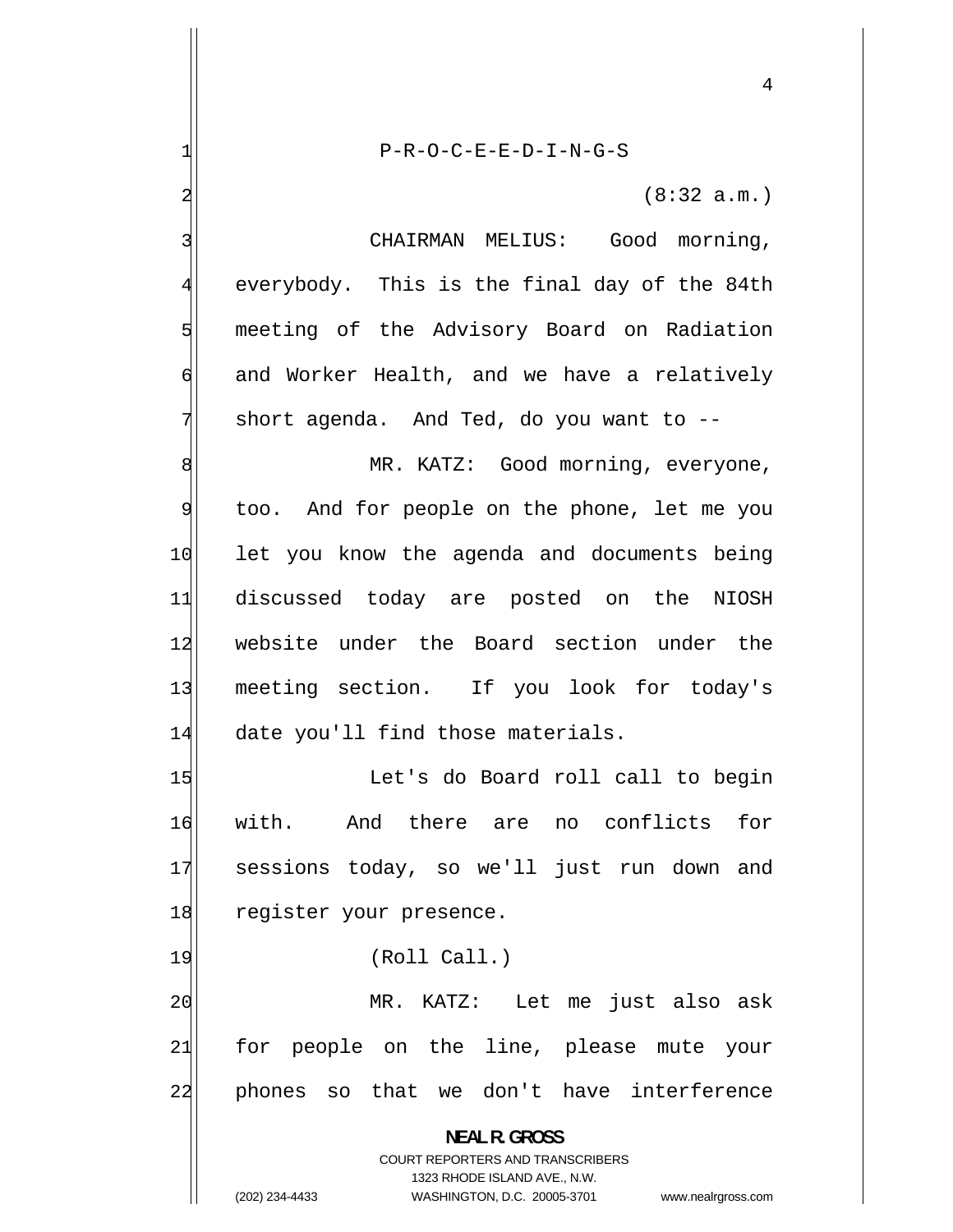with the discussions. If you don't have a mute button, press \*6 to mute your phone, and please don't put the call on hold at any point but hang up and dial back in, if you need to leave the call for a piece. Thank you.

[7](#page-6-0)  CHAIRMAN MELIUS: Okay, and the -- [8](#page-7-0)  MS. LIN: I'm sorry for the [9](#page-8-0)  interruption. And also state for the record [10](#page-9-0)  that none of the Board Members present today [11](#page-10-0)  have any conflict with --

[12](#page-11-0)  MR. KATZ: I did say that, yes. [13](#page-12-0)  MS. LIN: Okay, sorry about that. [14](#page-13-0)  MR. KATZ: Thank you.

[15](#page-14-0)  CHAIRMAN MELIUS: Okay, our first [16](#page-15-0)  item of business today is the Medina [17](#page-16-0)  facility, SEC Petition 83.14, and Stu is [18](#page-17-0)  going to do it. I do note he brought his own [19](#page-18-0)  water up.

[20](#page-19-0)  MR. HINNEFELD: Leadership [21](#page-20-0)  requires advance planning. It helps if the [22](#page-21-0)  computer works. Okay, here we are there.

> **NEAL R. GROSS**  COURT REPORTERS AND TRANSCRIBERS

> > 1323 RHODE ISLAND AVE., N.W.

<span id="page-4-0"></span>1

2

3

[4](#page-3-0) 

5

[6](#page-5-0) 

(202) 234-4433 WASHINGTON, D.C. 20005-3701 www.nealrgross.com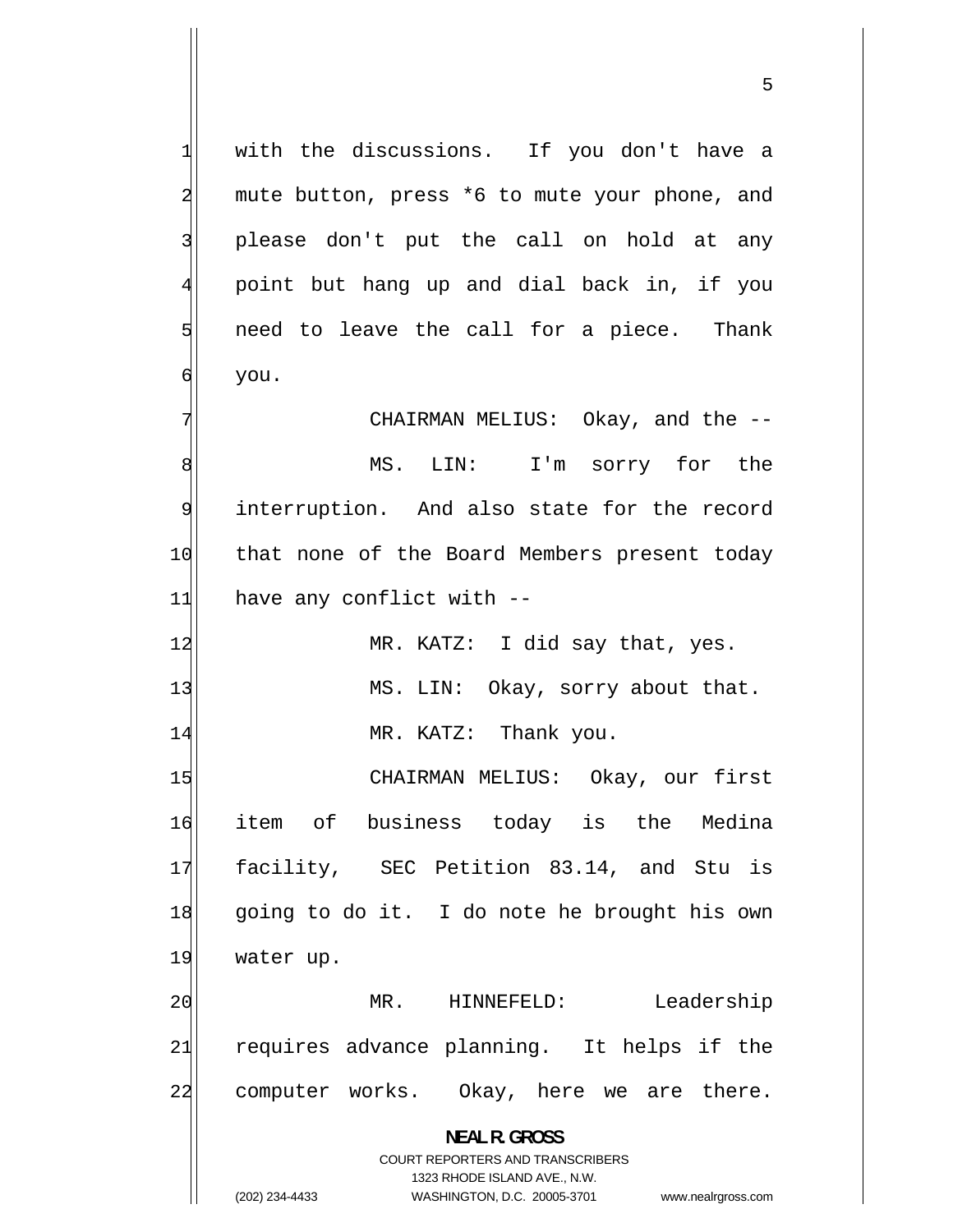Okay, I think it was Yogi Berra said it feels like deja vu all over again.

<span id="page-5-0"></span>1

2

3 The Medina Modification Center is 4 a sister site to the Clarksville 5 Modification Center that we talked about 6 yesterday. We've treated these sort of as a 7 pair in the same fashion on the basis, you 8 know, I mean the initiator to really get us 9 moving on this was in the same, in both cases 10 to Pantex facility and decisions on the 11 Pantex facility.

12 In this case, when we reached the 13 termination, the dose reconstruction wasn't 14 feasible. We had a claim in-house. Sent 15 that claim and a "cannot reconstruct" letter 16 saying we cannot reconstruct your dose. Here 17 is a Petition Form A for an SEC Petition. 18 They returned the petition to us, which we 19 promptly qualified and then pretty much had 20 already written the Evaluation Report, so the 21 Evaluation Report was finished shortly 22 thereafter.

> **NEAL R. GROSS**  COURT REPORTERS AND TRANSCRIBERS 1323 RHODE ISLAND AVE., N.W. (202) 234-4433 WASHINGTON, D.C. 20005-3701 www.nealrgross.com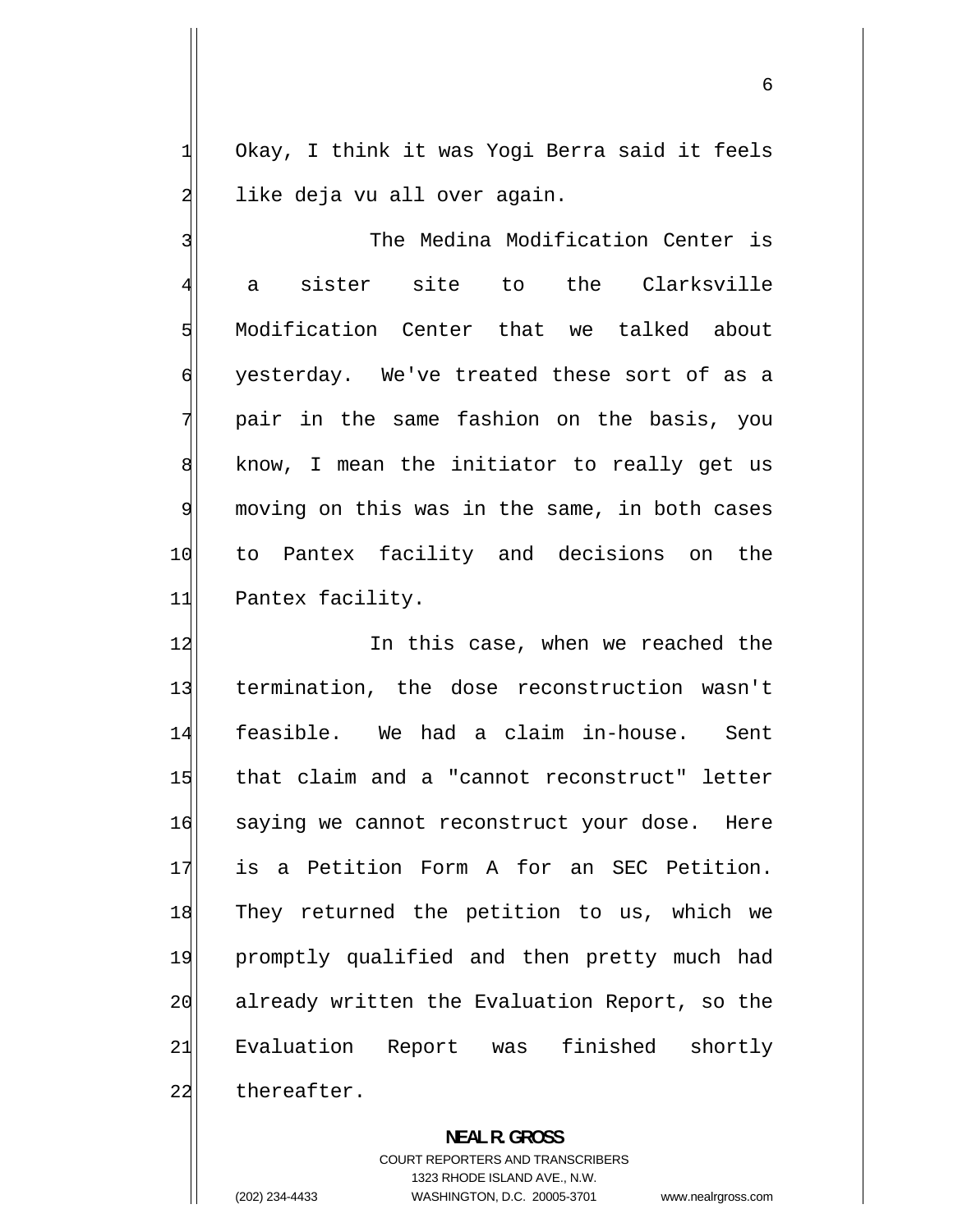<span id="page-6-0"></span>1 Now this is a little puzzling to 2 me, but the covered period for Medina is from 3 1958 to 1966. We are providing some 4 information to the Department of Energy and 5 the Department of Labor to see if that is, 6 and if that's a conscious decision or if 7 they've overlooked something. Our 8 information is that based on the similarity 9 to the Clarksville description, and 10 Clarksville actually even has an earlier, 11 like in 1949, start date, we seem to have 12 information that certainly by 1955 weapons 13 were coming to Medina, and so we're checking 14 with DOE and DOL to see if this should be a 15 larger covered period or is there some aspect 16 of the decision that they made that's not 17 clear to us. You know, they may have based 18 it on something that we're not aware of. But 19 for what we can do today, the covered period 20 is '58 to '66, and so that's what we're 21 addressing today.

These places were of course, they

**NEAL R. GROSS**  COURT REPORTERS AND TRANSCRIBERS 1323 RHODE ISLAND AVE., N.W. (202) 234-4433 WASHINGTON, D.C. 20005-3701 www.nealrgross.com

22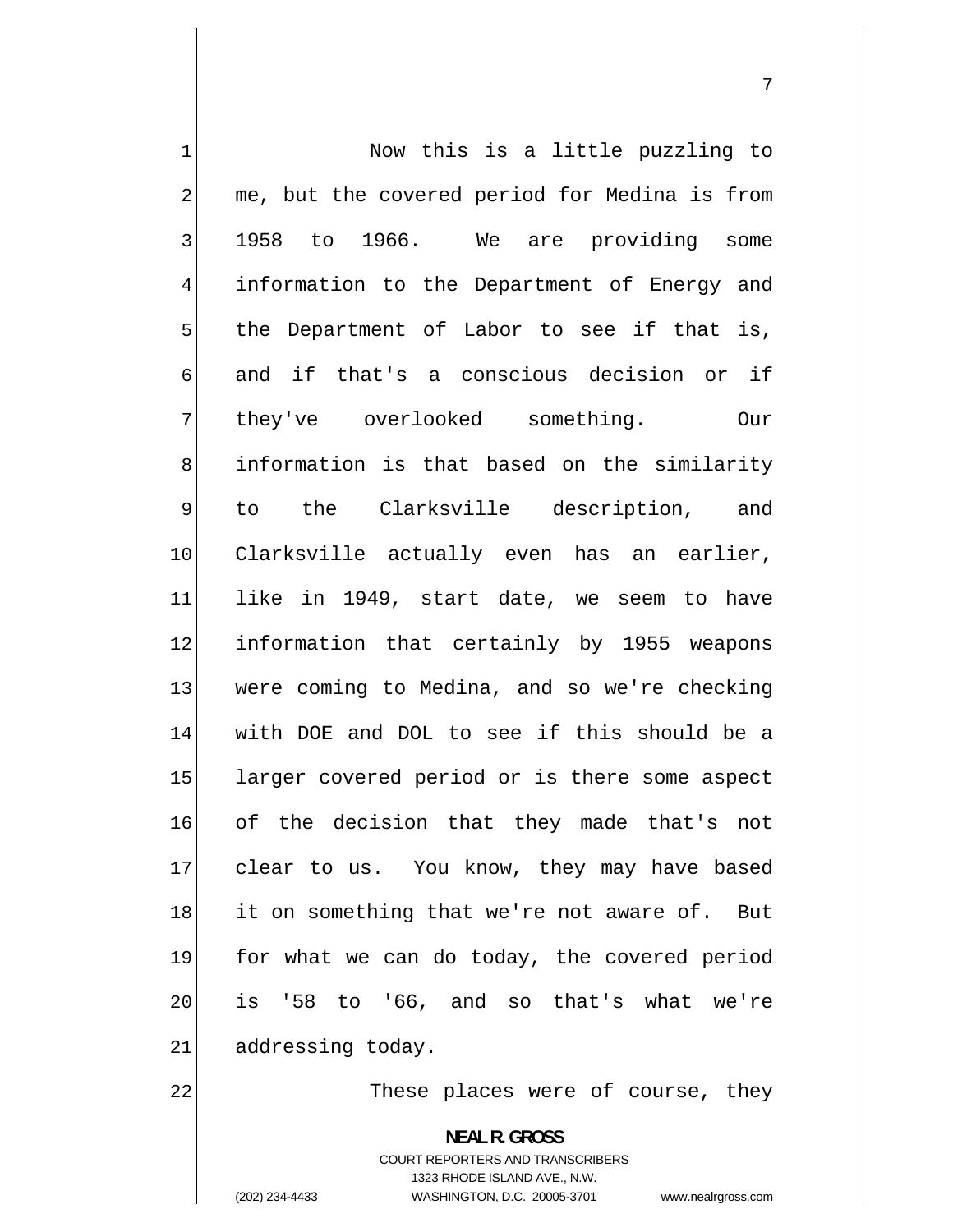<span id="page-7-0"></span>1 were located on military bases. This one was 2 at Lackland Air Force Base in San Antonio, 3 fairly large size. And it was constructed by 4 the AEC as a nuclear weapons storage and 5 maintenance area. Remember, civilian control 6 of nuclear weapons was considered a pretty 7 important item, so the AEC would establish 8 these areas and place the weapons at these 9 military bases so that the civilian 10 government maintained control but they were 11 convenient to the military units that would 12 be using them.

13 So the AEC, the Air Force, Sandia 14 and Mason & Hanger all were involved in this, 15 and like I said this is the sister to 16 Clarksville Modification Facility.

17 I mentioned earlier we have a 18 reference that says storage operations began 19 in '55. The facilities are very similar to 20 what I described or even maybe identical to 21 what I described for Clarksville. The A 22 structure was the pit, nuclear components

> **NEAL R. GROSS**  COURT REPORTERS AND TRANSCRIBERS 1323 RHODE ISLAND AVE., N.W. (202) 234-4433 WASHINGTON, D.C. 20005-3701 www.nealrgross.com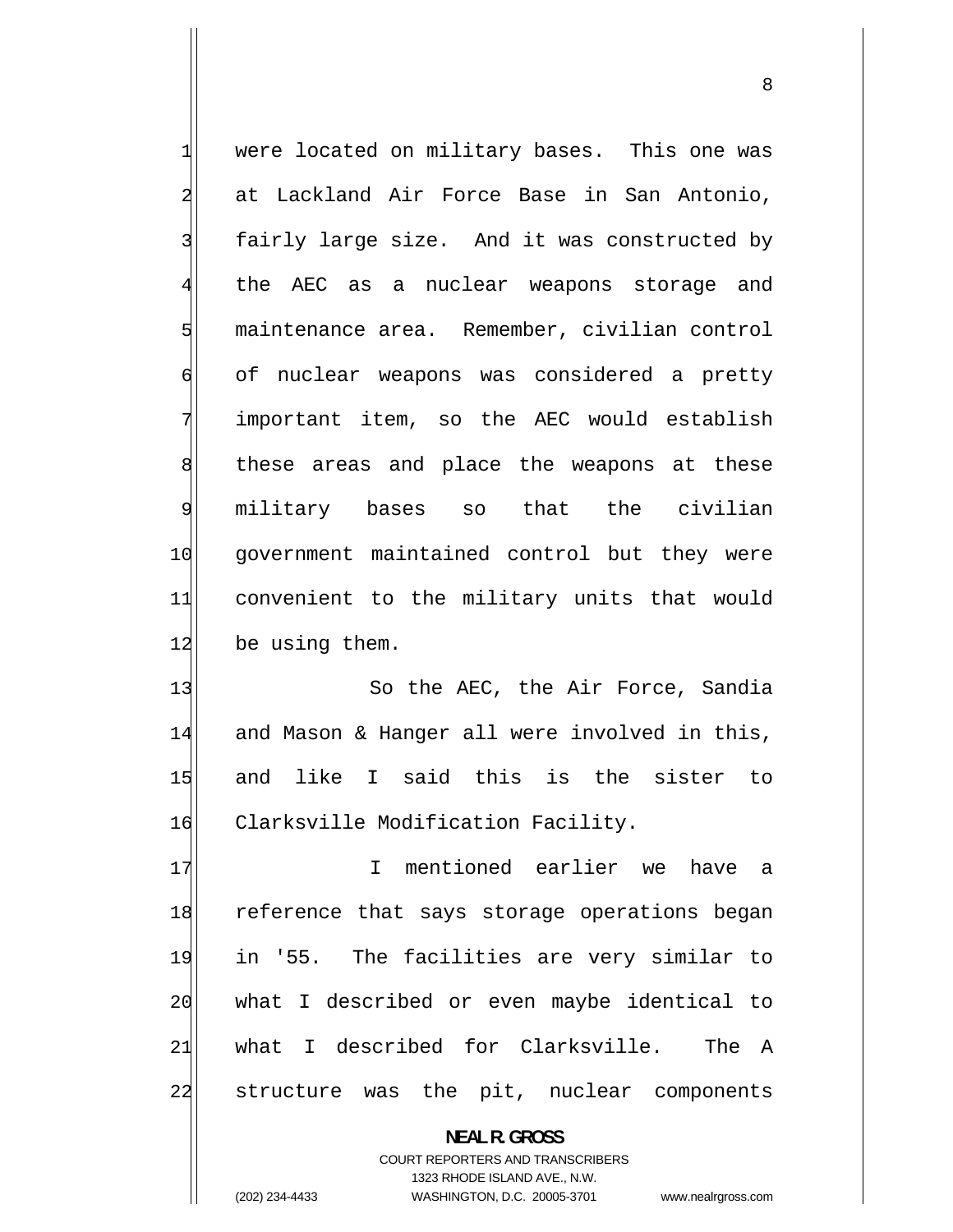<span id="page-8-0"></span>1 storage. C is where they did maintenance on 2 that, on the nuclear component, the C 3 structure. Remember the package, the capsule 4 what they call it at various times, they 5 usually called it the capsule in the early 6 weapons. It's the nuclear fissile component 7 of the weapon. There are radioactive 8 materials in the other portions of the weapon 9 as well though, we all know that from Pantex. 10 And so the AEC operations 11 transferred to Pantex in '65, and then there 12 was decommissioning activities going on in 13 1966. We don't have any clear date when we 14 would say everything was all done, so we've 15 included the entire 1966 covered period in 16 our proposed Class.

17 The numbers on the workforce that 18 we have here range, are gathered again from 19 summary, radiation exposure summary reports, 20 where they would list number of employees and 21 number of monitored employees. They usually 22 would have more employees than they had

> **NEAL R. GROSS**  COURT REPORTERS AND TRANSCRIBERS 1323 RHODE ISLAND AVE., N.W. (202) 234-4433 WASHINGTON, D.C. 20005-3701 www.nealrgross.com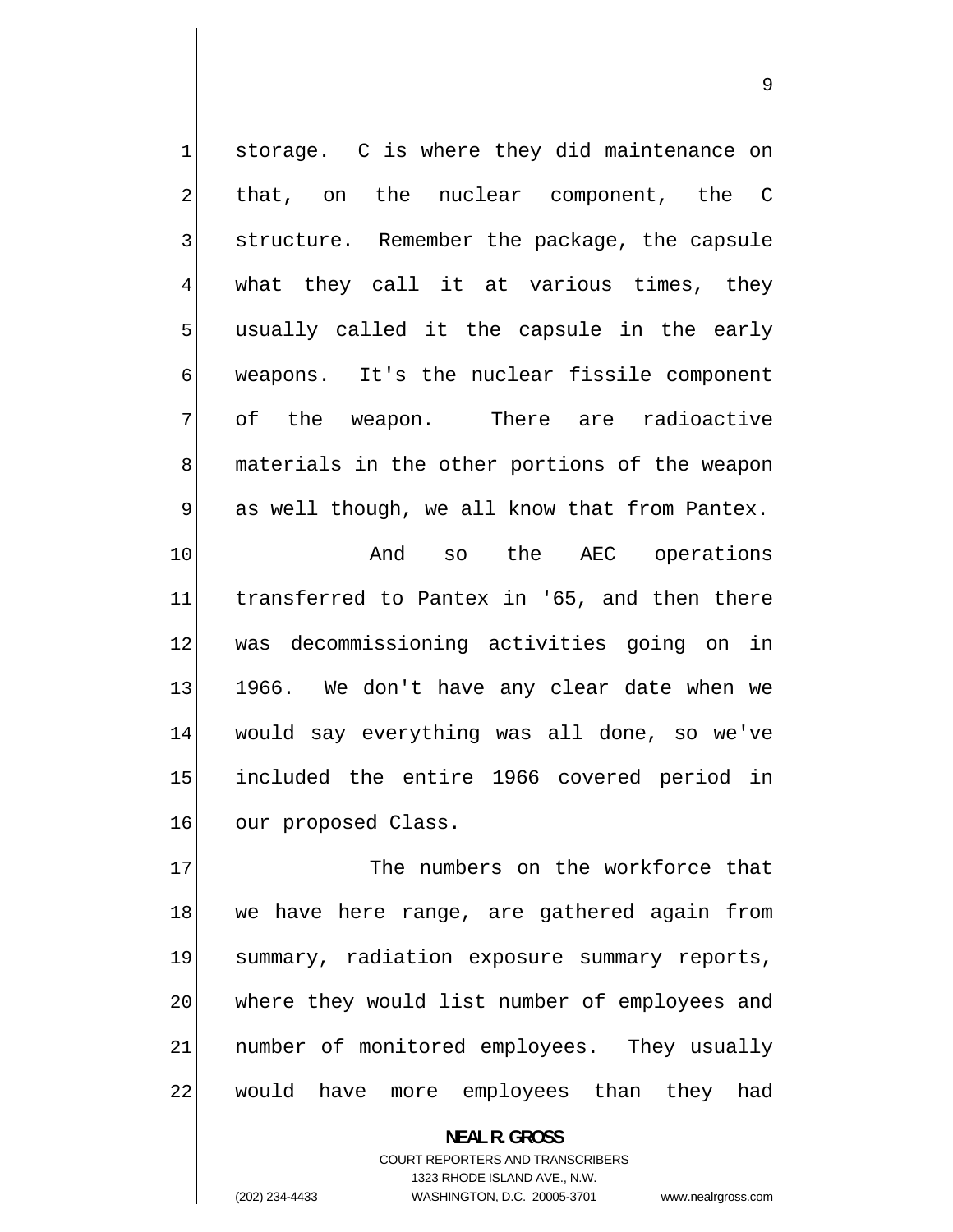monitored employees. It certainly wouldn't be the other way around. But these, they would list the number of employees on that report whether they were monitored or not. So that's where we get our estimates for the workforce.

7 Sources of available information, 8 we did research on these some time ago for 9 two development Site Profiles and gathered 10 some information at that time. We have our 11 own Site Research Database, of course, where 12 we've gathered a fair number of documents 13 related to the site, the claim files, 14 information from the Pantex SEC evaluation, 15 since the work at these sites was similar to 16 the work that was done at Pantex with respect 17 to the weapons maintenance, disassembly and 18 modification. And then we have done 19 some data captures, and we again as I said 20 with Clarksville, we have a couple of these 21 still going on that we think may be helpful 22 for nonpresumptive cancers. There's no

#### **NEAL R. GROSS**

COURT REPORTERS AND TRANSCRIBERS 1323 RHODE ISLAND AVE., N.W. (202) 234-4433 WASHINGTON, D.C. 20005-3701 www.nealrgross.com

<span id="page-9-0"></span>1

2

3

4

5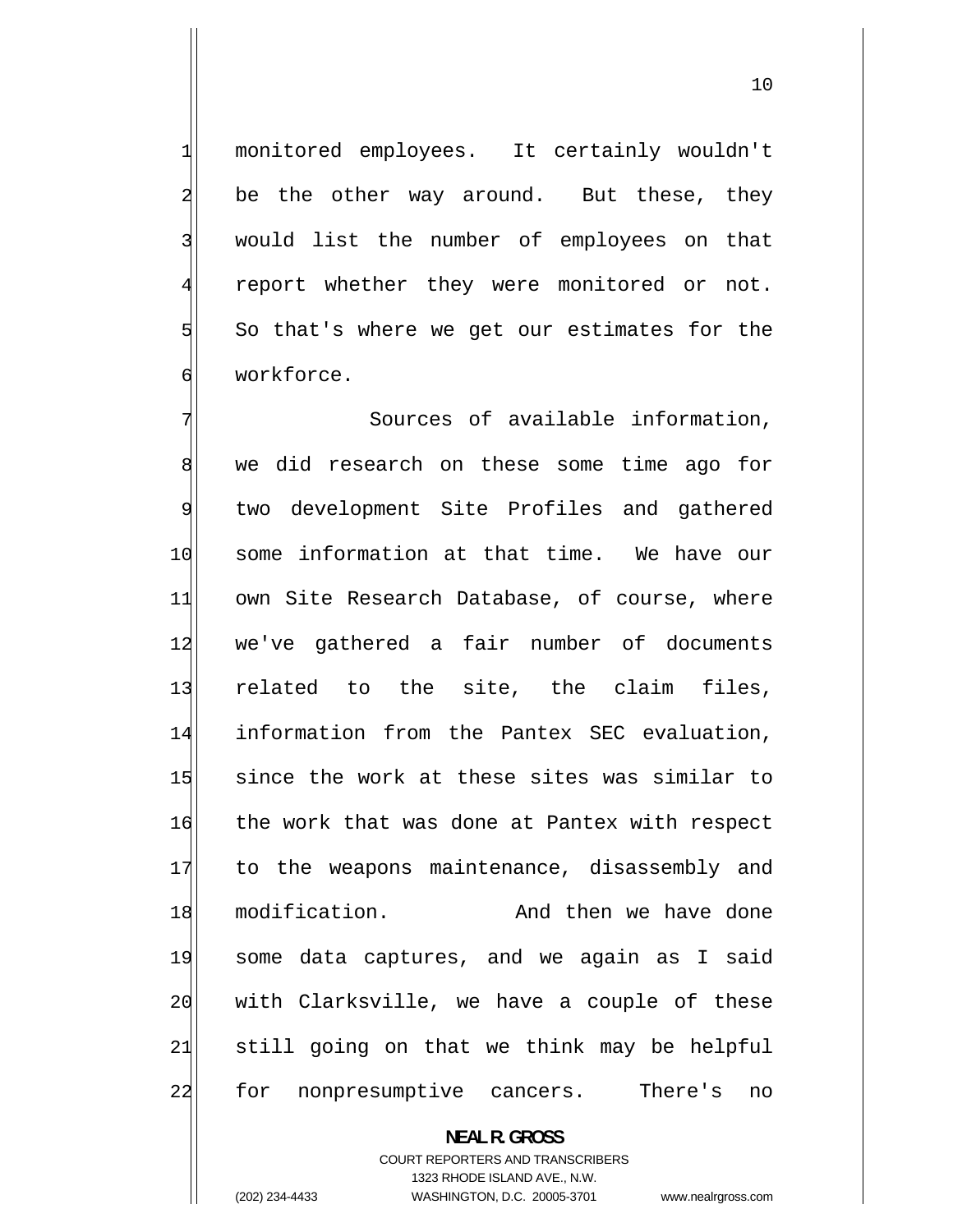indication that there's going to be anything that talks about uranium intake, which is the main basis for the Class recommendation.

4 From our standard list of data 5 searches as part of our due diligence, we 6 call it a due diligence checklist actually, 7 before we come forward with a recommendation 8 we want to make sure we have pursued 9 information in places where we know it might 10 be, including the state where the place is 11 located. And so we've pursued all that in 12 our efforts to get to this point.

13 Claim count for Medina, there are 14 46 claims in-house for us as of the date of 15 this slide, since we're recommending the 16 entire Class, a Class for the entire covered 17 period. All those claims in the Class years, 18 38 of those have had dose reconstructions. 19 Remember, just like Clarksville we prepared a 20 Site Profile some years ago. We used some 21 techniques that were deemed not suitably 22 accurate in the Pantex discussion, and so

# **NEAL R. GROSS**  COURT REPORTERS AND TRANSCRIBERS 1323 RHODE ISLAND AVE., N.W. (202) 234-4433 WASHINGTON, D.C. 20005-3701 www.nealrgross.com

<span id="page-10-0"></span>1

2

3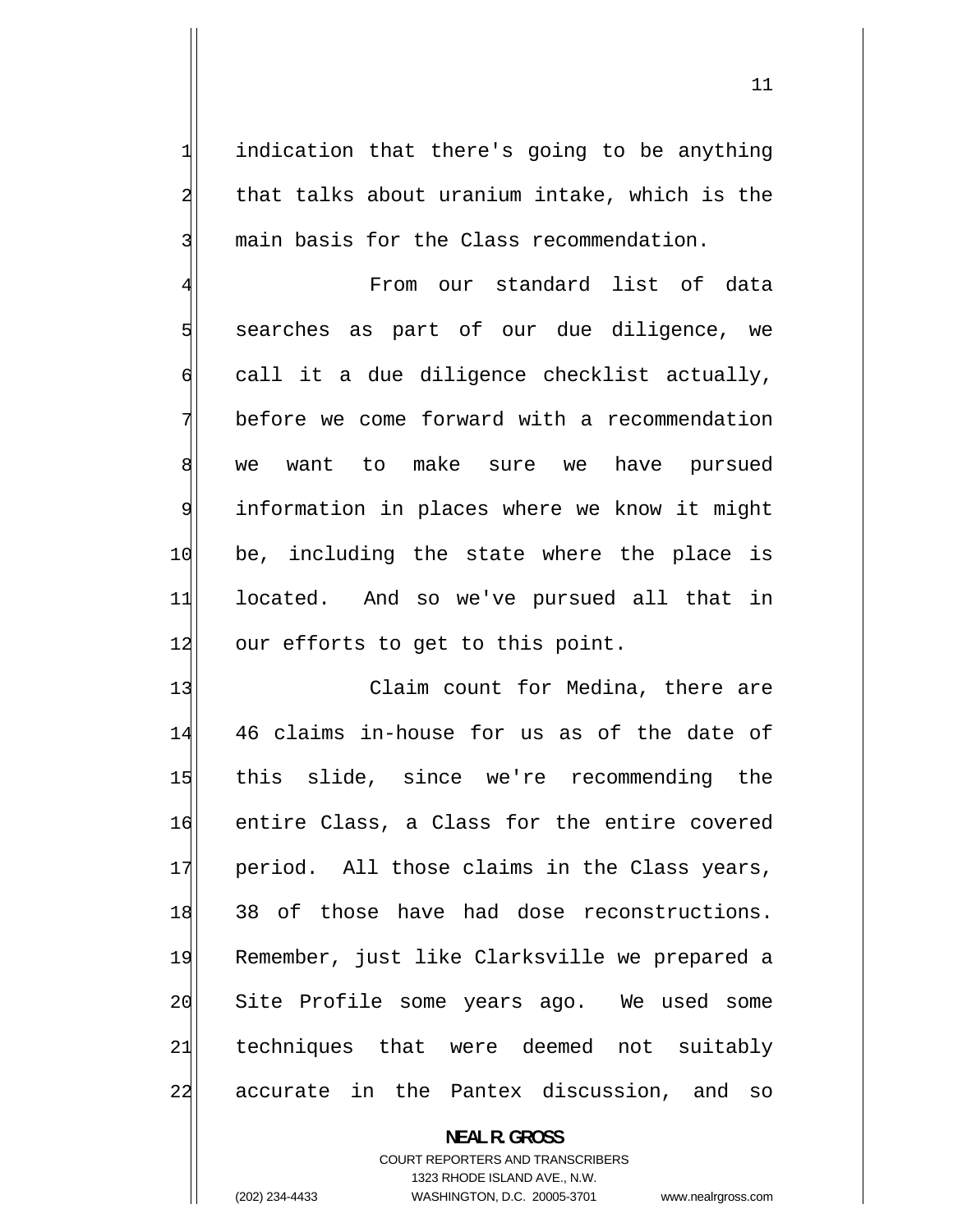we've carried that decision over to these two sites and that leaves us, for an equity reason if no other, to bring these sites here.

<span id="page-11-0"></span>1

2

3

4

5 None of these claims had any 6 internal dosimetry information. Some of them 7 did have external dosimetry information, and 8 as I said we do have essentially a complete 9 list of dosimetry summary reports for the 10 years of operation.

11 Potential exposures are largely 12 the same essentially as they were at 13 Clarksville. We have high enriched uranium 14 and plutonium on the potential internal 15 exposures. In reality, there's not a whole 16 lot of potential for the fissile material 17 internal exposures, but there certainly is 18 for depleted uranium. There's some from 19 tritium. And we included radon 20 gas but we don't have any radon measurements 21 from Medina. But they did have gravel 22 gerties there. And so we've taken this

**NEAL R. GROSS** 

COURT REPORTERS AND TRANSCRIBERS 1323 RHODE ISLAND AVE., N.W. (202) 234-4433 WASHINGTON, D.C. 20005-3701 www.nealrgross.com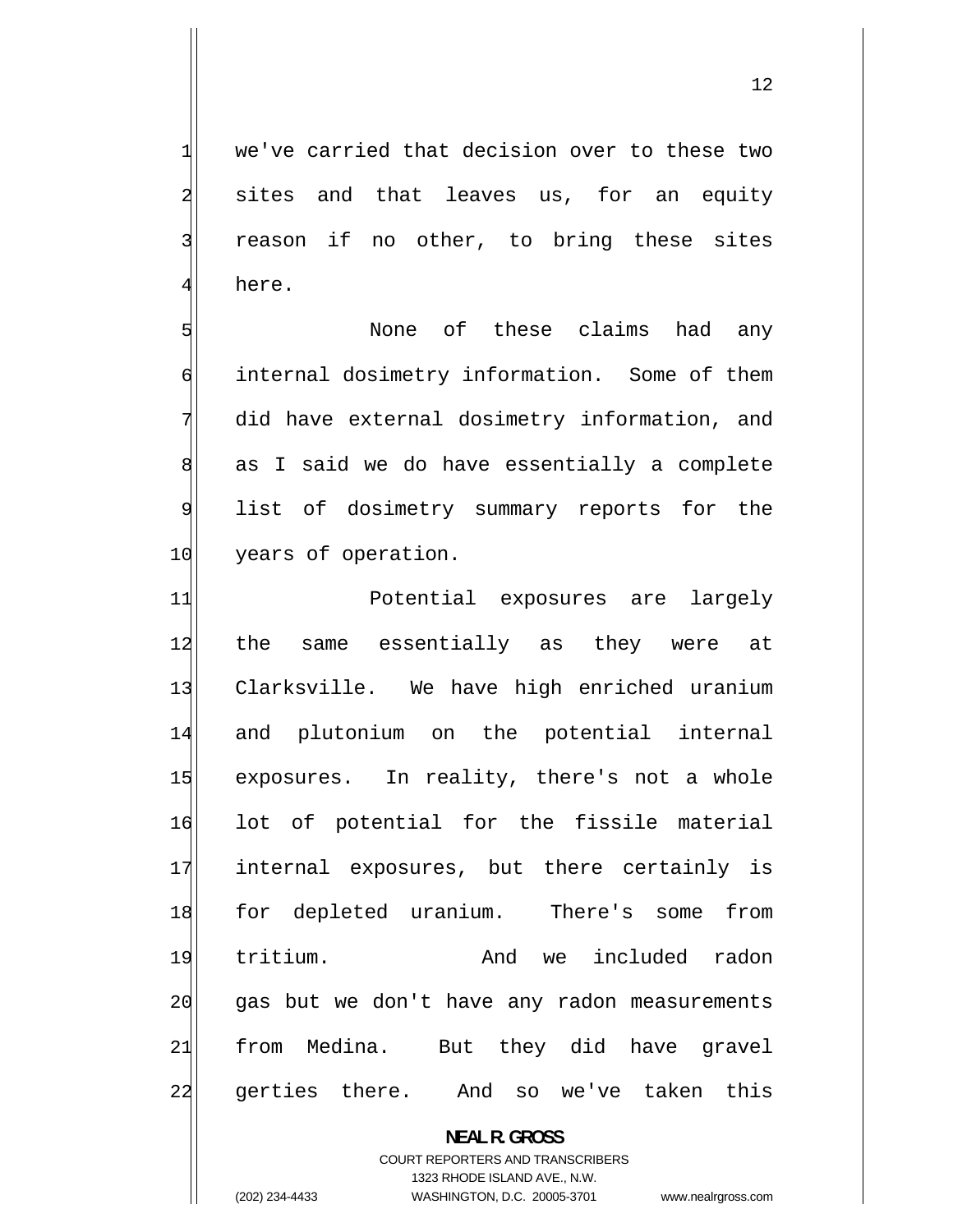<span id="page-12-0"></span> position that if you have a structure that is designed specifically for the nuclear weapons program, like a gravel gertie, the naturally 4 occurring radon that would be elevated in a structure like that since it's essentially a cave, we will include in our dose reconstructions. We don't have any data for the radon at the gravel gerties at Medina.

1

2

3

5

6

7

8

9 External exposures are from the 10 uranium, plutonium. In 1955, if they were 11 storing in 1955, they probably had polonium-12 beryllium initiators and so there would be 13 some external exposure from those. They also 14 had radiography sources. And there's 15 actually in the Evaluation Report, there's an 16 account of an incident that occurred with an 17 iridium source at the site at one time.

18 As is the case at Clarksville we 19 have seen reports or letters that would refer 20 to either intentions to take tritium 21 urinalysis or things like that but we've not 22 ever seen any tritium urinalysis results.

> **NEAL R. GROSS**  COURT REPORTERS AND TRANSCRIBERS 1323 RHODE ISLAND AVE., N.W. (202) 234-4433 WASHINGTON, D.C. 20005-3701 www.nealrgross.com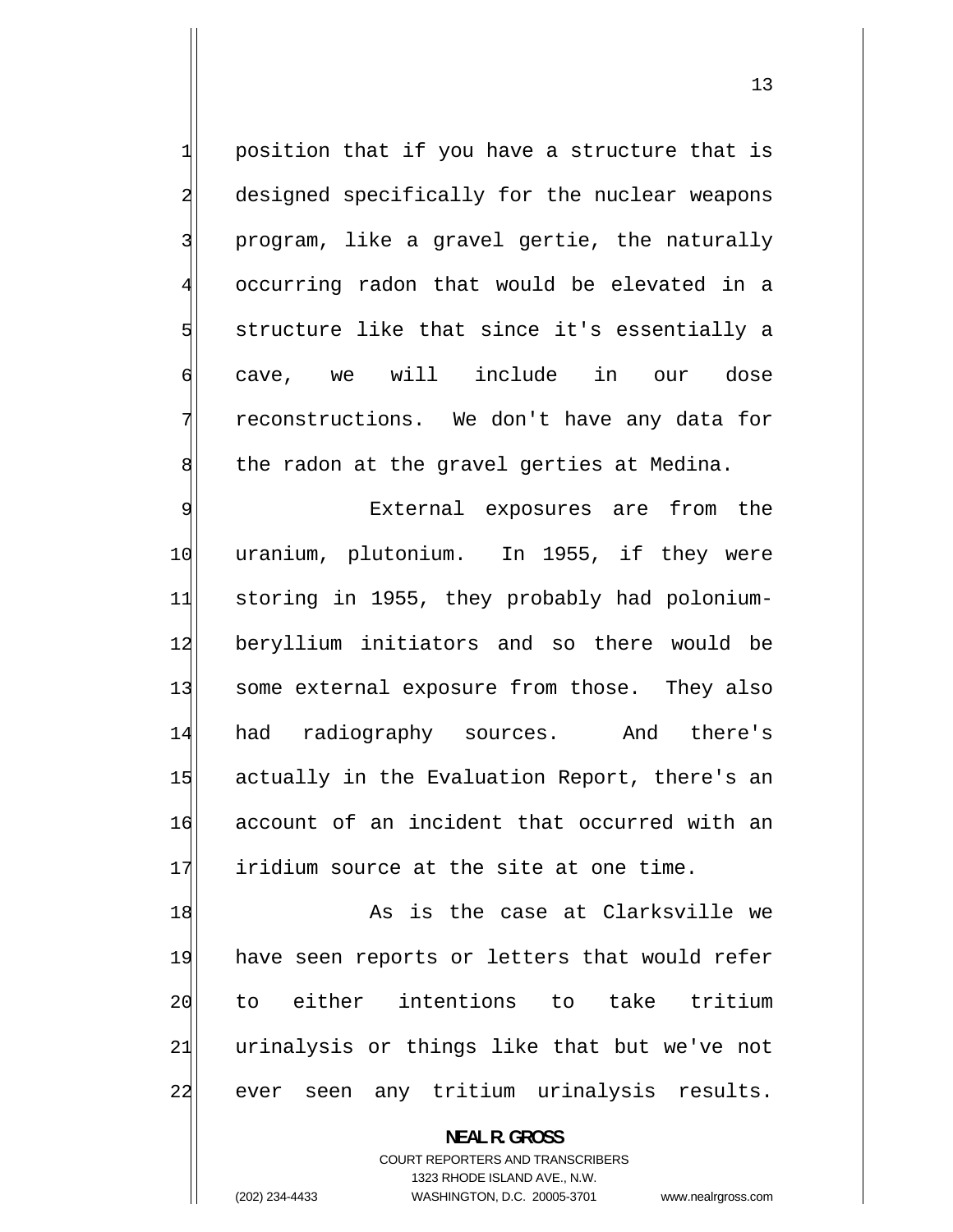We've not seen anything that would indicate that they intended to or were taking uranium or plutonium urinalysis.

<span id="page-13-0"></span>1

2

3

4 For the external monitoring data 5 we do have like I said, we do have the 6 summary reports. And like Clarksville, NTA 7 film was added but the summary reports that 8 we have don't distinguish between neutron and 9 photon dose, and so we don't really know what 10 the neutron component is. Also as in 11 Clarksville, we think we can, from other work 12 arrive at a neutron/photon ratio but we 13 haven't convinced ourselves of that yet. The 14 presentation says we're going to do that but 15 I think we still have to convince ourselves 16 we have a reliable set of data. Either way 17 it would affect the dose in a non-SEC cancer. 18 It wouldn't affect the decision on the SEC. 19 We again have statements or

20 reports that talk about air monitoring. I 21 believe we've even seen a report that's 22 described as, or a title of a report, Air

> **NEAL R. GROSS**  COURT REPORTERS AND TRANSCRIBERS 1323 RHODE ISLAND AVE., N.W. (202) 234-4433 WASHINGTON, D.C. 20005-3701 www.nealrgross.com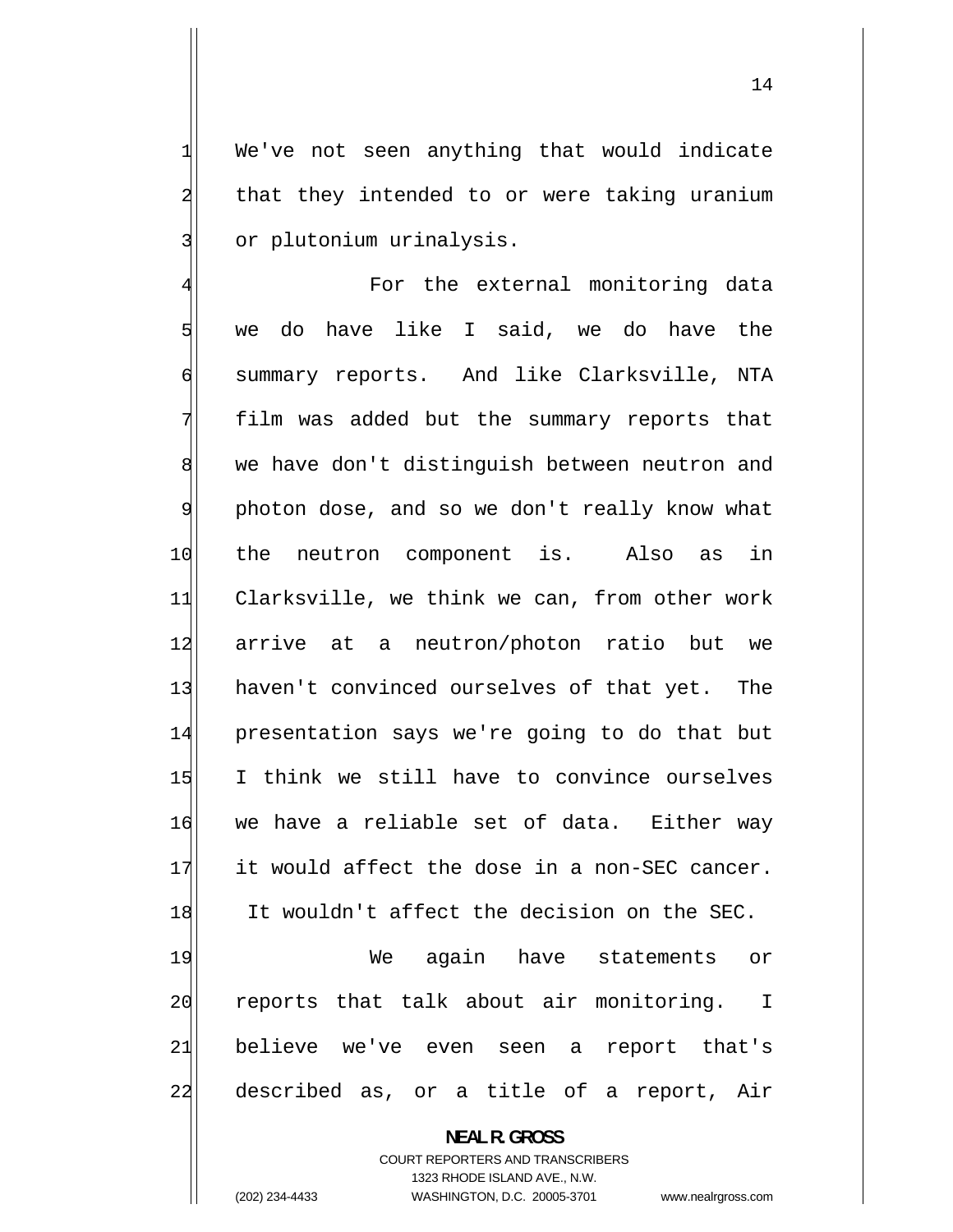<span id="page-14-0"></span>

| $\mathbf{1}$   | Monitor Incident. You know, something         |
|----------------|-----------------------------------------------|
| $\overline{a}$ | happened to an air monitor so they must have  |
| $\overline{3}$ | had air monitors. Again, we've not been able  |
| 4              | to locate any of that data about the air      |
| 5              | monitoring. We also don't have any            |
| 6              | indication about placement. Recall that they  |
| 7              | did have air monitoring at Pantex but it      |
| $\,8\,$        | wasn't breathing zone sampling, it was, you   |
| $\overline{9}$ | know, a sampler on the wall. So it's very     |
| 10             | difficult to draw conclusions about intake    |
| 11             | from fixed-head samplers in most cases.       |
| 12             | Source term data, we know what                |
| 13             | their source terms were, but just because we  |
| 14             | know that it doesn't really lend itself to a  |
| 15             | source term model to be able to build a model |
| 16             | that would estimate these exposures.          |
| 17             | So when we get to our feasibility             |
| 18             | of dose reconstruction determination, we've   |
| 19             | concluded that the available internal         |
| 20             | monitoring records, process descriptions and  |
| 21             | source term data don't provide us a method to |
| 22             | reconstruct doses with sufficient accuracy    |
|                | <b>NEAL R. GROSS</b>                          |

COURT REPORTERS AND TRANSCRIBERS 1323 RHODE ISLAND AVE., N.W.

(202) 234-4433 WASHINGTON, D.C. 20005-3701 www.nealrgross.com

15 and 15 and 15 and 15 and 15 and 15 and 15 and 15 and 15 and 15 and 15 and 15 and 15 and 15 and 15 and 15 an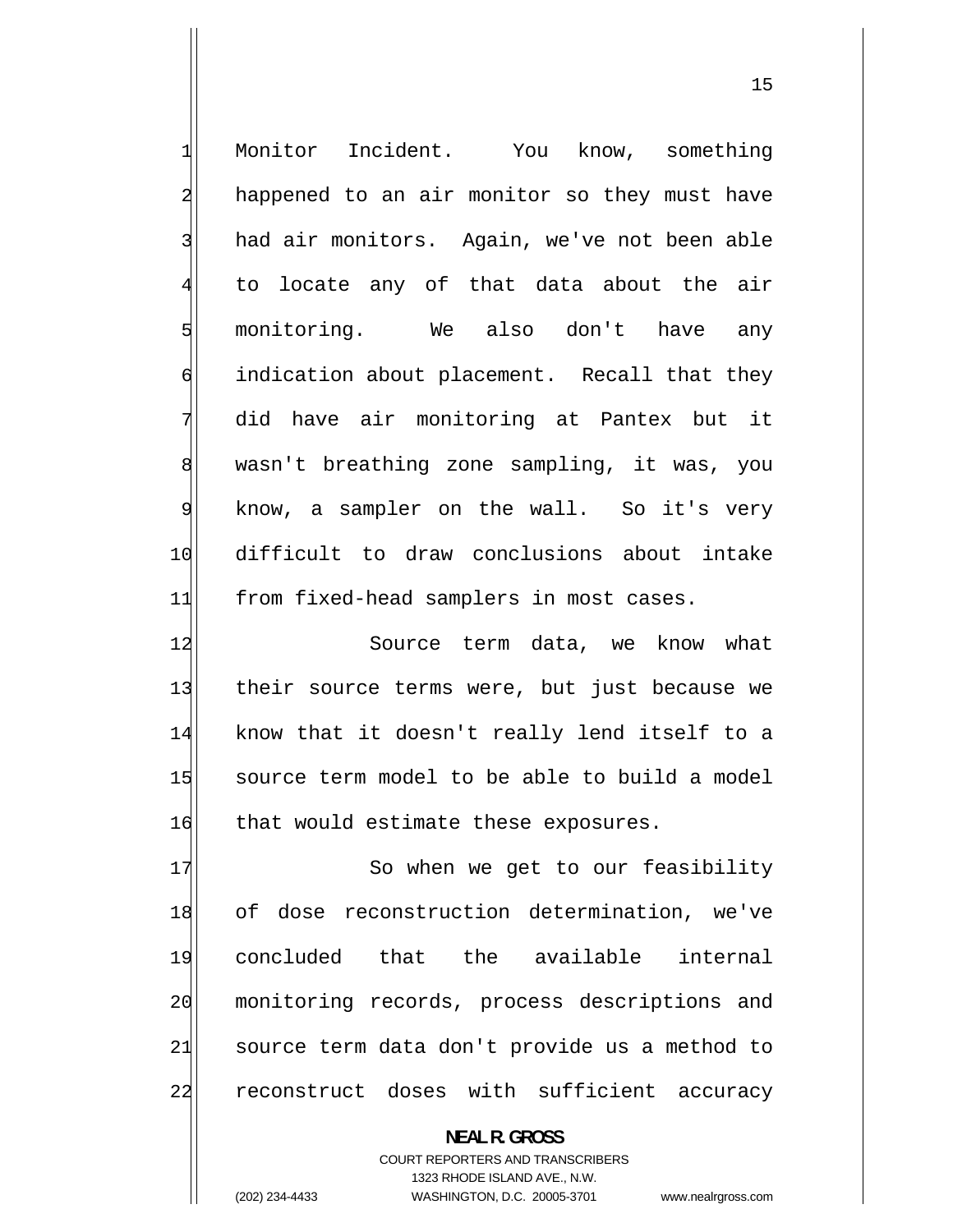for the Class, which is the entire covered period.

<span id="page-15-0"></span>1

2

3

4

5

6

7

8

 And these findings are consistent with findings for similar, for sites that did the same work, Pantex, and in Clarksville, which we talked about, I guess it was yesterday. It seems these weeks get a little long.

9 We believe we can reconstruct 10 external doses from the summary reports in a 11 coworker kind of approach. This slide says 12 we expect to do neutron doses. In fact, 13 we're really just investigating whether we 14 can do that or not. There is a chance we'll 15 have a neutron component of the external 16 dose. And we will reconstruct X-ray, medical 17 X-rays based on our program documents.

18 Feasability determination, we 19 don't believe that there is an internal dose 20 that we can necessarily reconstruct. If we 21 have some internal data, if we find some 22 internal data we will use that data to the

> **NEAL R. GROSS**  COURT REPORTERS AND TRANSCRIBERS 1323 RHODE ISLAND AVE., N.W. (202) 234-4433 WASHINGTON, D.C. 20005-3701 www.nealrgross.com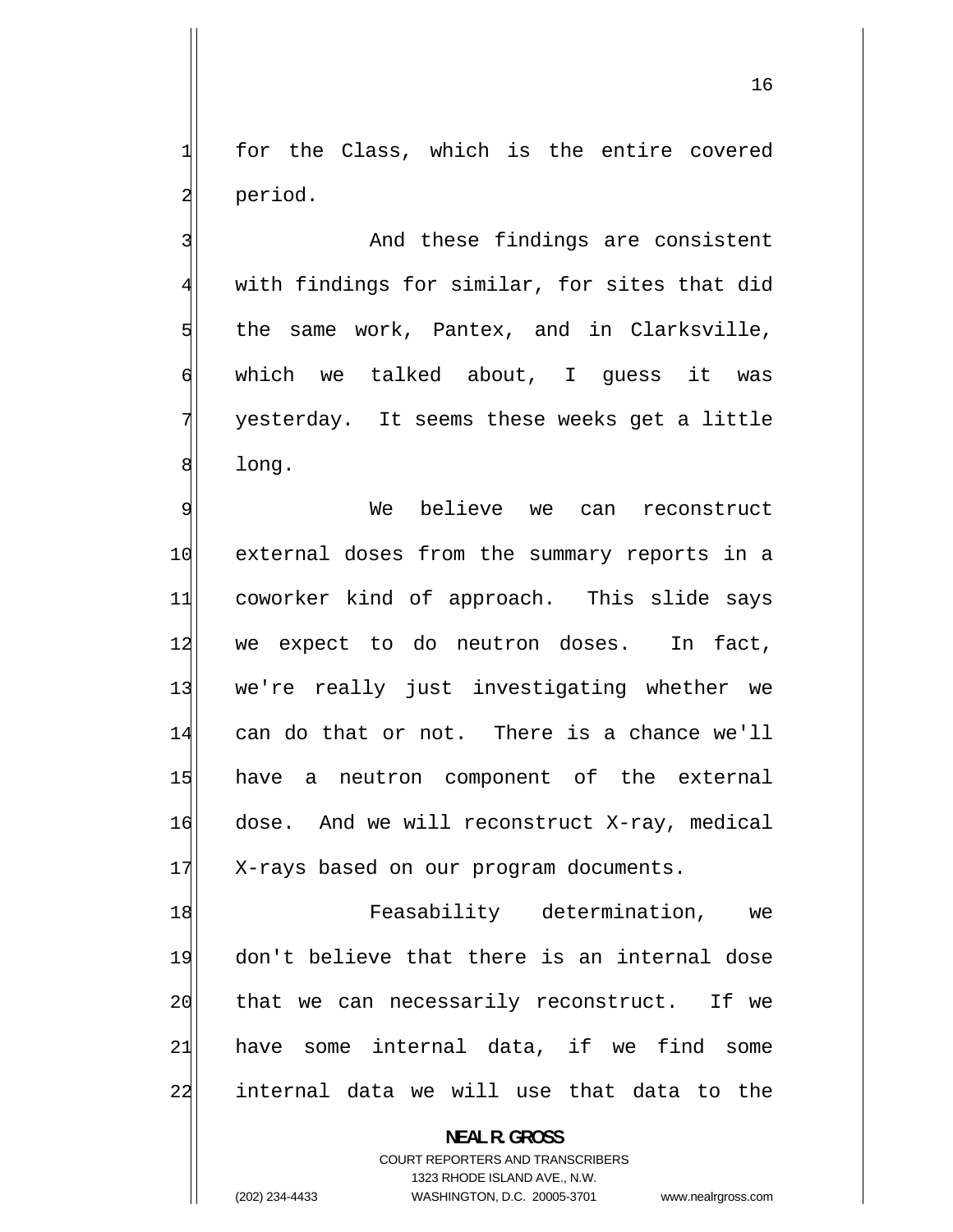extent we can interpret it with our procedures for that specific person's claim, but we don't believe that in general internal dose is reconstructable. We do believe external dose can be reconstructed although, remember, I have put a caveat on the neutron. I'm not entirely sure we'll be able to do the neutron but we believe we can.

<span id="page-16-0"></span>1

2

3

4

5

6

7

8

17

9 From the health endangerment 10 decision we didn't find evidence of an event 11 like such as an uncontrolled criticality that 12 would cause a very large dose in a small 13 period of time, but we did find evidence that 14 workers could have been exposed to radiation 15 over a period of time that could have 16 endangered their health. So consequently 17 we're specifying that health could have been 18 endangered for workers who were employed 19 there for at least 250 days, and of course 20 that can be aggregated with other Classes. 21 So our proposed Class is all

22 employees of the Department of Energy,

**NEAL R. GROSS**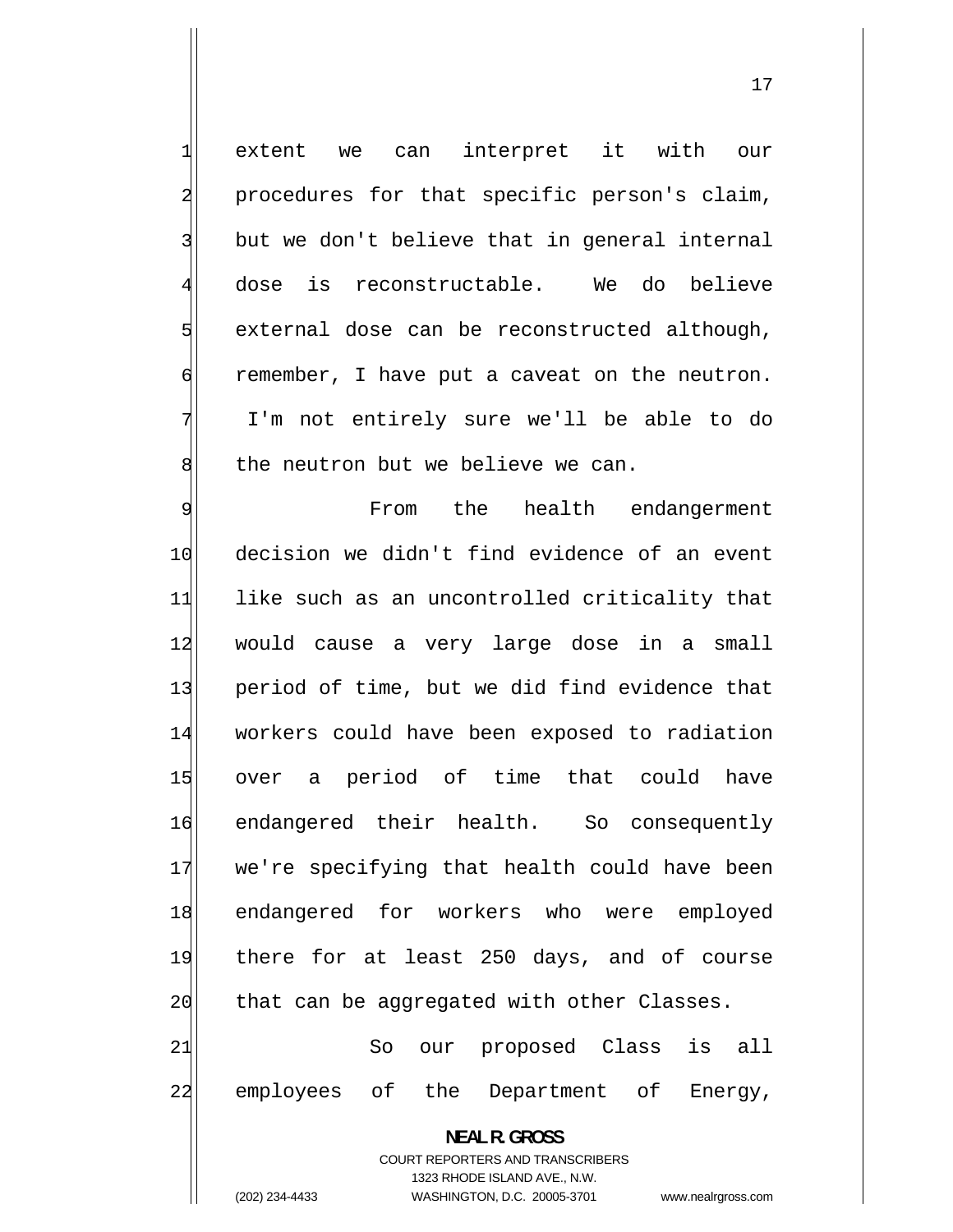predecessor agencies, contractors and subcontractors who worked at Medina during the entire covered period from January of 1958 through December of 1966 for a period of days aggregating 250. And our recommendation is that it is not feasible to reconstruct doses during that Class period, during the covered period, and that the health was endangered for the workers. I'll be glad to answer any

11 questions if there are any. I didn't mention 12 in the presentation, it's not really relevant 13 to the decision here, but the Medina site was 14 a site where weapons that had been involved 15 in incidents came to be inspected. So there 16 is a potential, really, we haven't really 17 seen much about that, but there is a 18 potential for maybe HEU and plutonium 19 exposure in a situation like that, that we 20 would not normally have in a maintenance and 21 modification situation.

So there may be some potential

**NEAL R. GROSS**  COURT REPORTERS AND TRANSCRIBERS 1323 RHODE ISLAND AVE., N.W. (202) 234-4433 WASHINGTON, D.C. 20005-3701 www.nealrgross.com

<span id="page-17-0"></span>1

2

3

4

5

6

7

8

9

10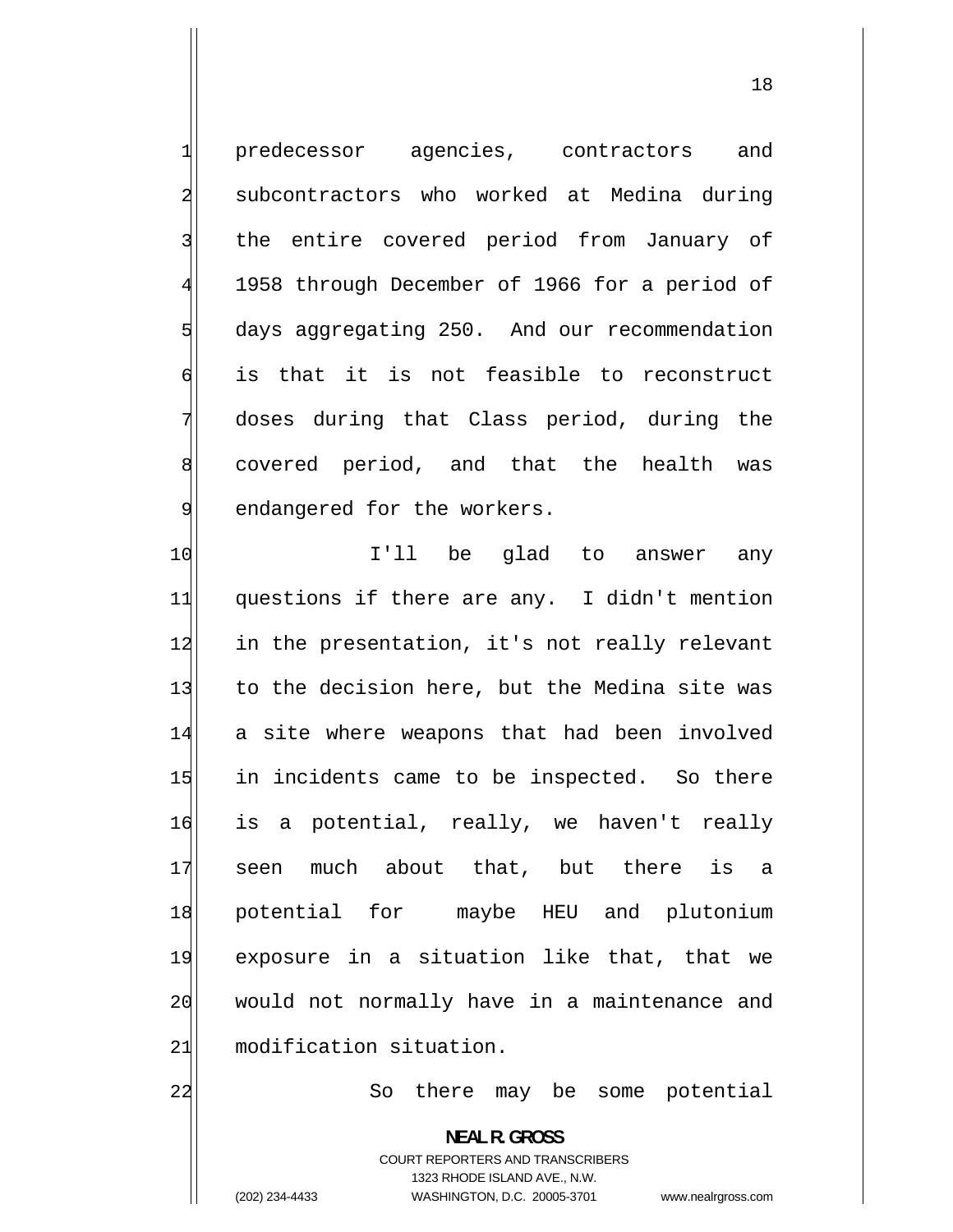intake there, but again whether there was or not, it won't affect our decision today because we're basing this largely on uranium intakes. If we encounter in our coming search, data from incidents like that that may provide for individuals some dose we could include in a partial dose reconstruction if needed.

<span id="page-18-0"></span>1

2

3

4

5

6

7

8

9 Since I had some people look this 10 up, I feel I also want to mention the iridium 11 incident that was mentioned in the Evaluation 12 Report. In the investigation report, there 13 are eight people mentioned in the 14 investigation report, the vendor's 15 representative and seven contractor, AEC 16 contractor employees. Of those seven, three 17 are claimants, two have SEC cancers, one has 18 a non-SEC cancer.

19 CHAIRMAN MELIUS: Thank you. As 20 to questions for -- yes? 21 MEMBER CLAWSON: I just wanted the 22 Board to realize, Stu and Sam Glover have

> **NEAL R. GROSS**  COURT REPORTERS AND TRANSCRIBERS 1323 RHODE ISLAND AVE., N.W. (202) 234-4433 WASHINGTON, D.C. 20005-3701 www.nealrgross.com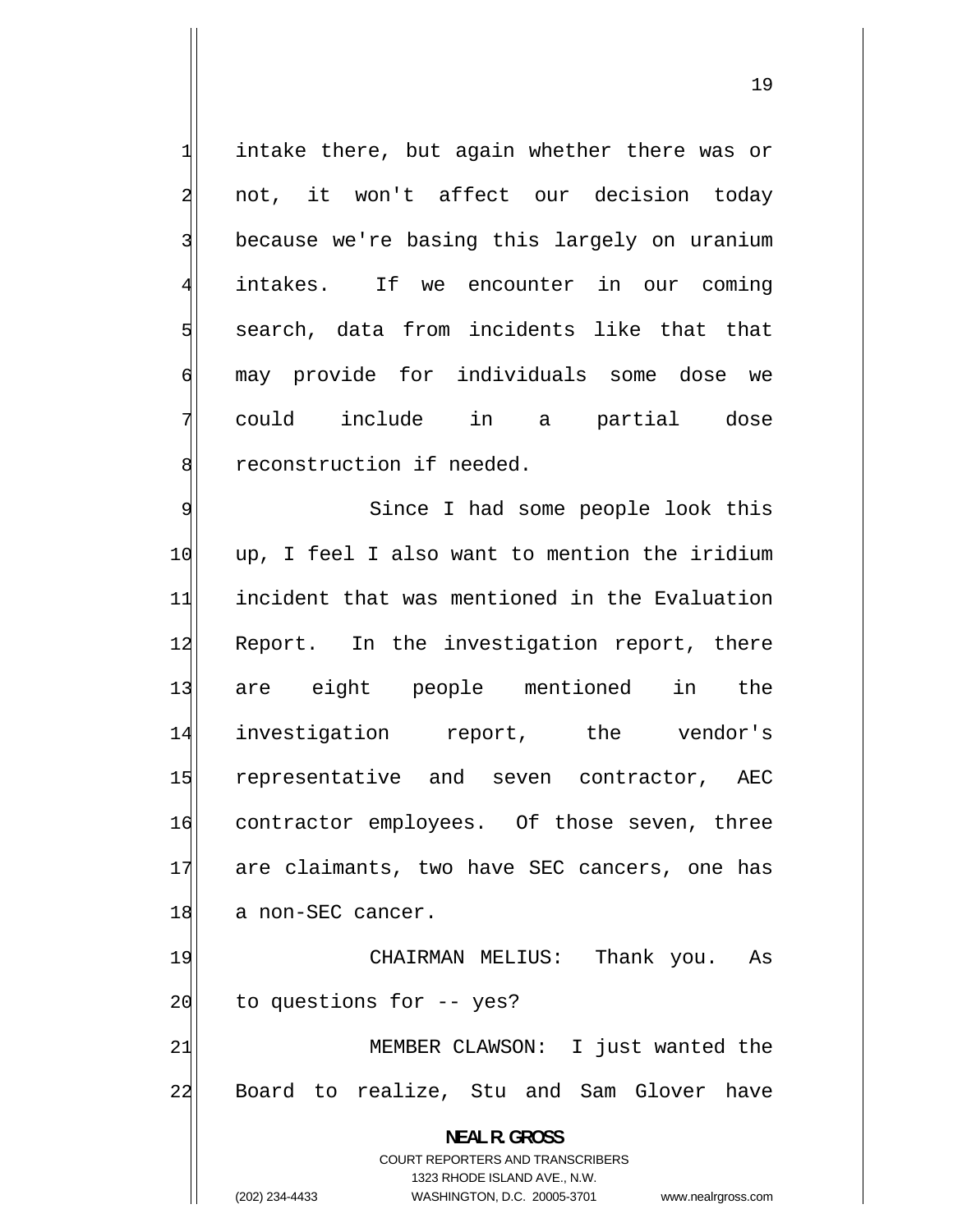<span id="page-19-0"></span> been working with me on this one. We were in Sandia. We found documentation, and it's been now shifted to Germantown finally that 4 says that the years actually were '49. We found a document that called out this exact same one, but there was a correction to it by the person that wrote the paper and said the years were wrong and we're working on that.

9 Most of the people that worked at 10 Clarksville and Medina, well, we looked at 11 approximately 30 percent ended up at Pantex. 12 But after the explosion at Medina of the 13 high explosives, which was 120,000 pounds, 14 Medina stopped and all the work went to 15 Pantex. Mostly the equipment from 16 Clarksville and everything else actually went 17 to Pantex too. They still have most of that 18 equipment there. And we've got a data 19 capture next week that we're looking into 20 more of the dates and some earlier years that 21 we're working on too. But these were sister, 22 basically sister plants and went from there.

> **NEAL R. GROSS**  COURT REPORTERS AND TRANSCRIBERS

> > 1323 RHODE ISLAND AVE., N.W.

1

2

3

5

6

7

8

(202) 234-4433 WASHINGTON, D.C. 20005-3701 www.nealrgross.com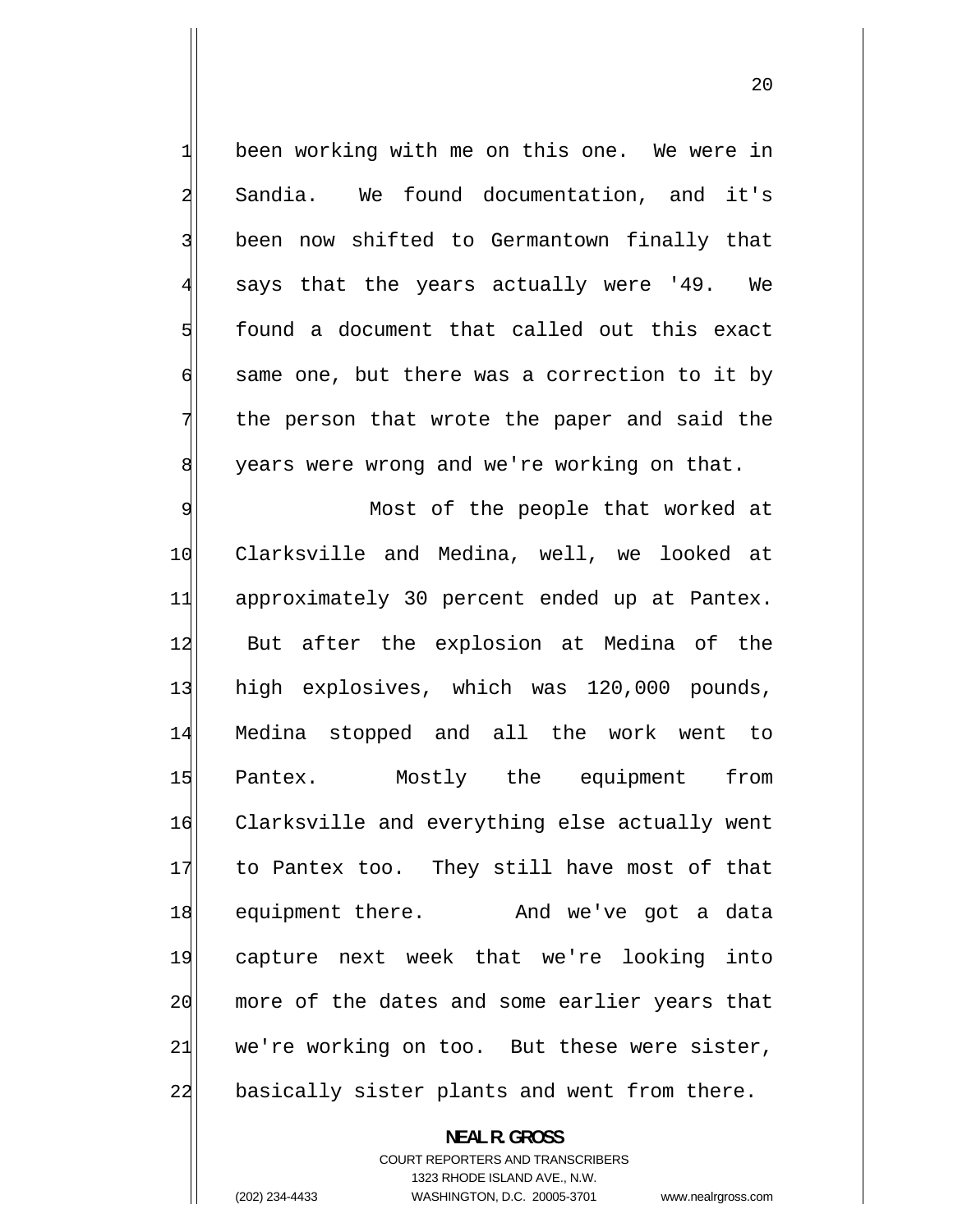<span id="page-20-0"></span>

| $\mathbf{1}$   | CHAIRMAN MELIUS:<br>And just to                          |
|----------------|----------------------------------------------------------|
| $\overline{a}$ | clarify for the new Members, but until the               |
| $\overline{3}$ | facility years are corrected we really can't             |
| $\overline{4}$ | really take any action on those earlier                  |
| $\overline{5}$ | years, and I think what we would suspect                 |
| $\overline{6}$ | would happen was that they would, NIOSH would            |
| 7              | come back with either an amended Evaluation              |
| 8              | Report or a new Evaluation Report that would             |
| $\overline{9}$ | cover those years if it was, once a facility             |
| 10             | designation is changed and we can go through             |
| 11             | this process again, but again just --                    |
| 12             | MEMBER CLAWSON: And that's what I                        |
| 13             | was wondering. Would we have to go through               |
| 14             | this whole process again or would we just add            |
| 15             | on to the, because what I was trying to do is            |
| 16             | to make sure the Board Members knew that when            |
| 17             | this did come up that they understood why.               |
| 18             | It's like Stu says, you know, let's take care            |
| 19             | of these years and let's work on the earlier             |
| 20             | years. Let's get this taken care of.<br>So               |
| 21             | that's why we're proceeding this way.                    |
| 22             | MR. HINNEFELD: I'm not exactly                           |
|                | <b>NEAL R. GROSS</b><br>COURT REPORTERS AND TRANSCRIBERS |

1323 RHODE ISLAND AVE., N.W.

 $\parallel$ 

(202) 234-4433 WASHINGTON, D.C. 20005-3701 www.nealrgross.com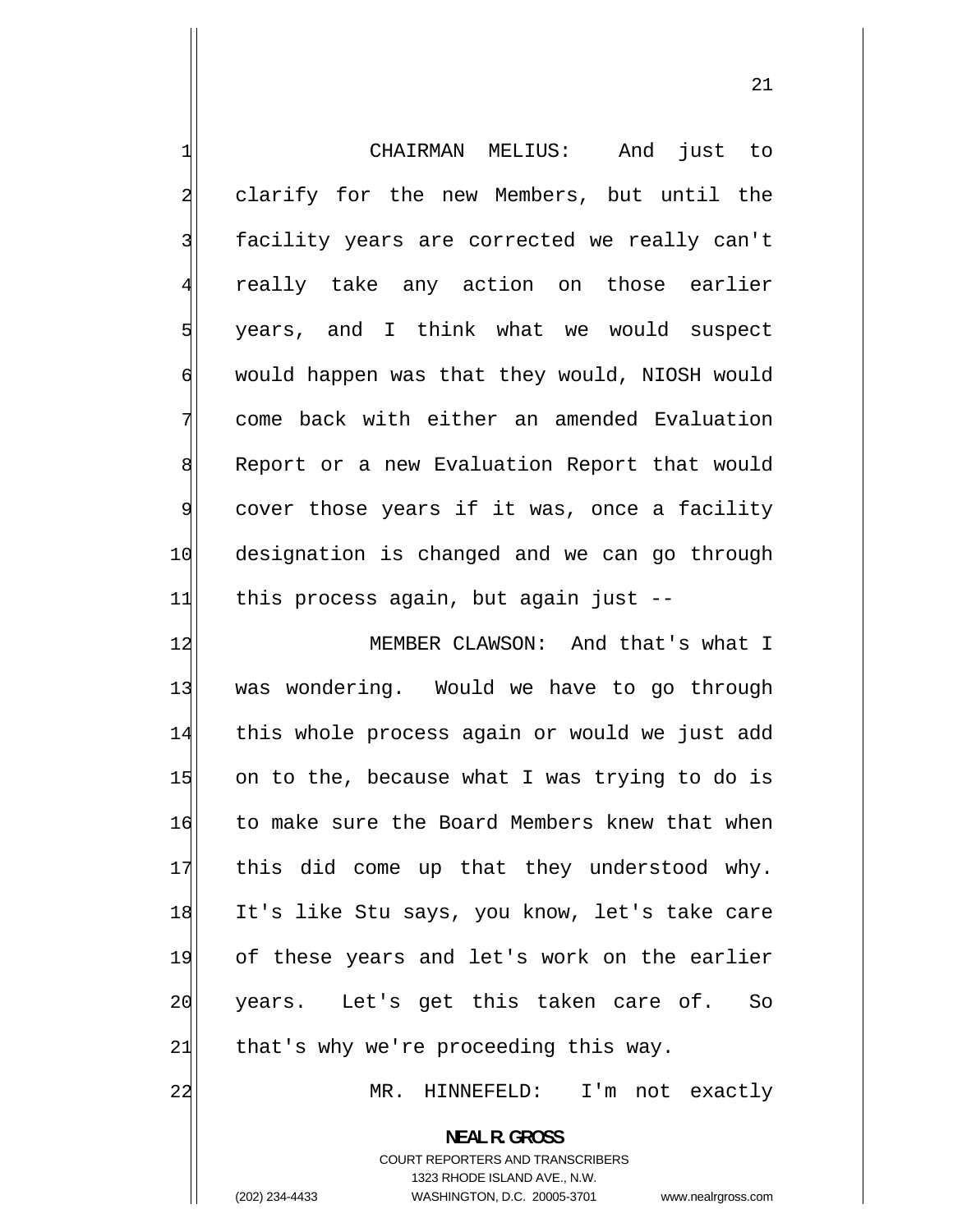sure what will be involved if the covered period is changed. The answer might depend on when the covered, you know, where we are in the process when the covered period changes. So I'm not sure what will happen.

<span id="page-21-0"></span>1

2

3

4

5

6 CHAIRMAN MELIUS: And I'm a little 7 reluctant of something hinging on at this 8 point because I think it gets us, you know, 9 we really haven't seen the information right 10 now, and as we have in the past we may have 11 further questions about the covered period 12 and want to make at least something on the 13 record to that effect. So I think it's 14 better coming back to the Board and not 15 trying to change now. If that change takes 16 place next week or something that --

17 MR. HINNEFELD: That we could 18 probably adjust.

19 CHAIRMAN MELIUS: -- could, yes, 20 we might be able to hold up the process and 21 do something through our teleconference or 22 something or a teleconference. But again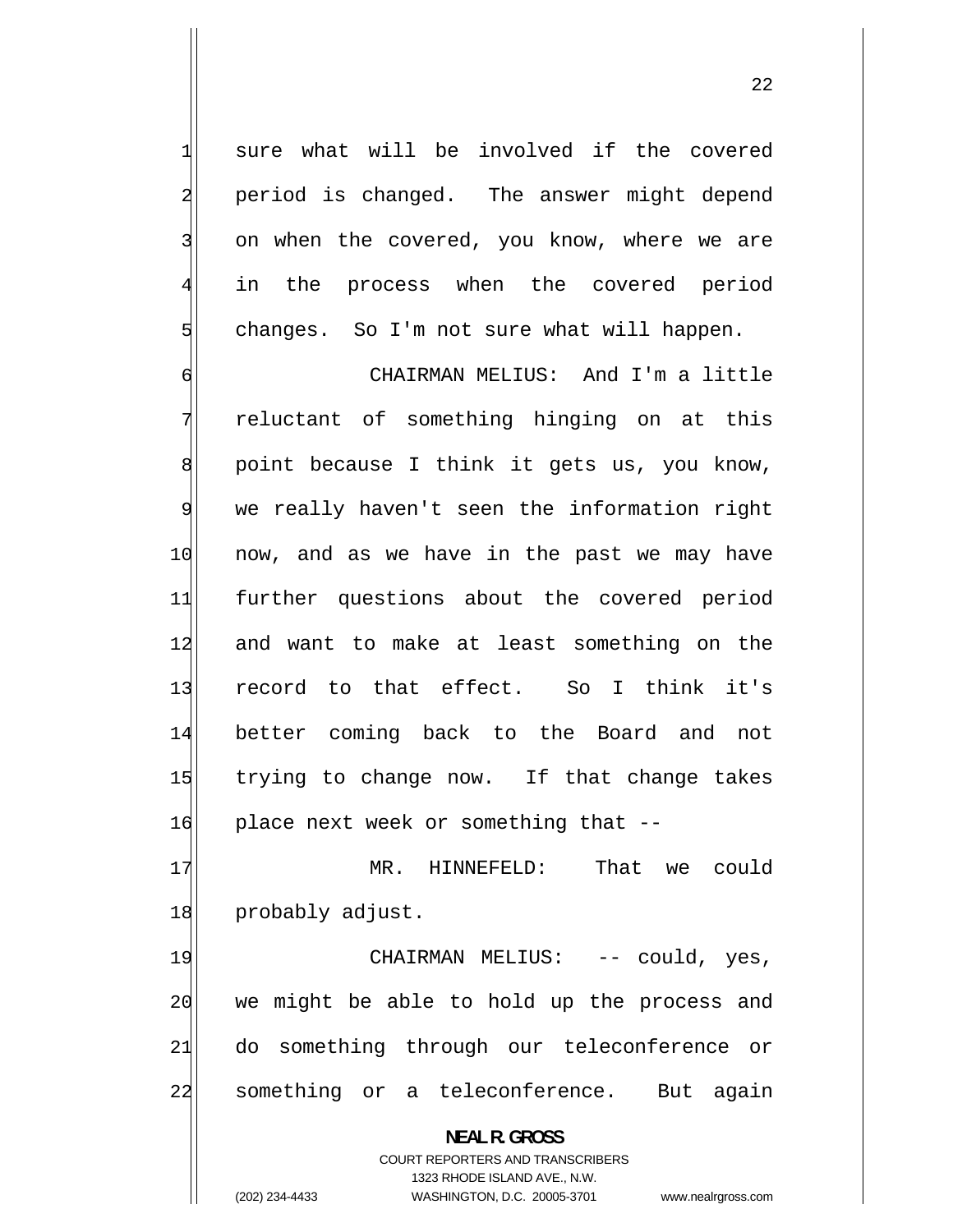that's not like we can just schedule one. That's got to be noticed and so forth, but we'll just see what happens.

So yes, Josie and then John?

5 MEMBER BEACH: Can you describe a 6 little bit about the external? It looks like in the early years, like '59, you only had 8 three badge records. And are you going to do 9 a coworker model or what are you --

10 MR. HINNEFELD: I'll have to see 11 what we're going to do. There were not very 12 many people monitored in some years and --

13 MEMBER BEACH: Yes, it seems like 14 the first three or four.

15 MR. HINNEFELD: Yes. We'll do 16 what we can. Chances are with very little 17 data we might assign the maximum just, you 18 know, to assign something, the highest of any 19 of the readings. We haven't really gone into 20 that. We just feel like with that summary 21 data there if you don't do that then you 22 don't have anything except medical on the

> **NEAL R. GROSS**  COURT REPORTERS AND TRANSCRIBERS

> > 1323 RHODE ISLAND AVE., N.W.

1

2

3

7

4

(202) 234-4433 WASHINGTON, D.C. 20005-3701 www.nealrgross.com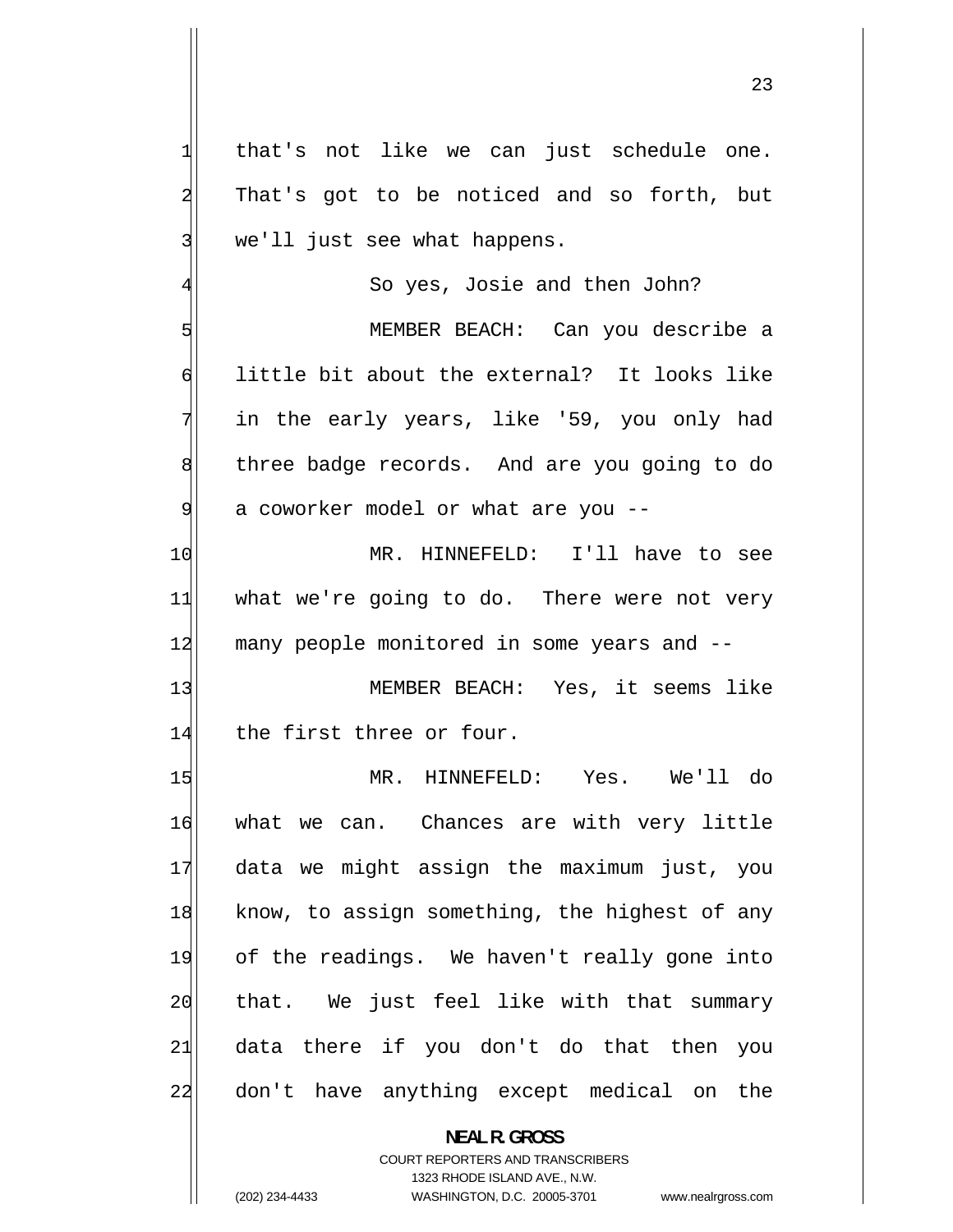partial.

1

2

3

4

5

6

7

#### CHAIRMAN MELIUS: John?

 MEMBER POSTON: Stu, I just wanted to clarify so I understand what you're saying. When you said summary data, you mean data that's reported in sort of a histogram the way they used to do that?

8 MR. HINNEFELD: Right. It's the 9 old exposure history reports. This many 10 people were monitored and of that number this 11 many had zero to one rem. This may have one 12 to two.

13 MEMBER POSTON: I'm glad that Brad 14 mentioned the explosion, because that 15 certainly made, it's not classified 16 information. It was in the newspapers and 17 everybody knows a lot about it. But it seems 18 that everybody just blew that off. They said 19 it's dispersed, we don't know where it went. 20 And, you know, I'm concerned. There were 21 three workers involved in that explosion, and  $22$  are they in the  $-$ 

> **NEAL R. GROSS**  COURT REPORTERS AND TRANSCRIBERS 1323 RHODE ISLAND AVE., N.W. (202) 234-4433 WASHINGTON, D.C. 20005-3701 www.nealrgross.com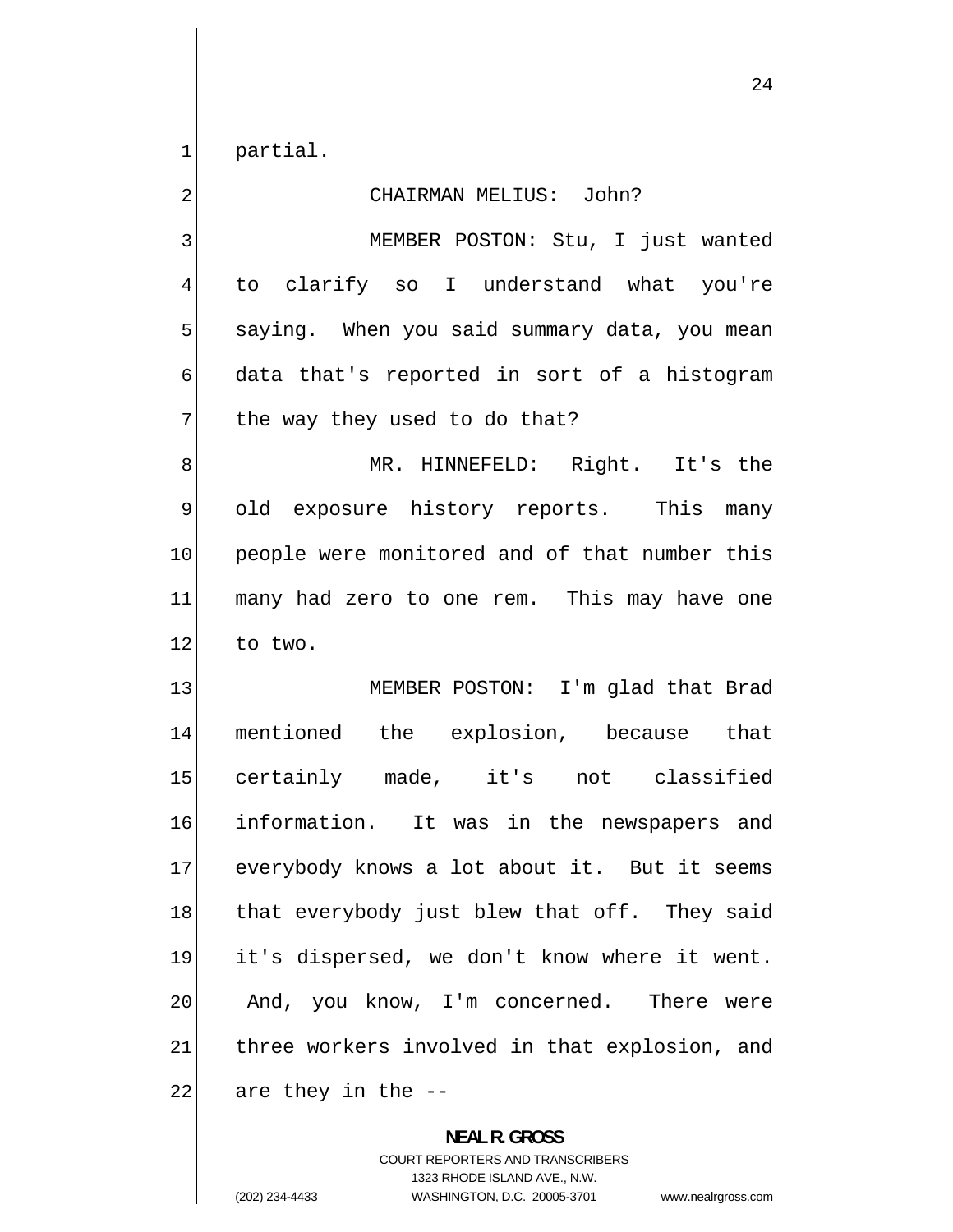1 MR. HINNEFELD: Well, today I 2 don't know the names. I don't know who those 3 workers were. I'd have to see if I could 4 find out if they're claimants or not. I 5 thought about the iridium folks because 6 clearly that was investigated in their dose 7 numbers on the iridium. There aren't any 8 dose numbers associated with the explosion 9 because as you said they never found, there 10 was depleted uranium in that building that 11 blew up and they never found it. They 12 surveyed it including doing aerial surveys  $13$  and didn't find  $-$ 14 MEMBER POSTON: Even though it was 15 not a nuclear explosion there was a nice 16 mushroom cloud photo on the front page of the 17 San Antonio paper. 18 MR. HINNEFELD: It was a 19 conventional explosion. 20 MEMBER POSTON: Yes. The other 21 thing, have you looked at the radon? Because 22 there is some uranium in Texas, but in **NEAL R. GROSS**  COURT REPORTERS AND TRANSCRIBERS 1323 RHODE ISLAND AVE., N.W.

<u>25 and 25</u>

(202) 234-4433 WASHINGTON, D.C. 20005-3701 www.nealrgross.com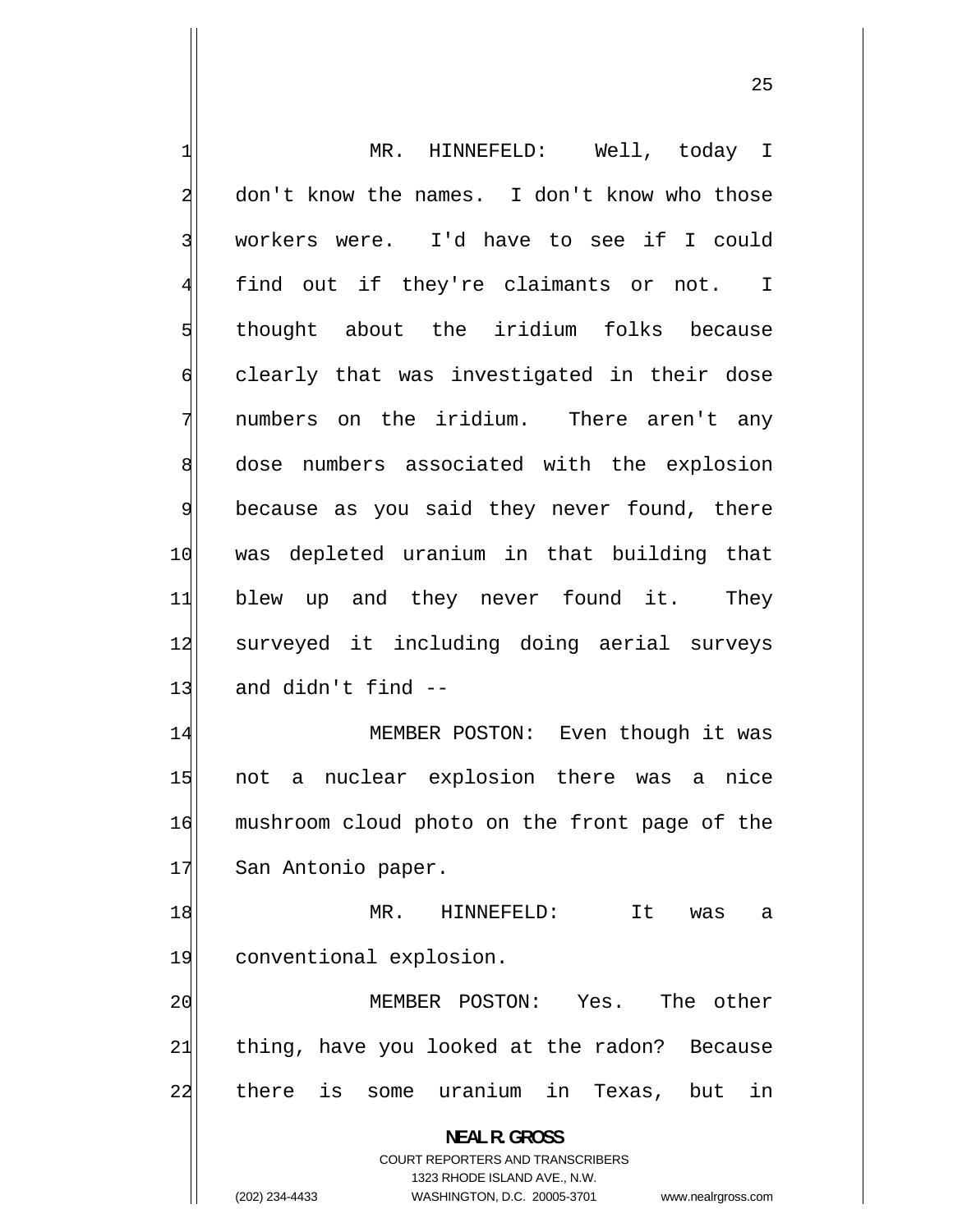general the radon levels in Texas are very, very low.

 MR. HINNEFELD: No, we don't have any radon data. We're not proposing to do anything with radon. We don't know if it was, we're not saying it was very high.

 MEMBER POSTON: Well, you had it listed and I was wondering.

9 MR. HINNEFELD: I put it in there 10 because we have it in the Clarksville 11 Evaluation Report. We talk about radon 12 because after the covered period there was 13 some radon measurements. There are no radon 14 measurements here, but since there were 15 gravel gerties chances are there was some 16 radon. It may not amount to anything but 17 either way it doesn't matter. We weren't 18 going to do anything. We're not going to 19 reconstruct any dose associated with it. 20 MEMBER POSTON: Right. Thank you. 21 MEMBER CLAWSON: And John, after 22 the explosion the gravel gerties weren't **NEAL R. GROSS** 

> COURT REPORTERS AND TRANSCRIBERS 1323 RHODE ISLAND AVE., N.W.

(202) 234-4433 WASHINGTON, D.C. 20005-3701 www.nealrgross.com

1

2

3

4

5

6

7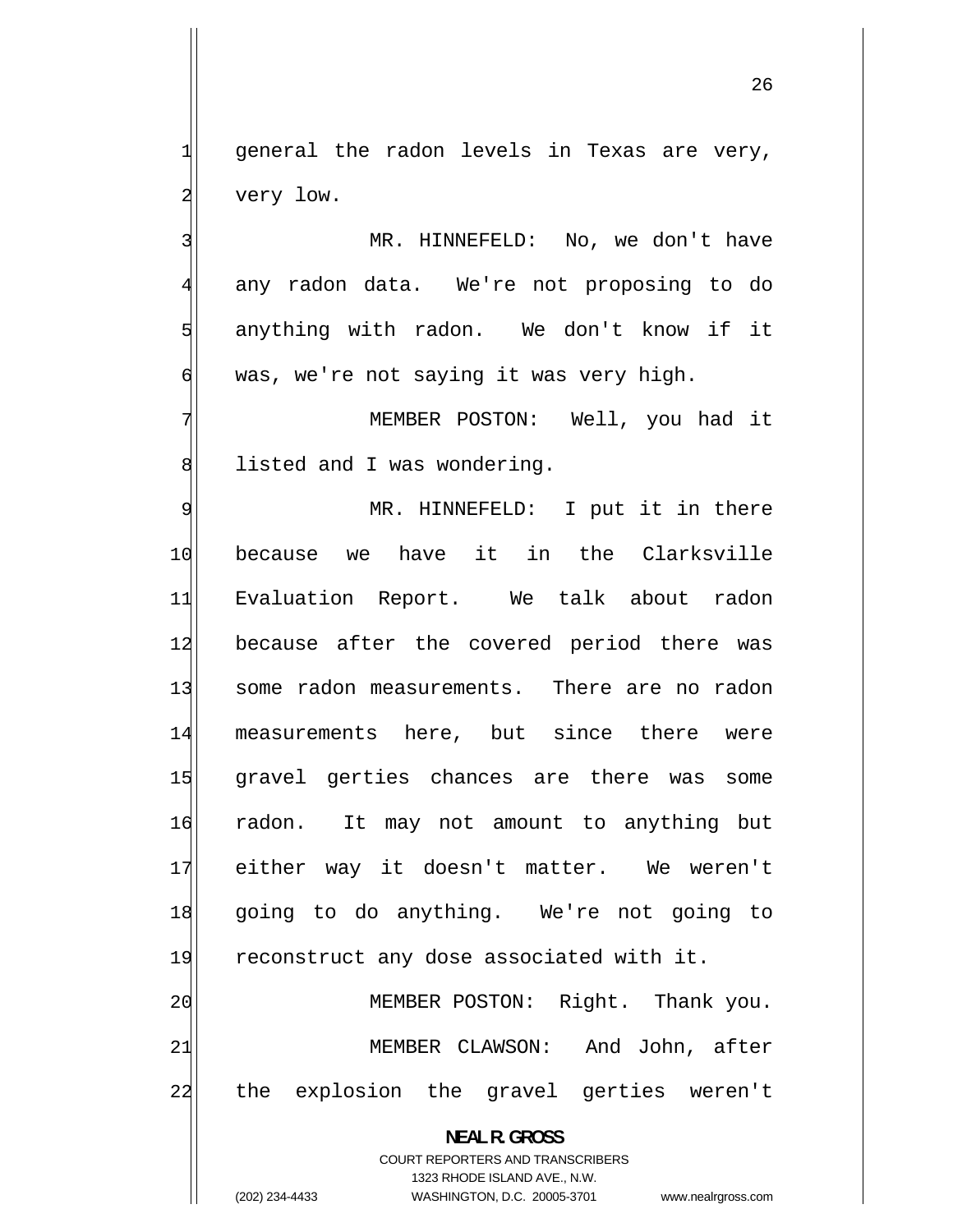there anymore.

1

2

3

6

7

 MEMBER POSTON: Yes, I know. I've seen all the stuff.

4 CHAIRMAN MELIUS: Bill Field, do 5 you have any questions?

 MEMBER FIELD: No, not at this time.

8 CHAIRMAN MELIUS: Okay, thanks. 9 My understanding is that the petitioner is 10 not on the line and does not wish to make 11 comments, but if that's changed and they do, 12 please say something now. Okay. This is an 13 83.14 so it's not, I'm expected the 14 petitioner would not want to be on the line.

15 Do I hear any recommendation or 16 discussion here?

17 MEMBER CLAWSON: I recommend that 18 we accept NIOSH's evaluation of the Medina 19 plant.

20 MEMBER LOCKEY: I second it.

21 CHAIRMAN MELIUS: Wanda, I'm 22 disappointed.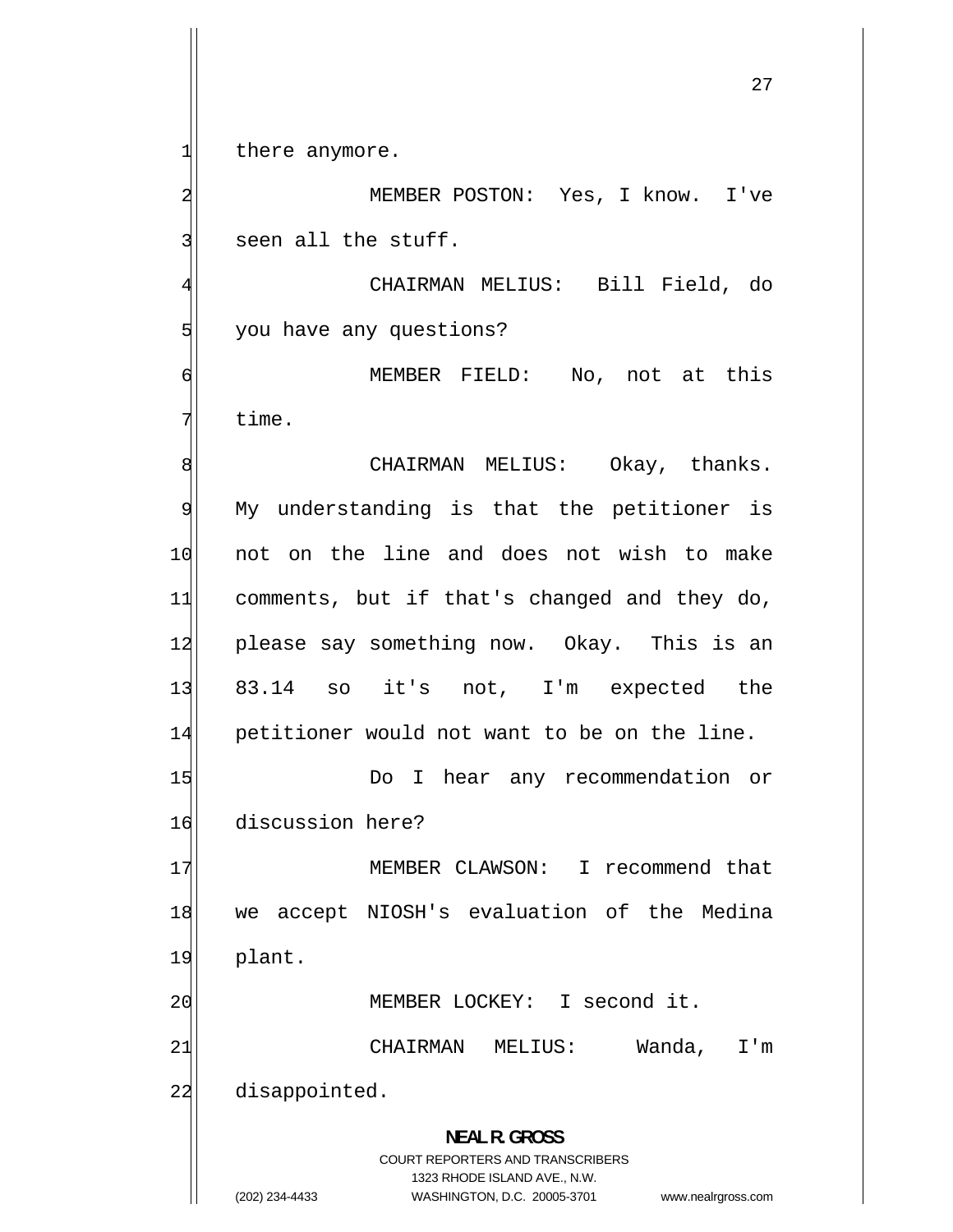<u>28</u> 1 MEMBER POSTON: She's learning to 2 share. 3 CHAIRMAN MELIUS: Okay, any 4 further discussion in the proposal to accept 5 NIOSH in the proposed Class for this? 6 So Ted, do you want do a roll? 7 MR. KATZ: Thank you. 8 Anderson? 9 MEMBER ANDERSON: Yes. 10 MR. KATZ: Beach? 11 MEMBER BEACH: Yes. 12 MR. KATZ: Clawson? 13 MEMBER CLAWSON: Yes. 14 MR. KATZ: Field? 15 MEMBER FIELD: Yes. 16 MR. KATZ: Okay, Gibson, are you 17 on the line? Absent. 18 Griffon, are you on the line? 19 MEMBER GRIFFON: Yes and yes. 20 MR. KATZ: Oh, great, Mark. 21 Kotelchuck? 22 MEMBER KOTELCHUCK: Yes. **NEAL R. GROSS**  COURT REPORTERS AND TRANSCRIBERS 1323 RHODE ISLAND AVE., N.W. (202) 234-4433 WASHINGTON, D.C. 20005-3701 www.nealrgross.com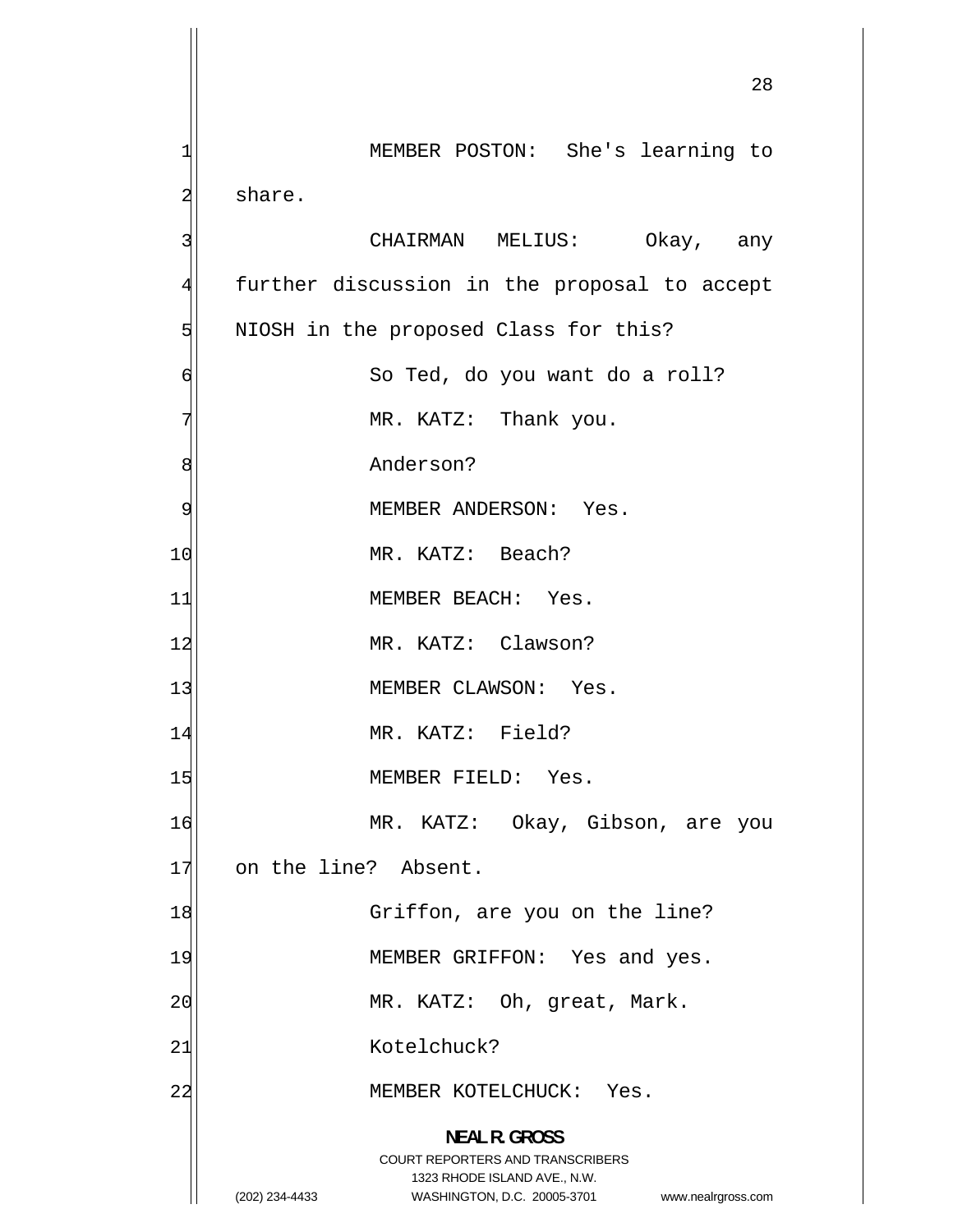|    | 29                                                                  |
|----|---------------------------------------------------------------------|
|    | MR. KATZ: Lemen, are you on the                                     |
|    | line? Absent.                                                       |
|    | Lockey?                                                             |
|    | MEMBER LOCKEY: Yes.                                                 |
|    | MR. KATZ: Melius?                                                   |
| 6  | CHAIRMAN MELIUS: Yes.                                               |
|    | MR. KATZ: Munn?                                                     |
| 8  | MEMBER MUNN: Yes.                                                   |
| 9  | MR. KATZ: Poston?                                                   |
| 10 | MEMBER POSTON: Yes.                                                 |
| 11 | MR. KATZ: Dr. Richardson is                                         |
| 12 | absent.                                                             |
| 13 | Roessler?                                                           |
| 14 | MEMBER ROESSLER: Yes.                                               |
| 15 | MR. KATZ: Schofield?                                                |
| 16 | MEMBER SCHOFIELD: Yes.                                              |
| 17 | MR. KATZ: Valerio?                                                  |
| 18 | MEMBER VALERIO: Yes.                                                |
| 19 | MR. KATZ: And Ziemer is absent.                                     |
| 20 | I'll collect the absent votes                                       |
| 21 | afterwards, but the vote is unanimous and the                       |
| 22 | motion passes. Thank you.                                           |
|    | <b>NEAL R. GROSS</b>                                                |
|    | COURT REPORTERS AND TRANSCRIBERS<br>1323 RHODE ISLAND AVE., N.W.    |
|    | (202) 234-4433<br>WASHINGTON, D.C. 20005-3701<br>www.nealrgross.com |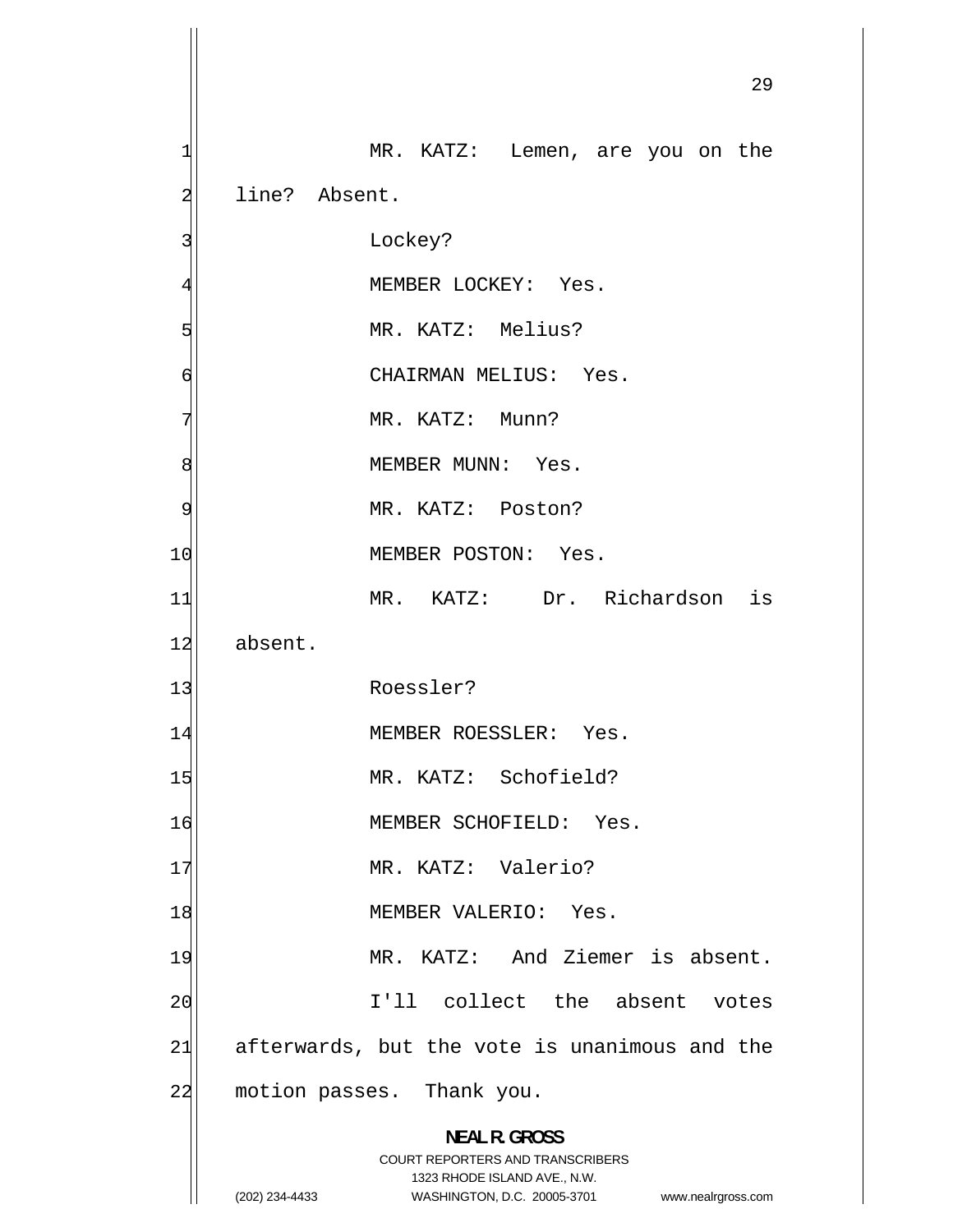CHAIRMAN MELIUS: And I believe this has been handed out, the letter.

1

2

3

4

5

6

 Okay, and so let me do that while it's all fresh in mind and just sort of take out Medina and think of Clarksville. This will sound very familiar.

7 The Advisory Board on Radiation 8 and Worker Health, the Board has evaluated 9 Special Exposure Cohort SEC Petition 00203 10 concerning workers of the Medina Modification 11 Center in San Antonio, Texas, under the 12 statutory requirements established by the 13 Energy Employees Occupational Illness 14 Compensation Program Act of 2000, EEOICPA, 15 incorporated in 42 CFR Section 83.13.

16 Board respectfully recommends that 17 SEC status be accorded to all employees of 18 the Department of Energy, its predecessor 19 agencies and their contractors and 20 subcontractors who worked at the Medina 21 Modification Center in San Antonio, Texas, 22 from January 1st, 1958 through December 31st,

> **NEAL R. GROSS**  COURT REPORTERS AND TRANSCRIBERS 1323 RHODE ISLAND AVE., N.W. (202) 234-4433 WASHINGTON, D.C. 20005-3701 www.nealrgross.com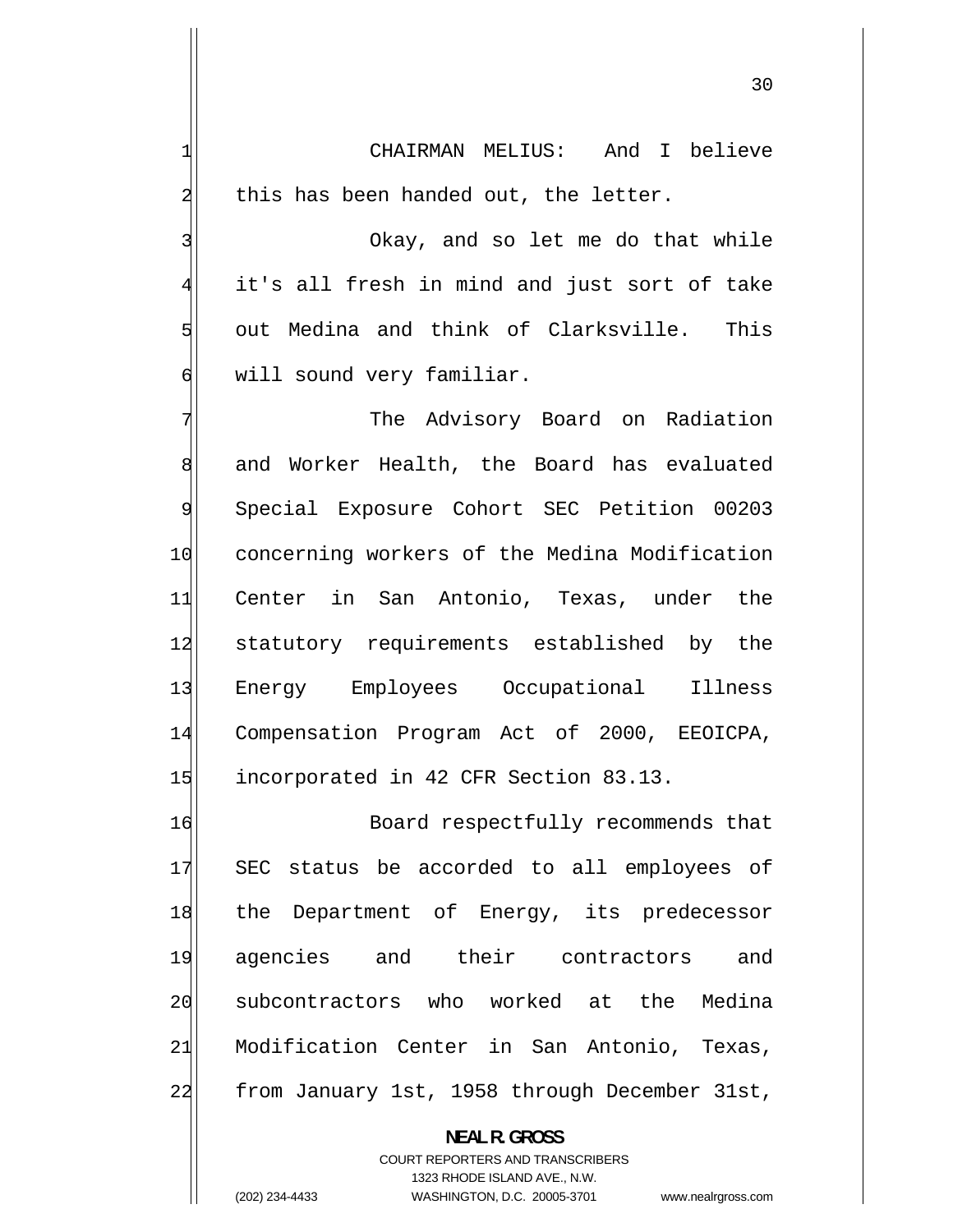1966, for a number of workdays aggregating at least 250 workdays occurring either solely under this employment or in combination of workdays within the parameters established for one or more other Classes of employees included in this Special Exposure Cohort.

7 Recommendations based on the 8 following factors. Individuals employed at 9 Medina Modification Center in San Antonio, 10 Texas, during the time period in question, 11 worked on technical tasks related to 12 production of nuclear weapons. The National 13 Institute for Occupational Safety and Health, 14 NIOSH, review of available monitoring data as 15 well as available process and source term 16 information for this facility found that 17 NIOSH lacked the sufficient information 18 necessary to complete individual dose 19 reconstruction with sufficient accuracy for 20 internal radiological exposures to uranium, 21 plutonium and tritium, which employees at 22 this facility may have been subjected during

### **NEAL R. GROSS**  COURT REPORTERS AND TRANSCRIBERS 1323 RHODE ISLAND AVE., N.W. (202) 234-4433 WASHINGTON, D.C. 20005-3701 www.nealrgross.com

1

2

3

4

5

6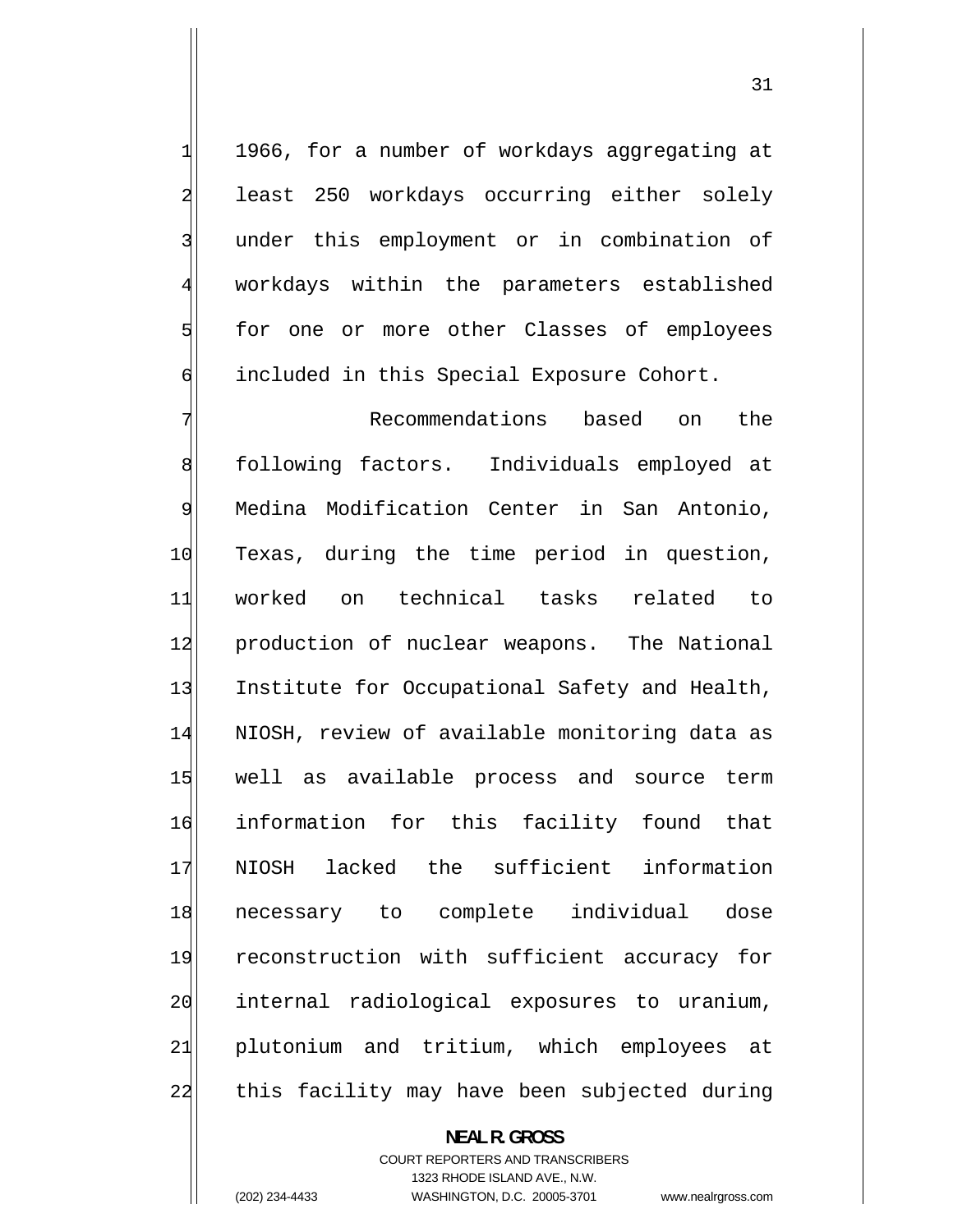the time period in question. The Board concurs with this determination.

1

2

3

4

5

6

7

 NIOSH determined that health may have been endangered for employees at the Medina Modification Center in San Antonio, Texas, during the time period in question. The Board also concurs with this determination.

8 Based on these considerations and 9 the discussion of at the June 19-21, 2012, 10 Board meeting held in Santa Fe, New Mexico, 11 the Board recommends that this Class be added 12 to the SEC. Enclosed is the documentation 13 from the Board meeting where this SEC was 14 discussed. Documentation includes copies of 15 the petition, the NIOSH review thereof and 16 related materials. If any of these items are 17 unavailable at this time, they will follow 18 shortly. 19 Comments, changes? Okay, good.

20 MR. KATZ: Antoinette, are you on 21 | the line? Antoinette Bonsignore?

22 MS. BONSIGNORE: Yes, I am.

**NEAL R. GROSS**  COURT REPORTERS AND TRANSCRIBERS 1323 RHODE ISLAND AVE., N.W. (202) 234-4433 WASHINGTON, D.C. 20005-3701 www.nealrgross.com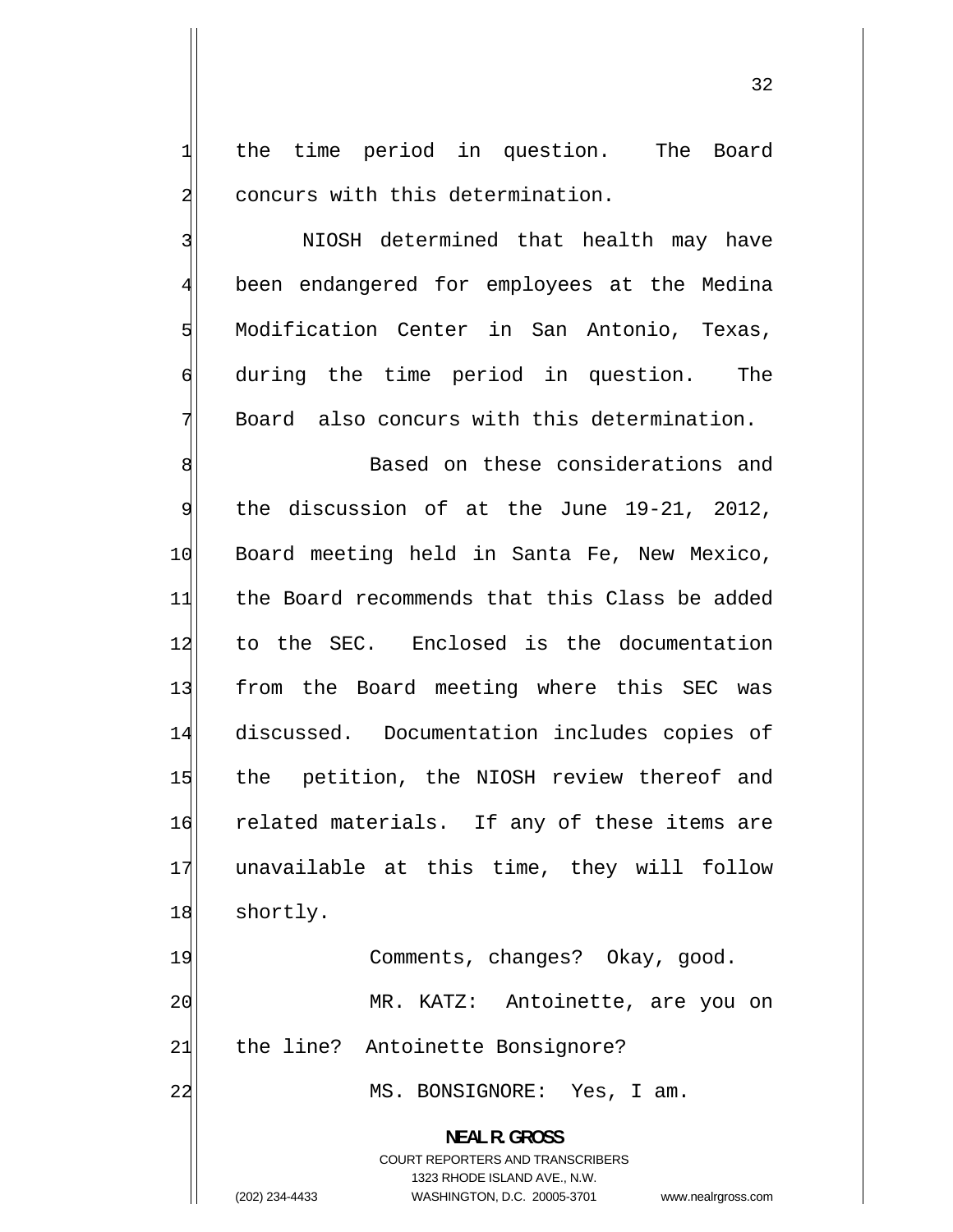33 1 MR. KATZ: Oh, great, because we 2 finished the SEC discussion early. 3 MS. BONSIGNORE: Right. I figured 4 you might. 5 MR. KATZ: Right, great. 6 CHAIRMAN MELIUS: Good. We will 7 then move on to the Linde Ceramics Work Group 8 Site Profile review presentation, and Gen 9 Roessler, chair of that Work Group, will be 10 making the presentation. 11 MEMBER ROESSLER: Okay, while the 12 slides are coming up, I'll comment that it's 13 fun to be the last presentation on the last 14 day of a meeting. But for me there's an 15 advantage, because when the meeting started 16 on Tuesday I couldn't talk. I'm not sounding 17 very good right now, but at least I can talk. 18 It's kind of slow, isn't it? 19 While it's coming up I'll remind you that in 20 your packet you have a copy of the 21 PowerPoint, and as you see coming up here. 22 You also have a copy of minutes that we had **NEAL R. GROSS** 

> COURT REPORTERS AND TRANSCRIBERS 1323 RHODE ISLAND AVE., N.W.

(202) 234-4433 WASHINGTON, D.C. 20005-3701 www.nealrgross.com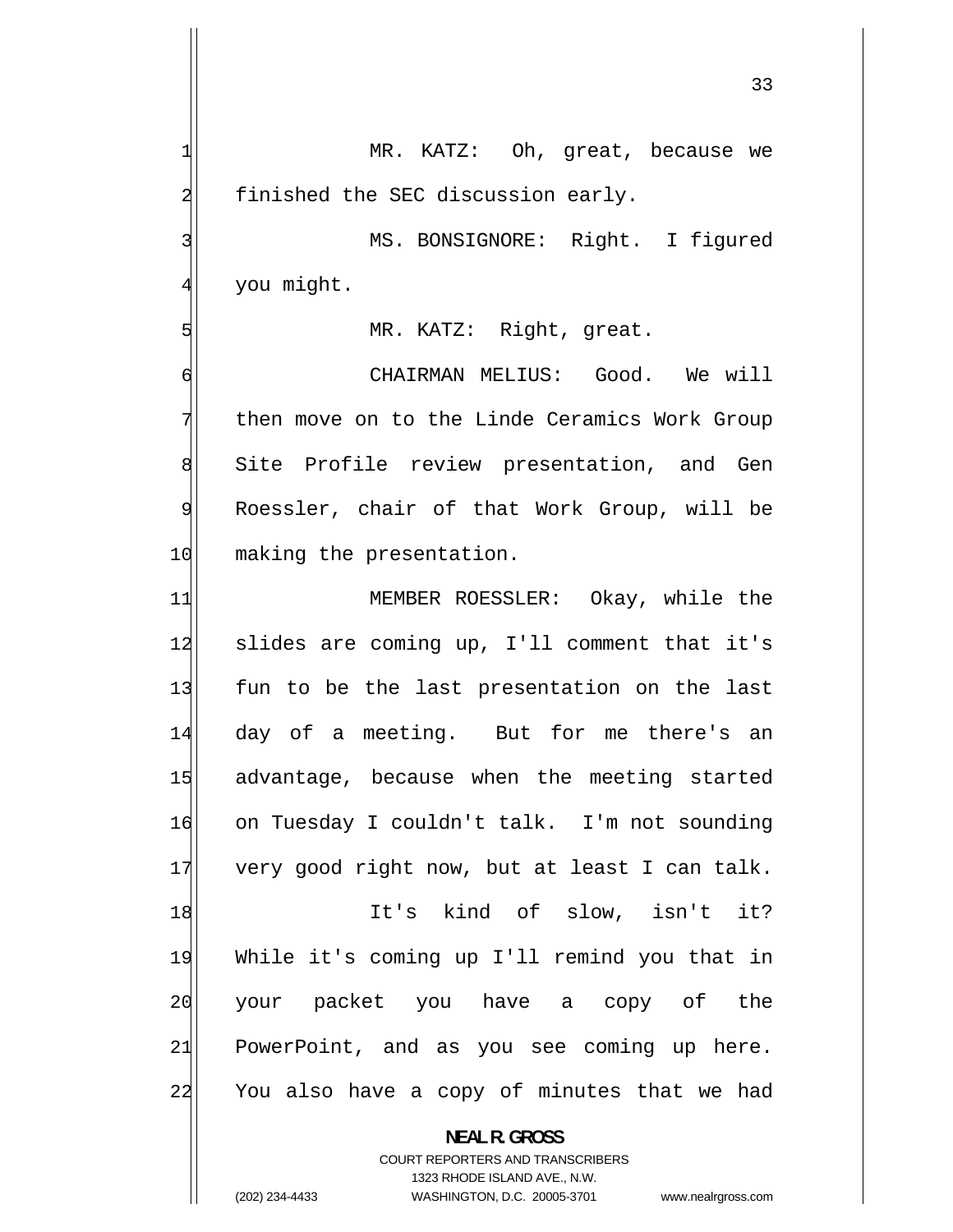taken at an information meeting with some Linde workers, and I hope you've had a chance to look at them.

1

2

3

34

4 Also we invited you to look at 5 something that was very important to the Work 6 Group, it helped us confirm our decision on 7 what we're presenting to you today. And 8 those are, we call them maps or diagrams or 9 drawings of utility tunnels. They're 10 preconstruction drawings and they have been 11 on the back table. I think they're still 12 there back there, Jim, if you do want to look 13 at them.

14 MR. KATZ: While Gen's getting 15 ready, let me just also note for the record 16 that Antoinette sent in a formal statement 17 which we've distributed to all the Board 18 Members.

19 MEMBER ROESSLER: Right. And that 20 was from her comments yesterday.

21 So we've talked to you about Linde 22 for a long time but just as a reminder, SECs

**NEAL R. GROSS**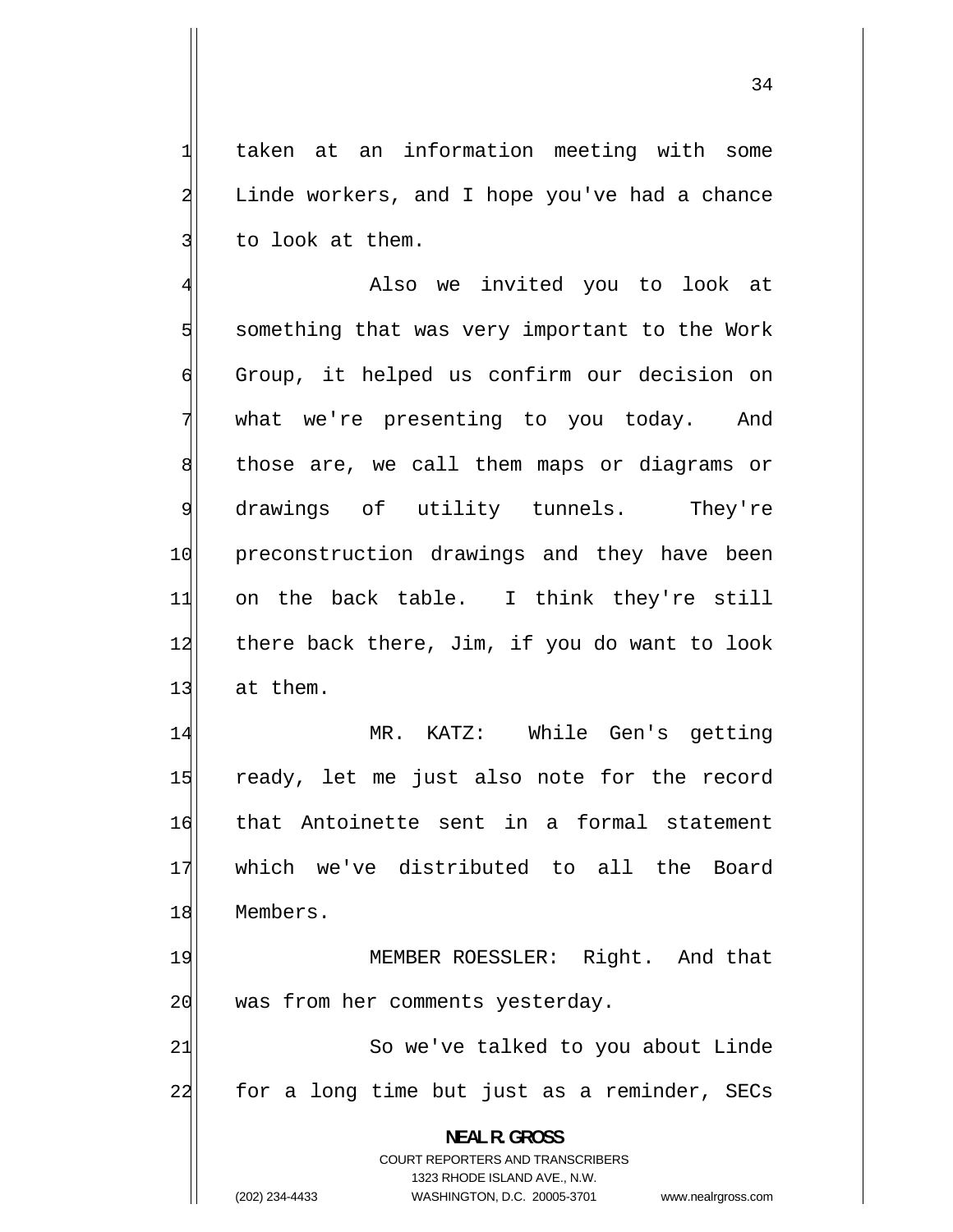1 have been granted for Linde from 1942 through 2 1969. What we're talking about today are 3 some Site Profile issues. We resolved 4 everything through the Work Group in the 5 Board except for two issues which we'll 6 mention. Since SECs have been granted and 7 workers who qualify for any one of the 22 8 specified cancers or worked at least 250 days 9 at the site, they would not be affected by 10 what we're talking about today. It would 11 only be those with nonpresumptive cancers and 12 who worked for less than 250 days. We don't 13 think that this affects many people, but we 14 want to bring this to a close.

15 We've been talking to you about 16 Linde for some time. We started our Site 17 Profile review in March 2007. As I mentioned 18 we completed the SEC evaluations. The two 19 Site Profile issues that exist, existed or 20 exist at this point relate to the utility 21 tunnels, and it relates to how dose 22 reconstruction is done for the workers who do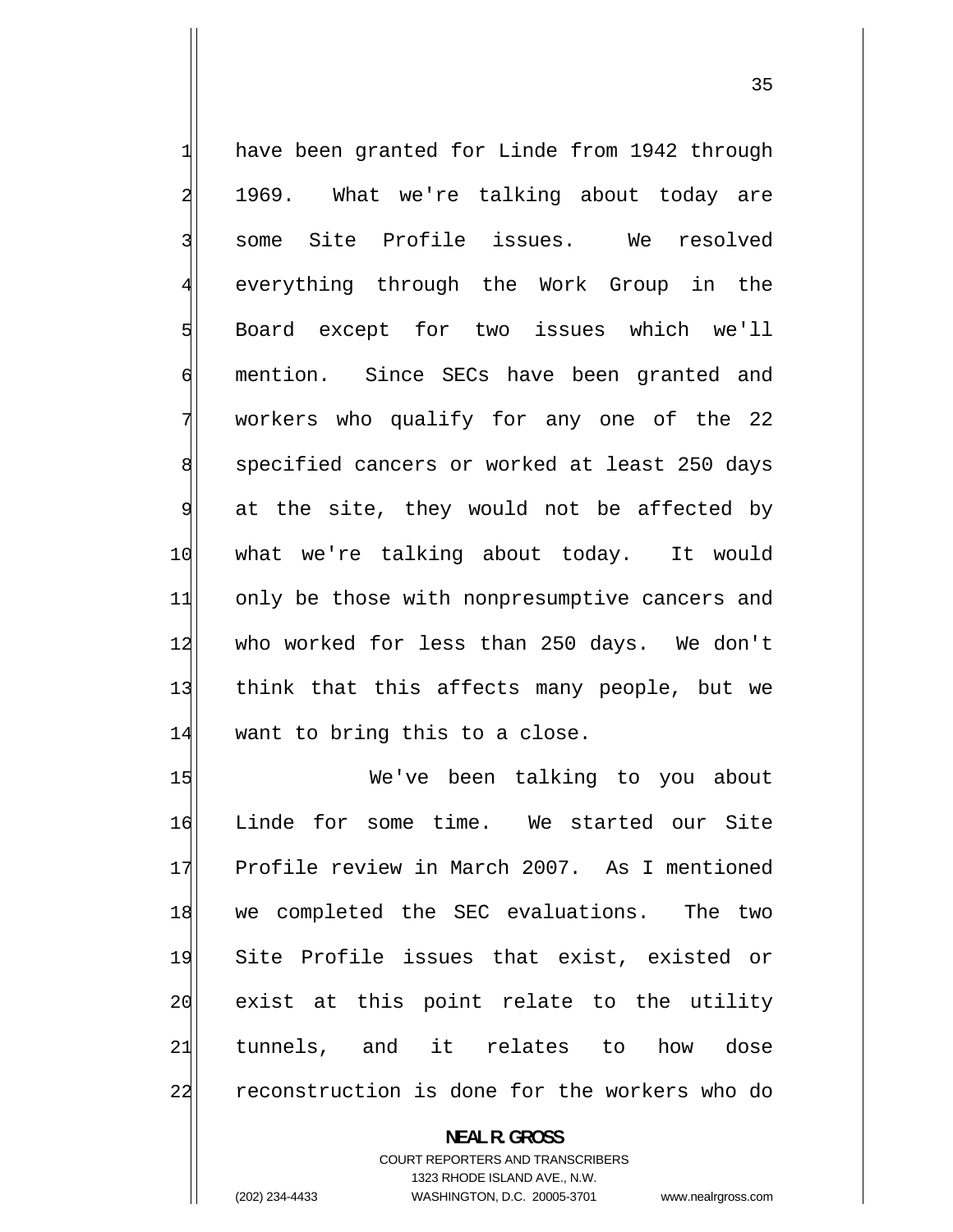not qualify for compensation under SECs.

1

2

3

4

5

6

7

8

 The two questions are, when were certain sections of the tunnel built, and how much time did workers spend in the tunnels or what is the occupancy factor? We know that there were a number of different times when tunnels were built, and that's the main thing we're going to address today.

9 Up until as recently as a few 10 months ago, NIOSH and the Work Group and SC&A 11 had agreement on these questions, but there 12 were some worker statements that we felt 13 needed clarification and we wanted to take 14 this one step further and see if we could 15 resolve that. So we asked to have an 16 information meeting in Buffalo near where 17 some of the Linde workers could be asked to 18 come to the meeting. And we appreciate the 19 efforts of ATL and Mark Lewis and Mary 20 Elliott for arranging this. So we held that 21 meeting, it was an information meeting, 22 collected the information and then set up a

#### **NEAL R. GROSS**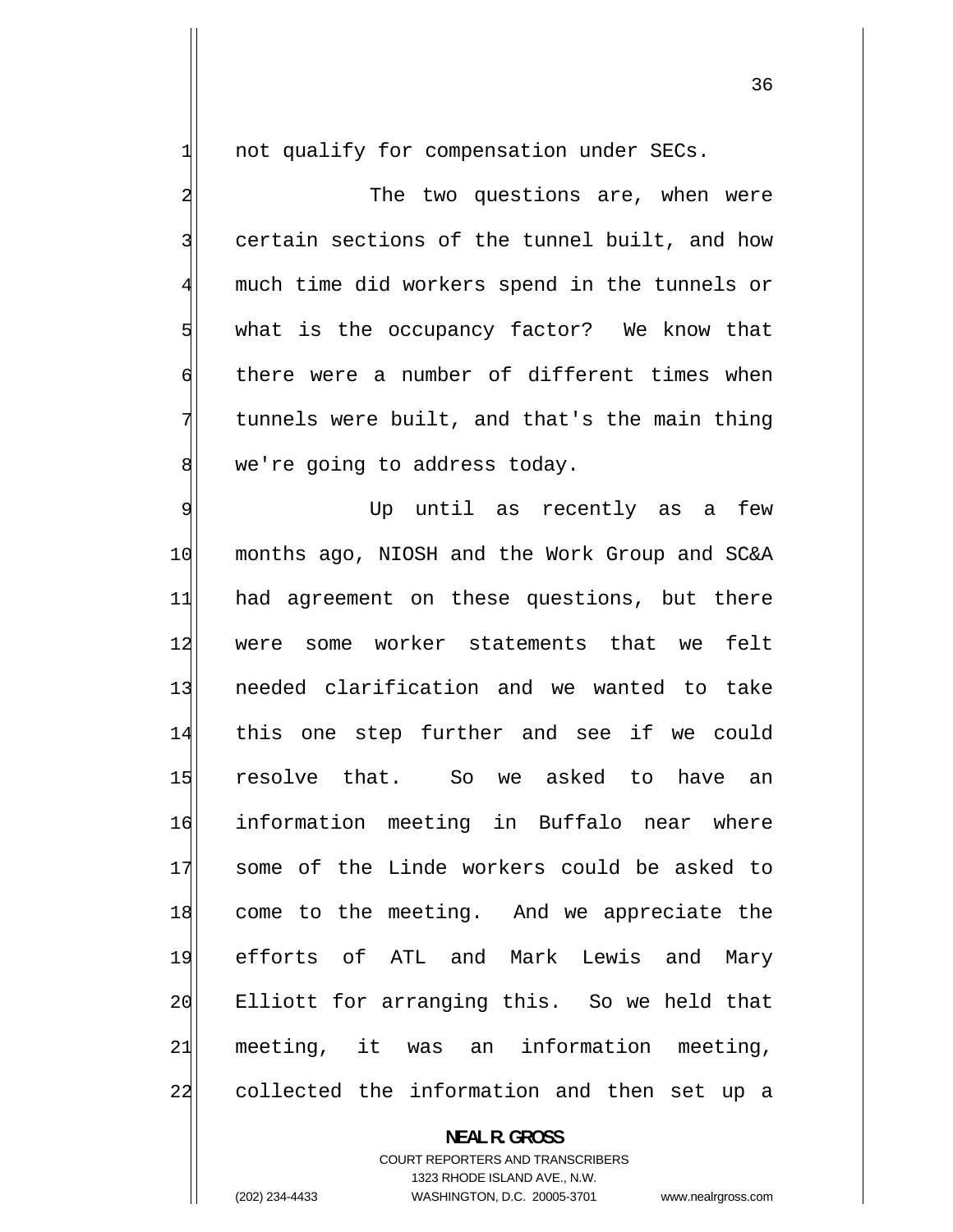teleconference call for the Work Group to formalize this on May 30th.

1

2

3 At the Buffalo meeting we had five 4 Linde workers, three Work Group Members, Jim 5 Neton from NIOSH and as important, a huge 6 table full of what we are calling these very 7 important diagrams for everybody to look at 8 all together. We had Steve Ostrow who 9 represented Linde from SC&A, and we had the 10 two ATL members, and one took notes, and 11 those notes are available to you. And of 12 course we had Ted Katz. Sorry about my 13 voice.

14 At the meeting I gave an 15 introductory or background statement because 16 we wanted to make it clear to the workers 17 that we've needed some specific information. 18 We clarified the fact that there are SECs 19 and also pointed out the two issues that we 20 wanted their input on. That it was important 21 for them to tell us about these things so we 22 could come up with a conclusion.

> **NEAL R. GROSS**  COURT REPORTERS AND TRANSCRIBERS 1323 RHODE ISLAND AVE., N.W.

(202) 234-4433 WASHINGTON, D.C. 20005-3701 www.nealrgross.com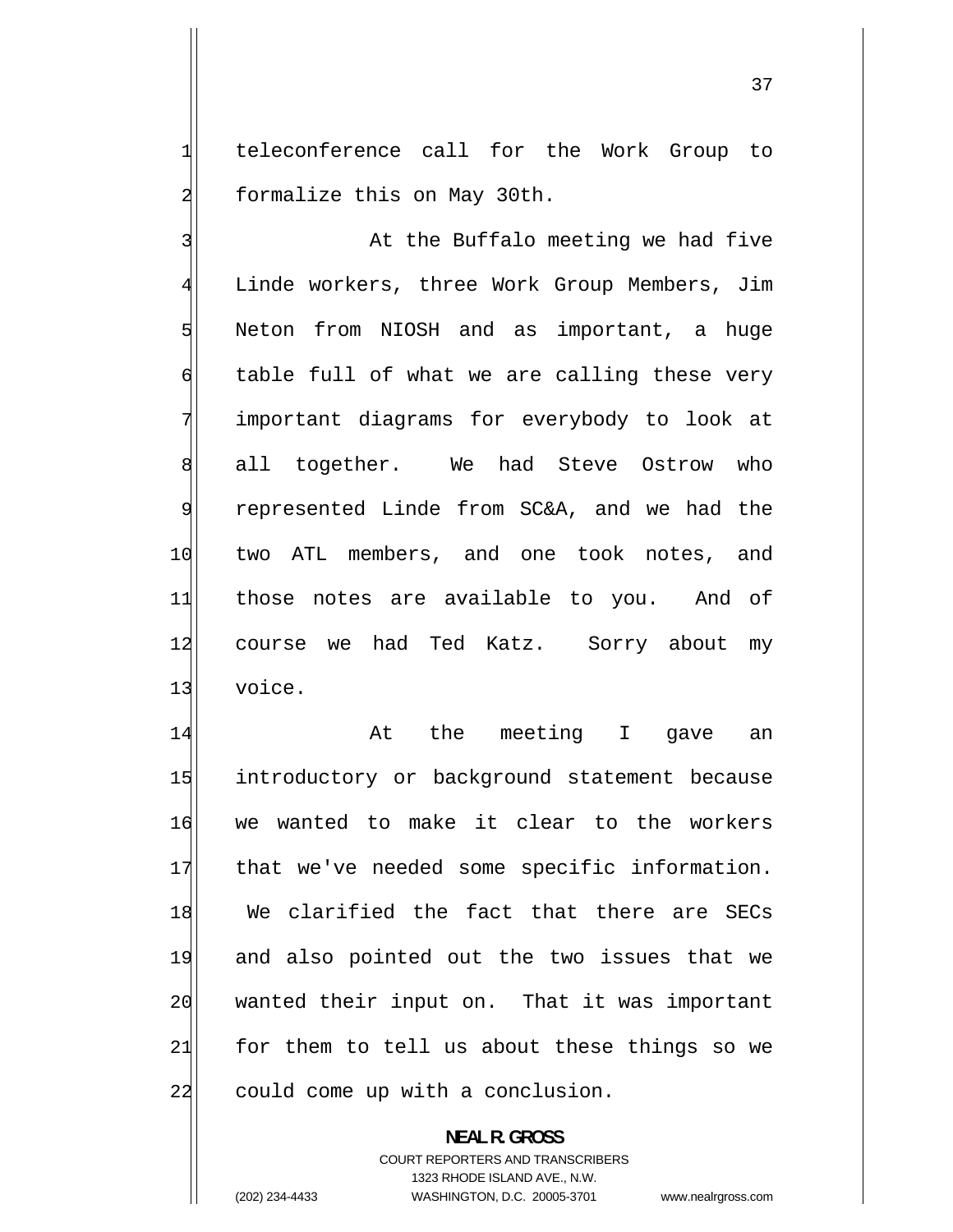1 As I said, we also had these maps 2 or diagrams there. The two of most interest 3 are the ones that are preconstruction 4 diagrams. This is what the company laid out 5 saying, this is what we're going to build in 6 1957 for tunnels, and also some 7 preconstruction diagrams for the tunnels to 8 be built in 1961. At that point people 9 gathered around the table and we had a lot of 10 one-on-one discussions. This made it 11 difficult I'm sure for people on the phone 12 and people taking notes.

38

13 But I think that was very 14 productive because we were able to talk 15 directly with the workers. I know Josie was 16 talking to one and I was talking to one and 17 Jim Lockey was talking to another one and Jim 18 Neton was explaining these diagrams.

19 And I think it helped for the 20 workers, you know, this was almost 60 years 21 ago, the period under discussion, for them to 22 actually look at something on paper. And try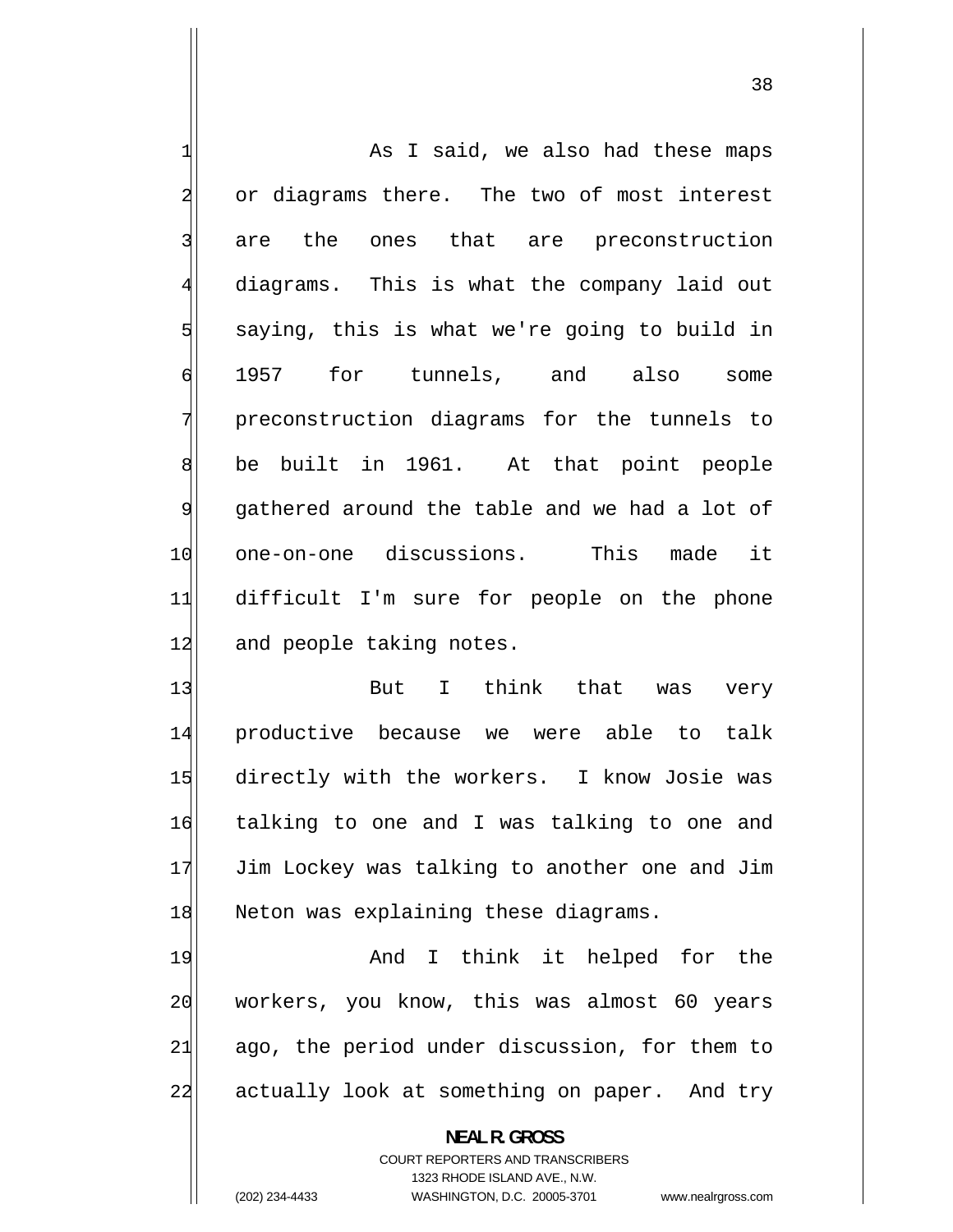and look at points on the diagrams, especially the 1957 preconstruction diagrams, which there are two of them that in particular show the tunnels that are to be built and in our view the language says these are to built.

7 There are other things on these 8 diagrams that show, well, for example, a 9 drawing of a 57-inch tunnel to be built, and 10 then there are other points on it, junction 11 boxes and other identifying things that 12 relate to the area, the particular location 13 at Linde. So we had all this 14 discussion, and then at a point when I 15 thought we had resolved some of the issues I 16 asked the group to come back together and 17 tried to again bring out the information that 18 we needed and to try and come up with a 19 consensus among the people there. And then 20 the plan forward was to have an official Work 21 Group meeting.

And this is what we came up with

**NEAL R. GROSS**  COURT REPORTERS AND TRANSCRIBERS 1323 RHODE ISLAND AVE., N.W. (202) 234-4433 WASHINGTON, D.C. 20005-3701 www.nealrgross.com

22

1

2

3

4

5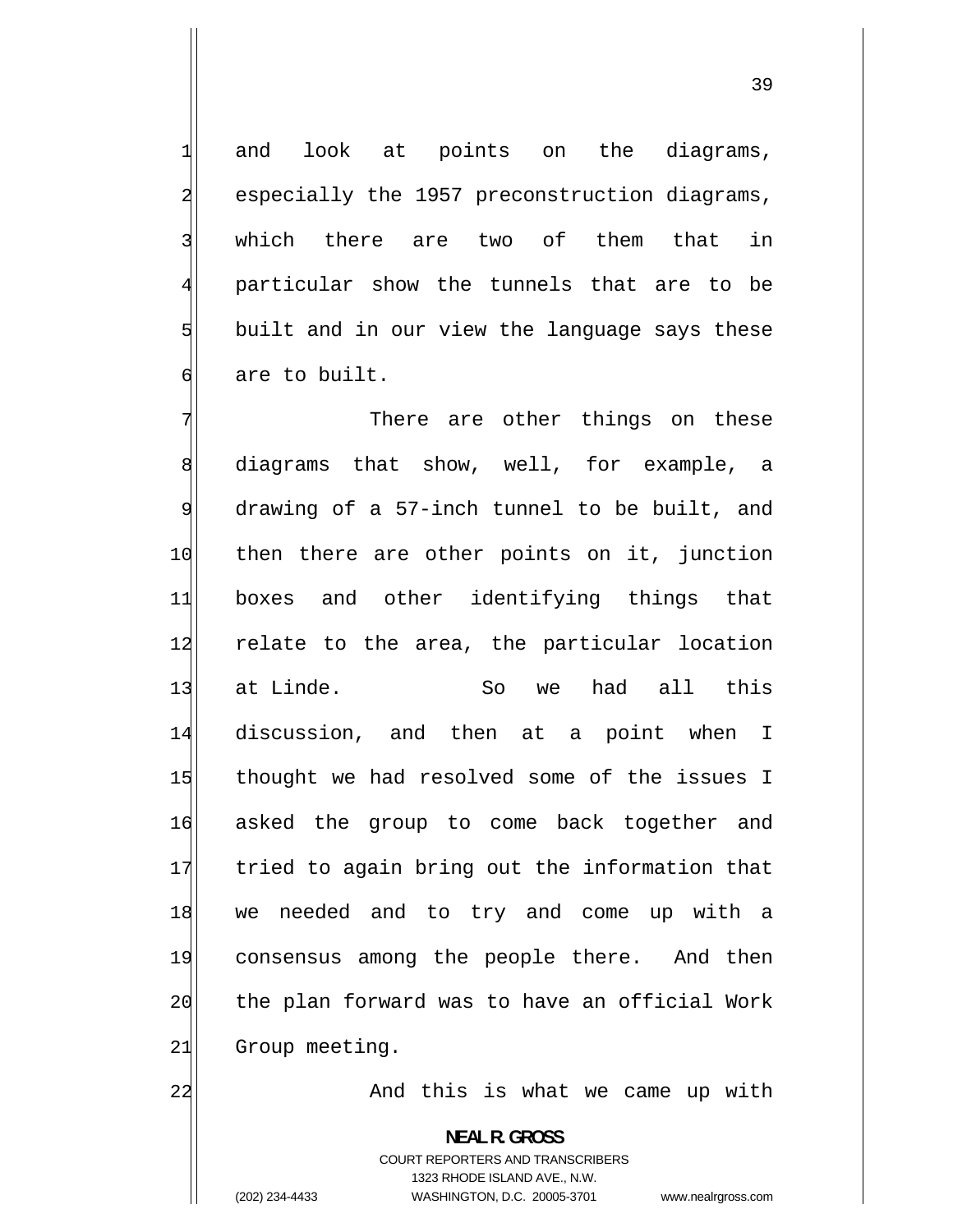1 at the information meeting and then we tried 2 to formalize that at our teleconference call 3 in May. The number one thing is when the 4 tunnels were built. This is very important 5 because there are different exposure 6 potentials in different areas of Linde, in 7 particular if you look at this diagram. And 8 I borrowed this from SC&A. Steve Ostrow put 9 this together because it in a rather simple 10 manner shows the three different periods of 11 tunnel construction.

12 The green line are tunnels that 13 were built in 1936. There's really no 14 dispute about when they were built or 15 anything about them. The other two areas are 16 tunnels, and these are shown in red, which we 17 believe were built in 1961. And then the 18 tunnels in blue built in 1957. These are the 19 ones primarily under discussion because they 20 are in the area of highest exposure 21 potential. These tunnels, 1957 tunnels, ran 22 between buildings 31 and 30. And the

> **NEAL R. GROSS**  COURT REPORTERS AND TRANSCRIBERS 1323 RHODE ISLAND AVE., N.W.

(202) 234-4433 WASHINGTON, D.C. 20005-3701 www.nealrgross.com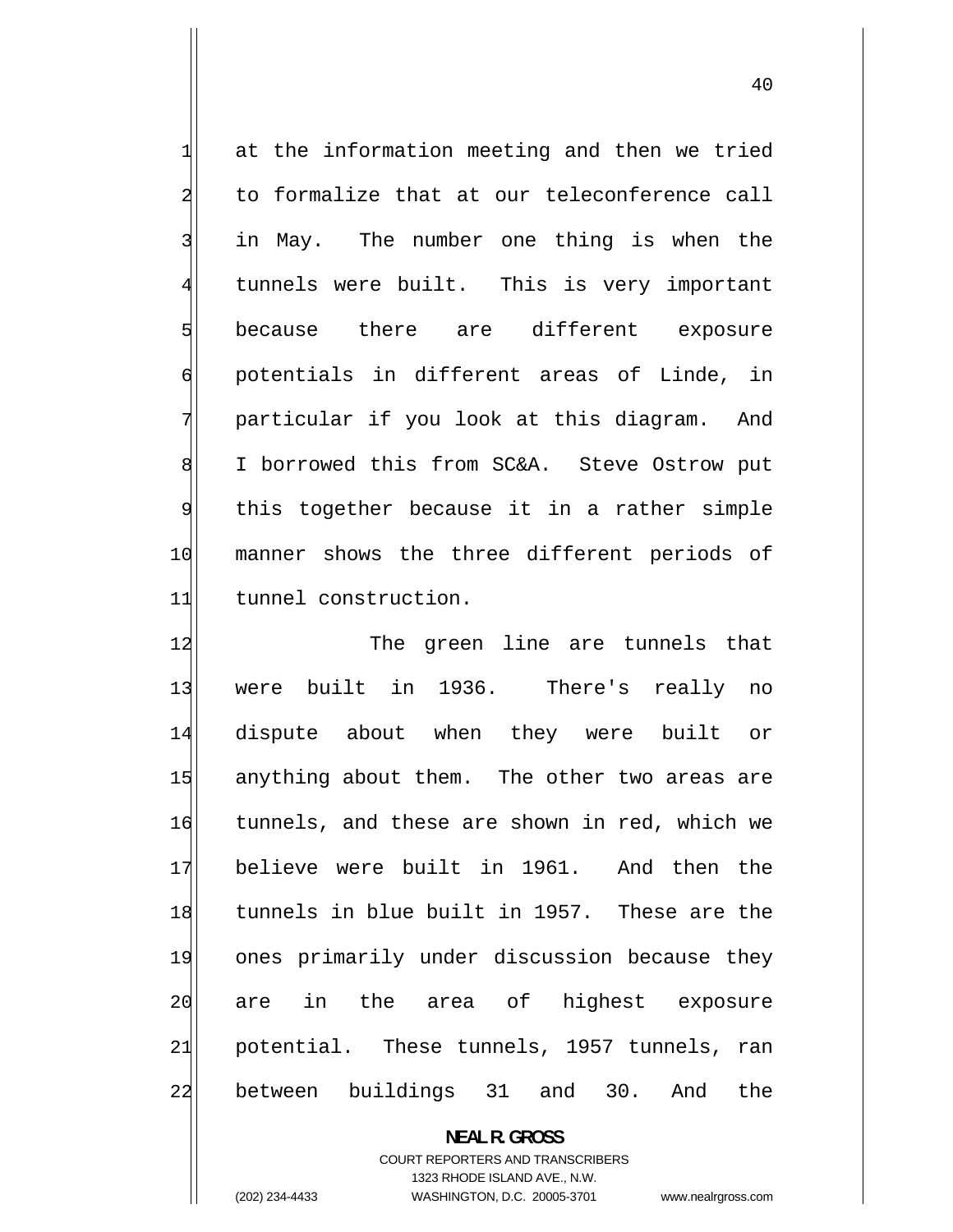important point here is that NIOSH will use this information, this dose information, during these time periods.

1

2

3

4 The other thing that we spent a 5 lot of time with, with the workers, is trying 6 to find out what they thought was the time 7 that workers might have spent in the tunnels. 8 We came up with two numbers that all crafts 9 workers perhaps could have spent as much as 10 50 percent of their time in the tunnels. 11 That may seem like a very large number to you 12 and it did to all of us, but we agreed it was 13 extremely claimant friendly. All other 14 workers, we came up with five percent, and 15 again there we had consensus from the workers 16 that this was a very claimant friendly 17 decision.

18 So after this meeting, and I guess 19 I would say at this point that the Work 20 Group, SC&A, NIOSH, we all are in agreement 21 about the times the tunnels were built. You 22 have a statement from Antoinette. There is

> **NEAL R. GROSS**  COURT REPORTERS AND TRANSCRIBERS 1323 RHODE ISLAND AVE., N.W. (202) 234-4433 WASHINGTON, D.C. 20005-3701 www.nealrgross.com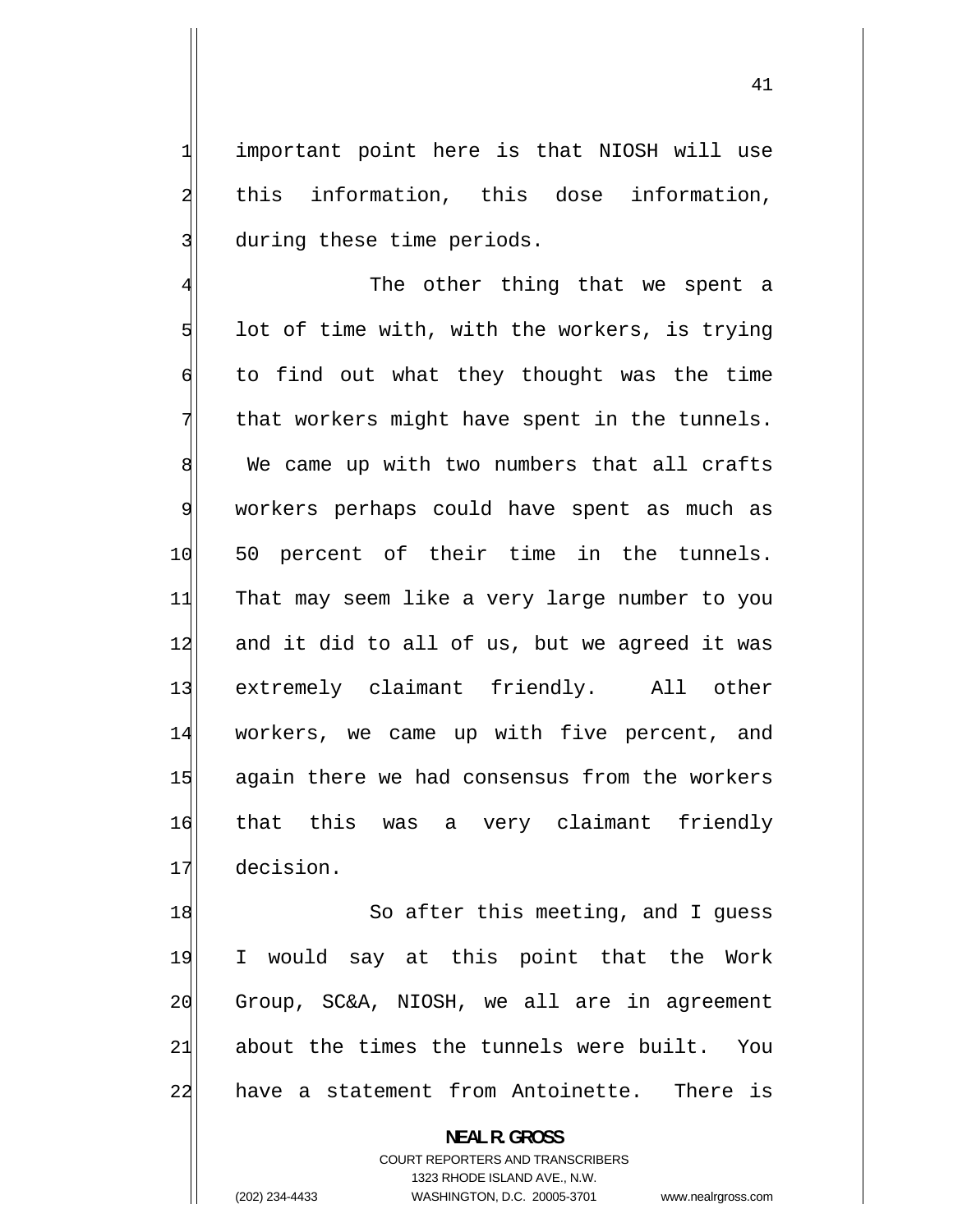some dispute there. I wish that Antoinette had been able to be at the information meeting with us in Buffalo. Because it seemed to me anyway, and other Work Group Members, I think, will concur that it was important to be there, look at the diagrams, see what they really meant to come to this conclusion.

9 So that's the end of my report. 10 Dr. Lockey probably is going to dash out of 11 here pretty soon, and I'd like to ask if Work 12 Group Members have anything to add to this.

13 | CHAIRMAN MELIUS: Go ahead, Jim.

14 MEMBER LOCKEY: Well, I find the 15 meeting in New York to be very, very helpful. 16 And we spent a lot of time with the workers 17 who were there, reviewing the maps, 18 discussing job histories, how much time the 19 craft people spent in the tunnels versus the 20 noncraft workers. And I think based on that 21 meeting, we did have a broad consensus that 22 based on the objective data that had

> **NEAL R. GROSS**  COURT REPORTERS AND TRANSCRIBERS 1323 RHODE ISLAND AVE., N.W.

(202) 234-4433 WASHINGTON, D.C. 20005-3701 www.nealrgross.com

1

2

3

4

5

6

7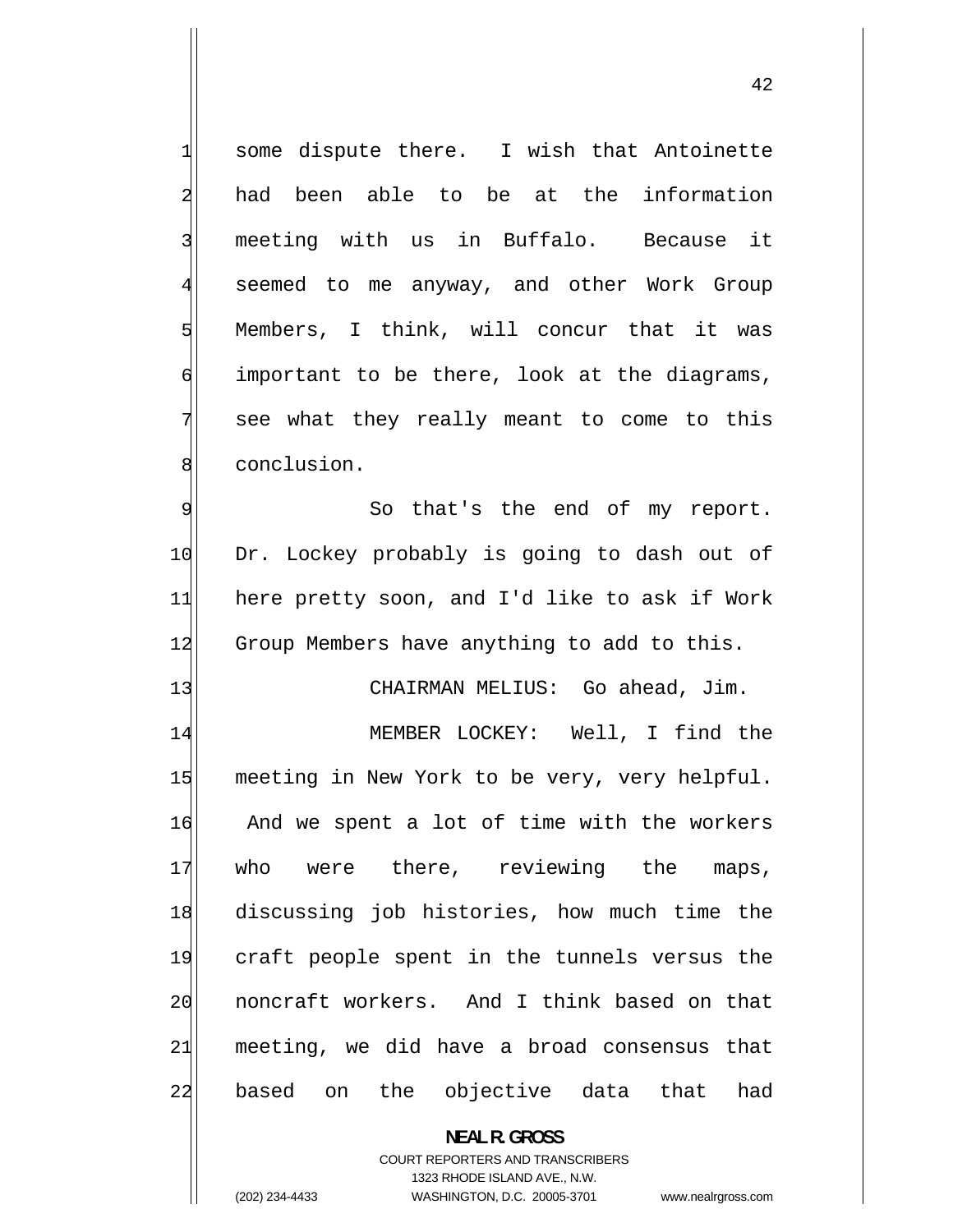construction maps present where there were construction stamps on the maps, and that we were talking about 50 or 60 years prior to the current date, that the evidence was quite firm that these tunnels were built during the time frame that we were suggesting. And we did have pretty much of a consensus on that when we left that meeting.

1

2

3

4

5

6

7

8

9 And we also talked at length about 10 how much time they would spend in the 11 tunnels, and we again had a consensus on that 12 that we think was a very claimant friendly 13 percentage in relationship to the craft 14 workers spending up to 50 percent of the time 15 in the tunnel. So I'm very satisfied that 16 the data we're presenting to you is true 17 objective data.

# 18 CHAIRMAN MELIUS: Josie?

19 MEMBER BEACH: Yes, and a nice 20 presentation, Gen, and I agree with Dr. 21 Lockey. The only thing when we left the 22 meeting I thought was in dispute was the 1961

**NEAL R. GROSS** 

COURT REPORTERS AND TRANSCRIBERS 1323 RHODE ISLAND AVE., N.W. (202) 234-4433 WASHINGTON, D.C. 20005-3701 www.nealrgross.com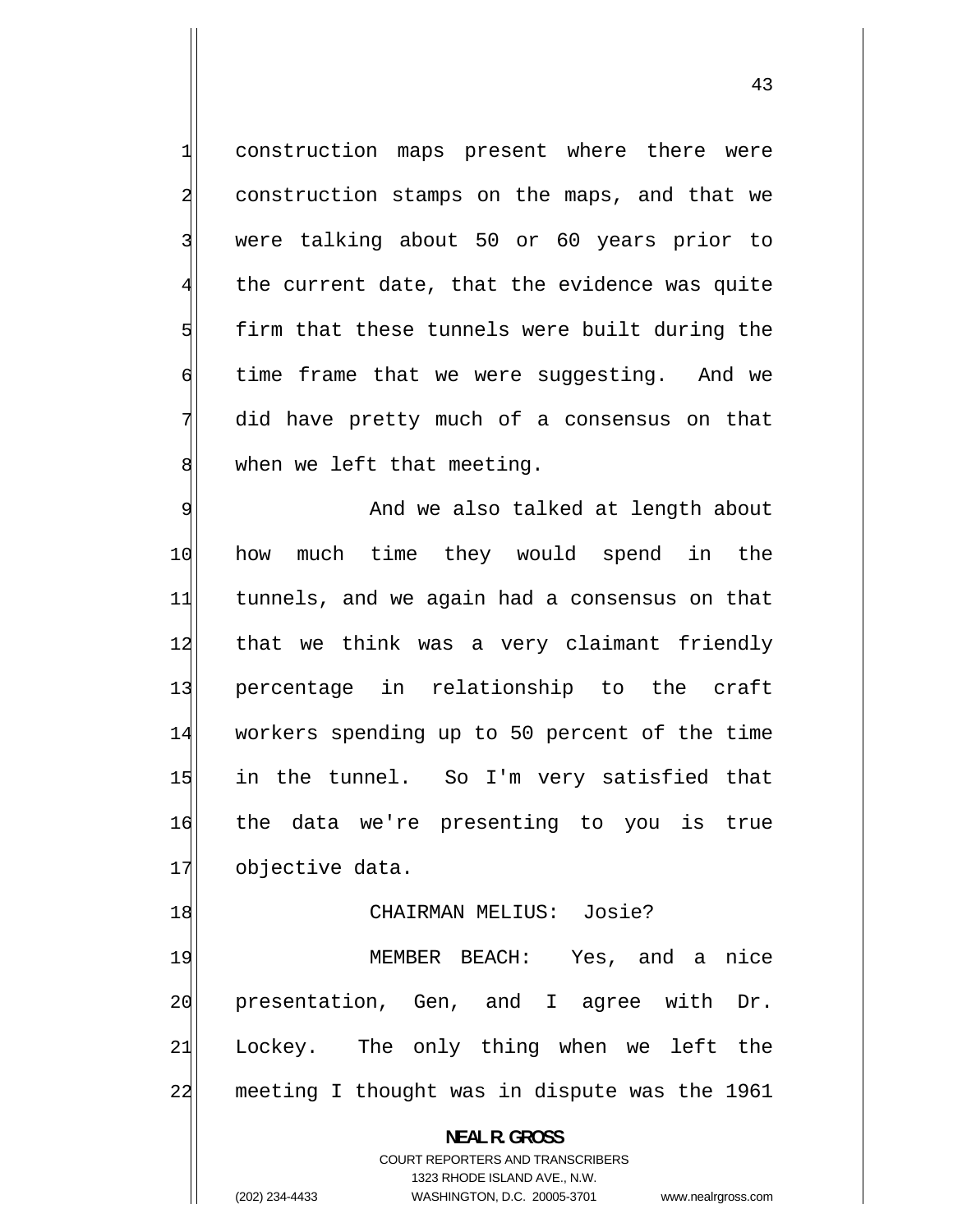tunnels. And I understand now that that's not the case, so I'm very comfortable with the decision we came to on the dates of all the tunnels at this point.

1

2

3

4

5 CHAIRMAN MELIUS: I have sort of 6 one question I think is maybe to help the new 7 Members and is sort of clarifying sort of 8 what exposures are we talking about and sort 9 of levels of exposure? Because I think we 10 dealt with that issue, I think, in earlier 11 meetings in terms of, but I think that's 12 important sort of context for this whole 13 discussion also.

14 MEMBER ROESSLER: Call on Jim 15 Neton to answer that.

16 DR. NETON: The main difference in 17 exposures among the various tunnels would be 18 to radon. The one set of tunnels that were 19 constructed in 1957 and part of the 1961 20 tunnels happen to be sitting underneath some 21 radium contamination, so there would be 22 infiltration of radon gas into the tunnels

**NEAL R. GROSS** 

COURT REPORTERS AND TRANSCRIBERS 1323 RHODE ISLAND AVE., N.W.

(202) 234-4433 WASHINGTON, D.C. 20005-3701 www.nealrgross.com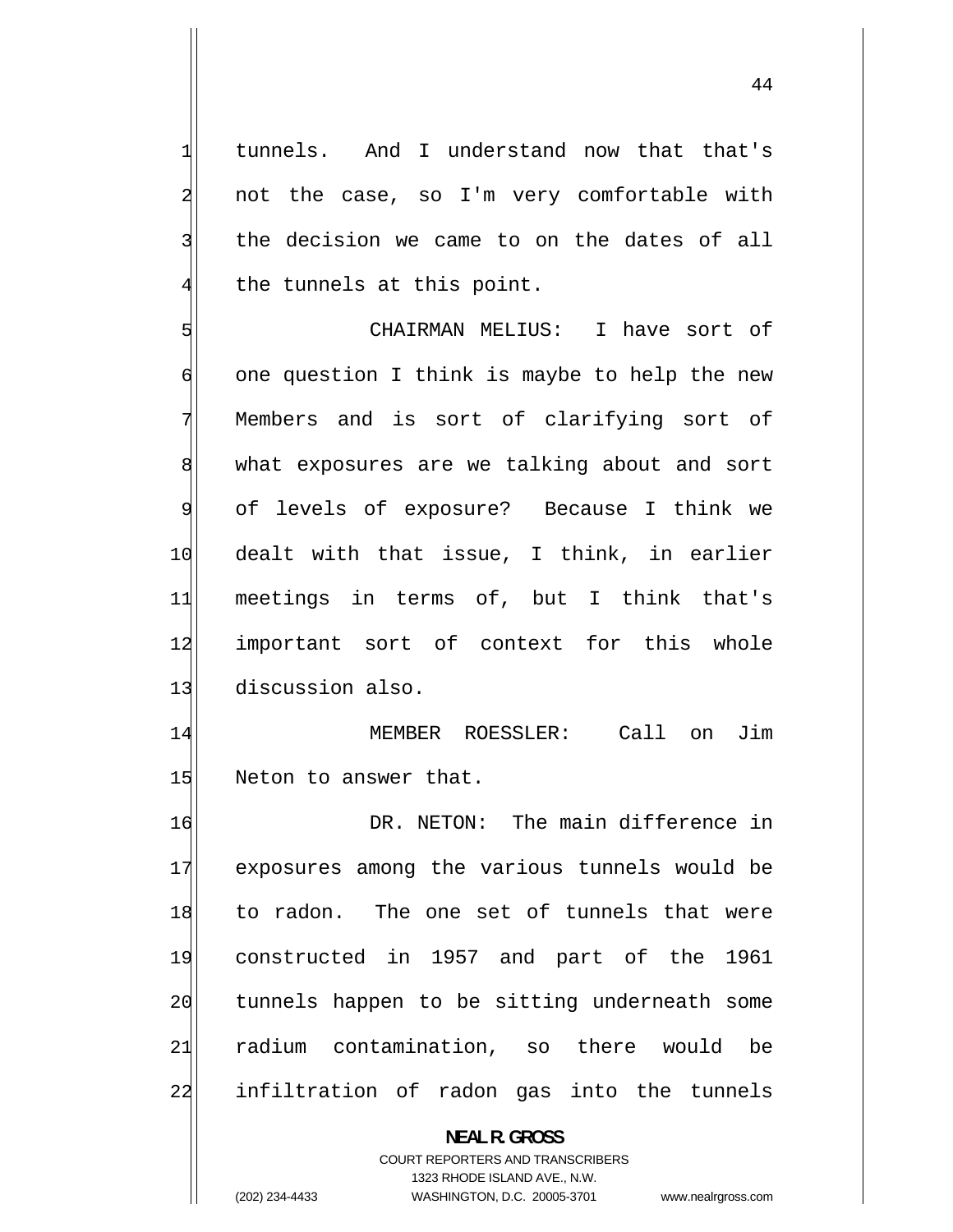and we would assign the radon exposures.

1

45

2 But one needs to also remember 3 that the site is an SEC all the way through 4 1969, and radon primarily affects lung 5 cancers, so the majority if not all of the 6 lung cancer cases would have been compensated 7 through the Special Exposure Cohort, although 8 one can't say with any certainty there 9 wouldn't be someone affected. But it would 10 have minimal impact.

11 CHAIRMAN MELIUS: And can you sort 12 of quantify the given estimate of what levels 13 of radon exposure are we talking about 14 assigning people?

15 DR. NETON: Oh, I think it's 16 around a hundred picocuries per liter. It's 17 not trivial. About a hundred picocuries per 18 liter, almost, yes, half of a working level 19 maybe, something like that. It's only 20 particularly in that one section of tunnels 21 where there was some very heavy radium 22 contamination where they had processed the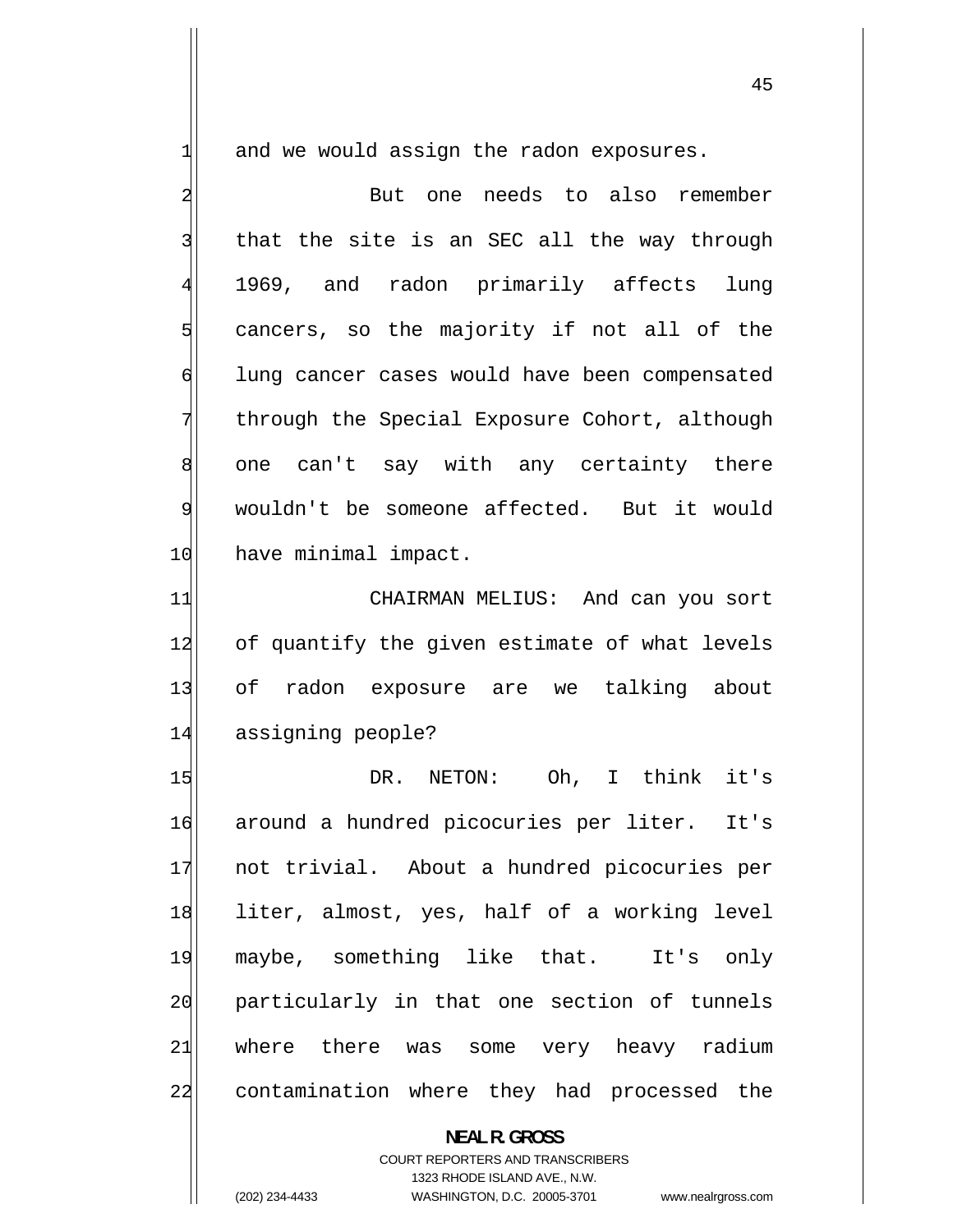Belgian Congo ore. It seems like it kind of got dumped there at one point and had not yet been cleaned up.

4 CHAIRMAN MELIUS: So I think it 5 just helps to understand why this was an 6 issue that needed to be addressed and sort of 7 what that, and we at previous meetings had 8 spent a fair amount of time both the Work 9 Group and at the Board level to think about 10 how to potentially model and what the radon 11 levels were and would be used for this part 12 of the dose reconstruction. Again as Jim 13 said, it's almost all SEC so to the extent 14 that it was needed.

15 Other Board Members have 16 questions? Bill Field, do you have any 17 questions or anything to add?

18 MEMBER FIELD: No. No questions. 19 It's good to hear though that there was at 20 least some consensus of the dates the tunnels 21 were built.

22 CHAIRMAN MELIUS: NIOSH do you

**NEAL R. GROSS**  COURT REPORTERS AND TRANSCRIBERS

1323 RHODE ISLAND AVE., N.W.

1

2

3

(202) 234-4433 WASHINGTON, D.C. 20005-3701 www.nealrgross.com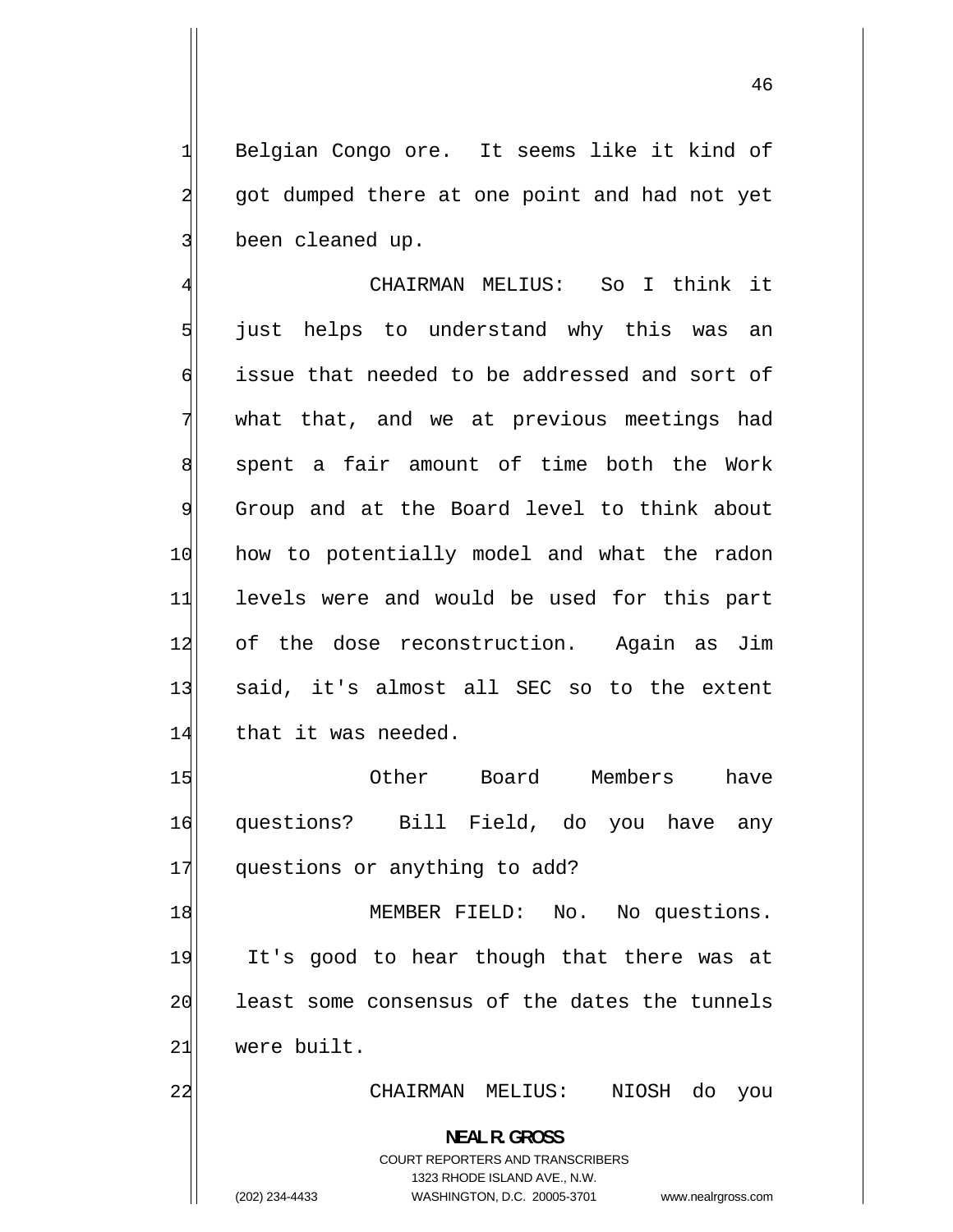have anything, Jim, to add to the, want to say about it? Okay.

3 I think we have essentially a 4 recommendation from the Work Group of that, 5 and I think given that, I think, take that as 6 a motion to the Board that this would be what 7 would be used in the Site Profile. So 8 further discussion on that? 9 And I think we can do a voice 10 vote. All in favor of accepting the Work 11 Group's recommendation say aye. 12 (Chorus of ayes.) 13 Opposed? Abstain? Okay. 14 CHAIRMAN MELIUS: Good. We have 15 completed that. 16 Now we have a few more items to 17 address, mainly Board Work Group and there 18 are not a lot. I'm not sure, Ted, can you 19 check on the Titanium letter? 20 MR. KATZ: Yes. 21 CHAIRMAN MELIUS: The status of 22 it? We have a short letter on the Titanium

1323 RHODE ISLAND AVE., N.W.

**NEAL R. GROSS**  COURT REPORTERS AND TRANSCRIBERS

1

2

(202) 234-4433 WASHINGTON, D.C. 20005-3701 www.nealrgross.com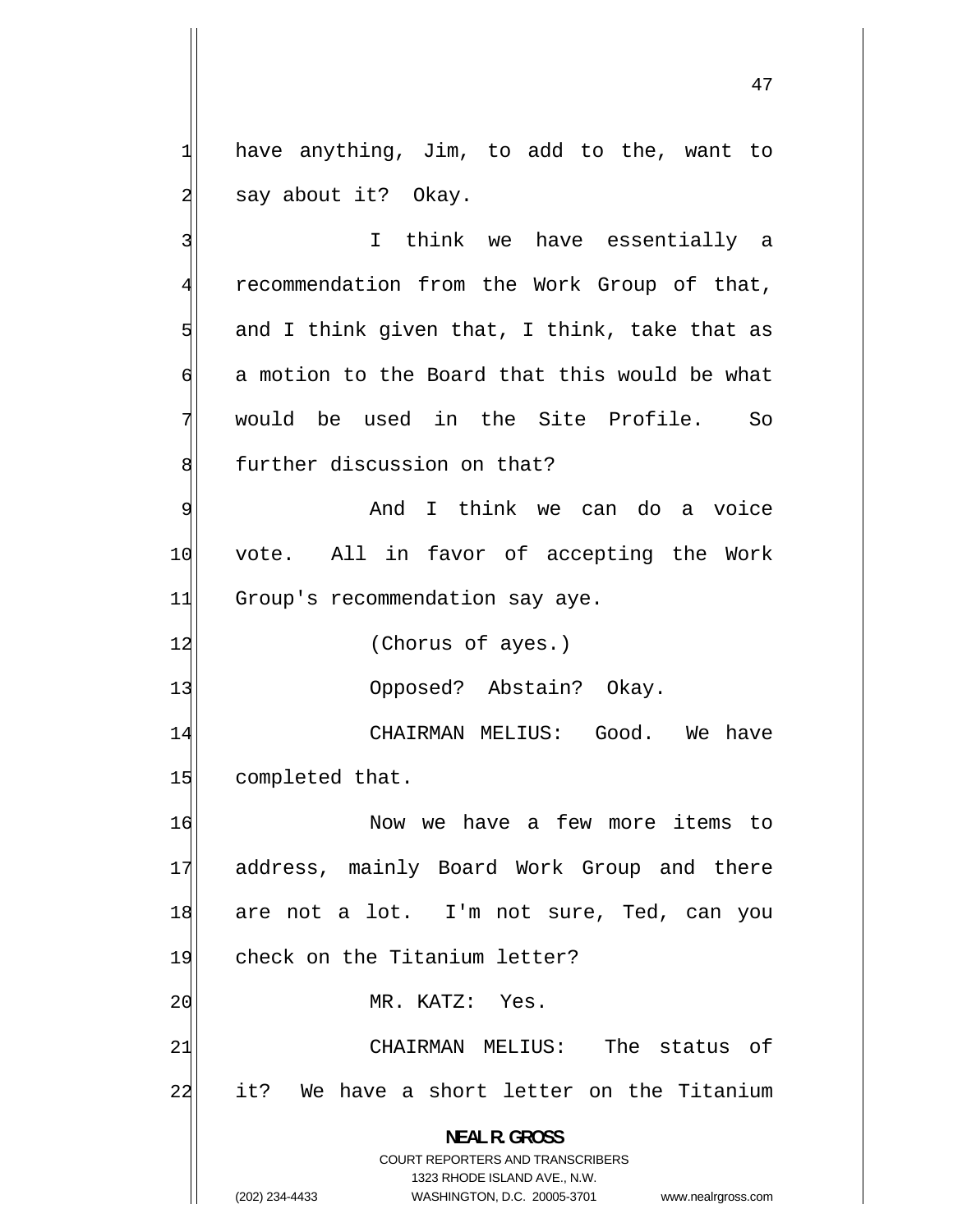Alloys facility. We have some Board correspondence, which what we'll do is we'll, two letters, one isn't complete yet. Representative Lujan gave us a letter Tuesday night when we were here, and they're actually going to do a followup on that letter. So when we get that we'll draft a reply and circulate that to the Board Members for any input.

1

2

3

4

5

6

7

8

9

10 We also have a letter that we 11 talked about briefly on Tuesday when Mark was 12 here that again was circulated to the Board 13 earlier on the Savannah River site, and again 14 we'll draft up a reply. It was basically 15 asking for an update on where we were with 16 the site. It was from the petitioner on the 17 SRS site.

18 And I think those are the only two 19 outstanding items in terms of Board letters, 20 letters to the Board.

21 I am going to read off a draft. 22 And what we do just again for new Board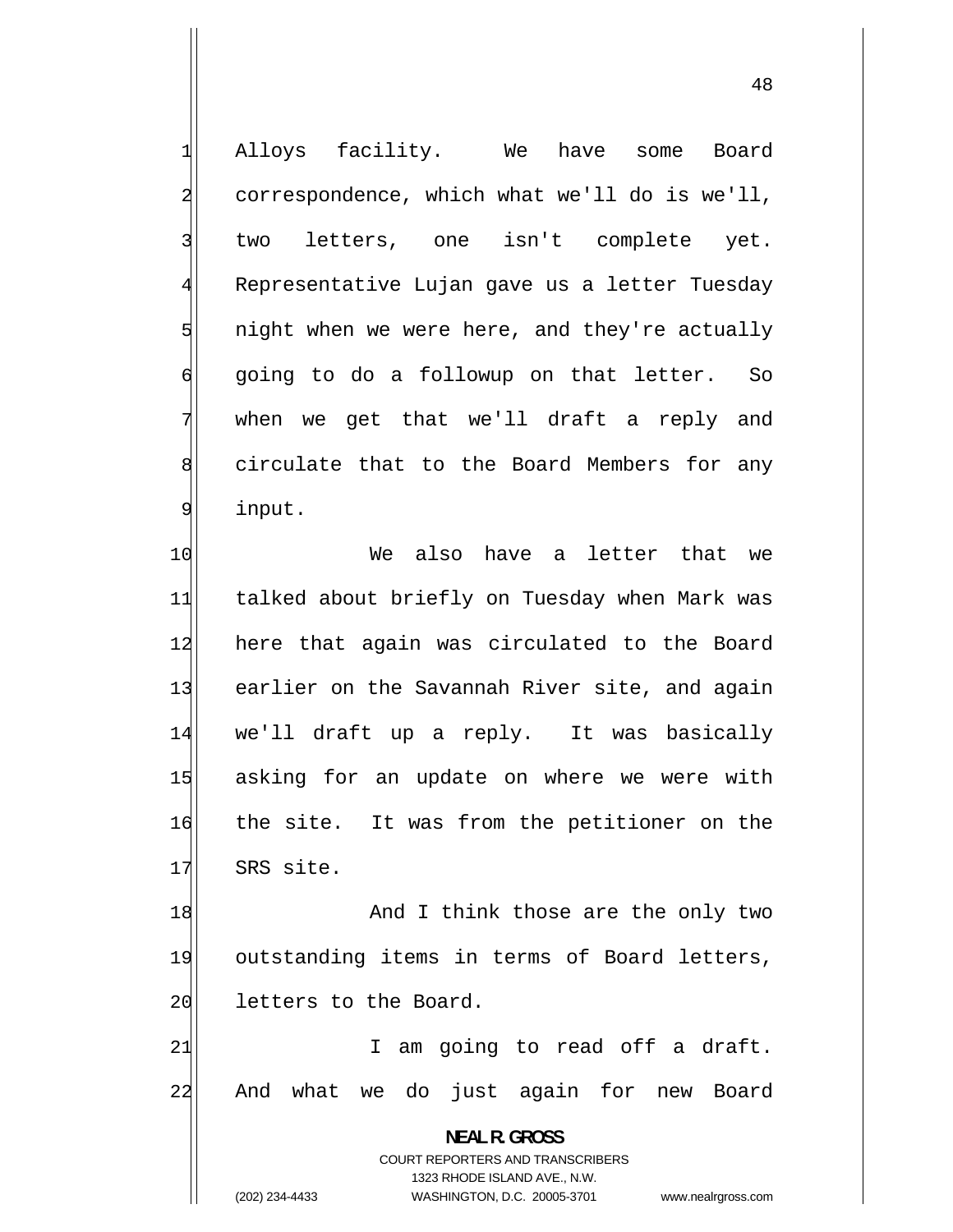Members, when we have a site that we've rejected, not approved the SEC petition, or essentially agreeing with NIOSH evaluation or different circumstances there, then we just do a short letter that just gets that on the record.

1

2

3

4

5

6

7 The Advisory Board on Radiation 8 Worker Health, the Board has evaluated 9 Special Exposure Cohort SEC Petition 00190 10 concerning workers at Titanium Alloys 11 Manufacturing in Niagara Falls, New York, 12 under the statutory requirements established 13 by the Energy Employees Occupational Illness 14 Compensation Program Act of 2000, EEOICPA, 15 incorporated into 42 CFR 83.13.

16 The National Institute for 17 Occupational Safety and Health, NIOSH, has 18 recommended that individual dose 19 reconstructions are feasible for all 20 employees who work in any area or building at 21 Titanium Alloys Manufacturing from January 22 1st, 1955 through December 31st, 1956. NIOSH

**NEAL R. GROSS** 

COURT REPORTERS AND TRANSCRIBERS 1323 RHODE ISLAND AVE., N.W. (202) 234-4433 WASHINGTON, D.C. 20005-3701 www.nealrgross.com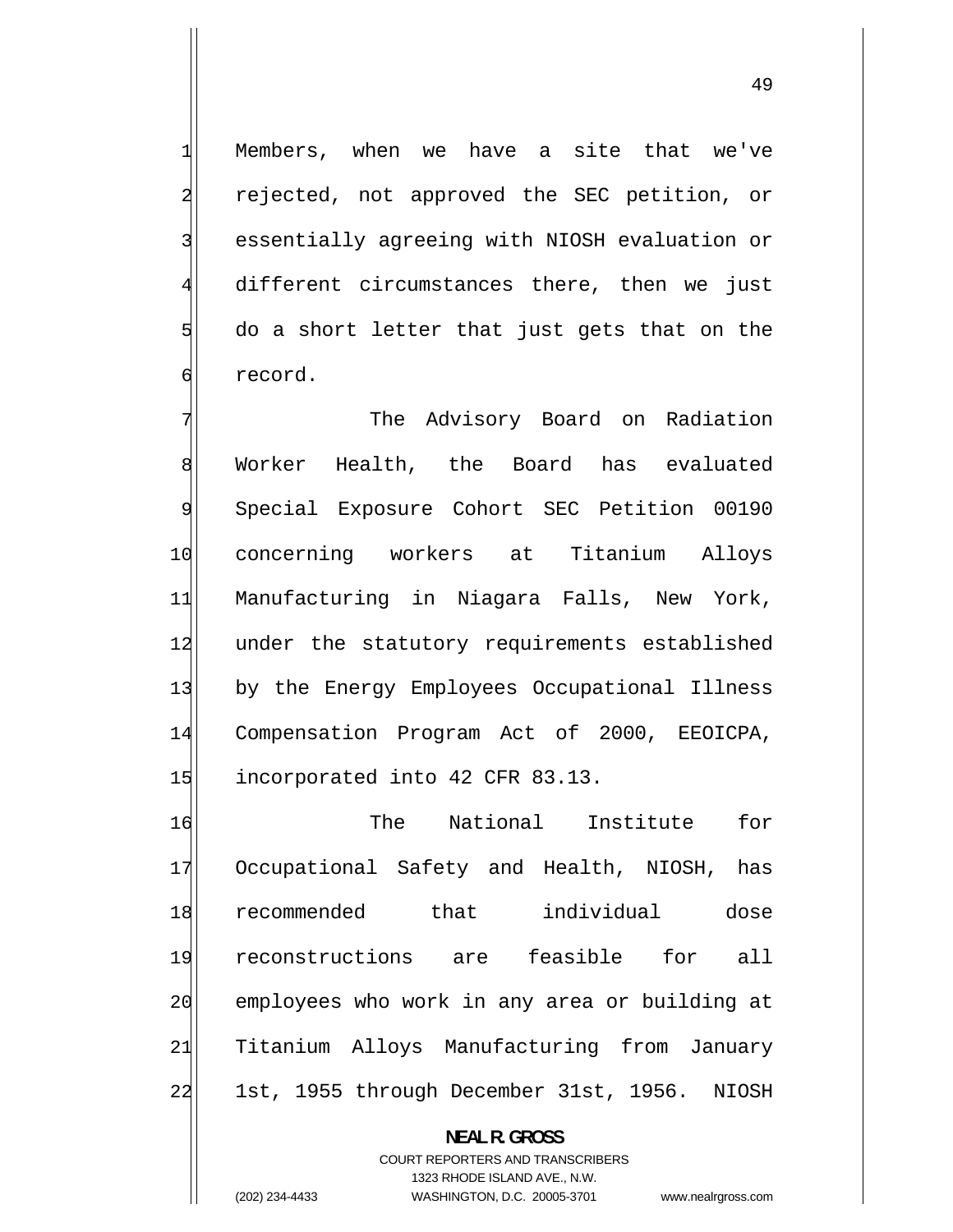found that it has access to adequate exposure monitoring and other information necessary to do individual dose reconstructions with sufficient accuracy for Members of this group, and therefore a Class covering this group should not be added to the SEC. The Board concurs with this determination.

1

2

3

4

5

6

7

8 Based on these considerations and 9 discussions at the June 19-21, 2012, Board 10 meeting held in Santa Fe, New Mexico, the 11 Board recommends that this Class not be added 12 to the SEC. Enclosed is the supporting 13 documentation from the Board meeting where 14 this SEC Class was discussed. The 15 documentation includes copies of the 16 petition, the NIOSH review thereof and 17 related materials. If any of these items are 18 unavailable at this time they will follow 19 shortly.

20 | Okay, any comments, questions? 21 MEMBER MUNN: Just a question, 22 that I didn't catch the number of the SEC

> **NEAL R. GROSS**  COURT REPORTERS AND TRANSCRIBERS 1323 RHODE ISLAND AVE., N.W. (202) 234-4433 WASHINGTON, D.C. 20005-3701 www.nealrgross.com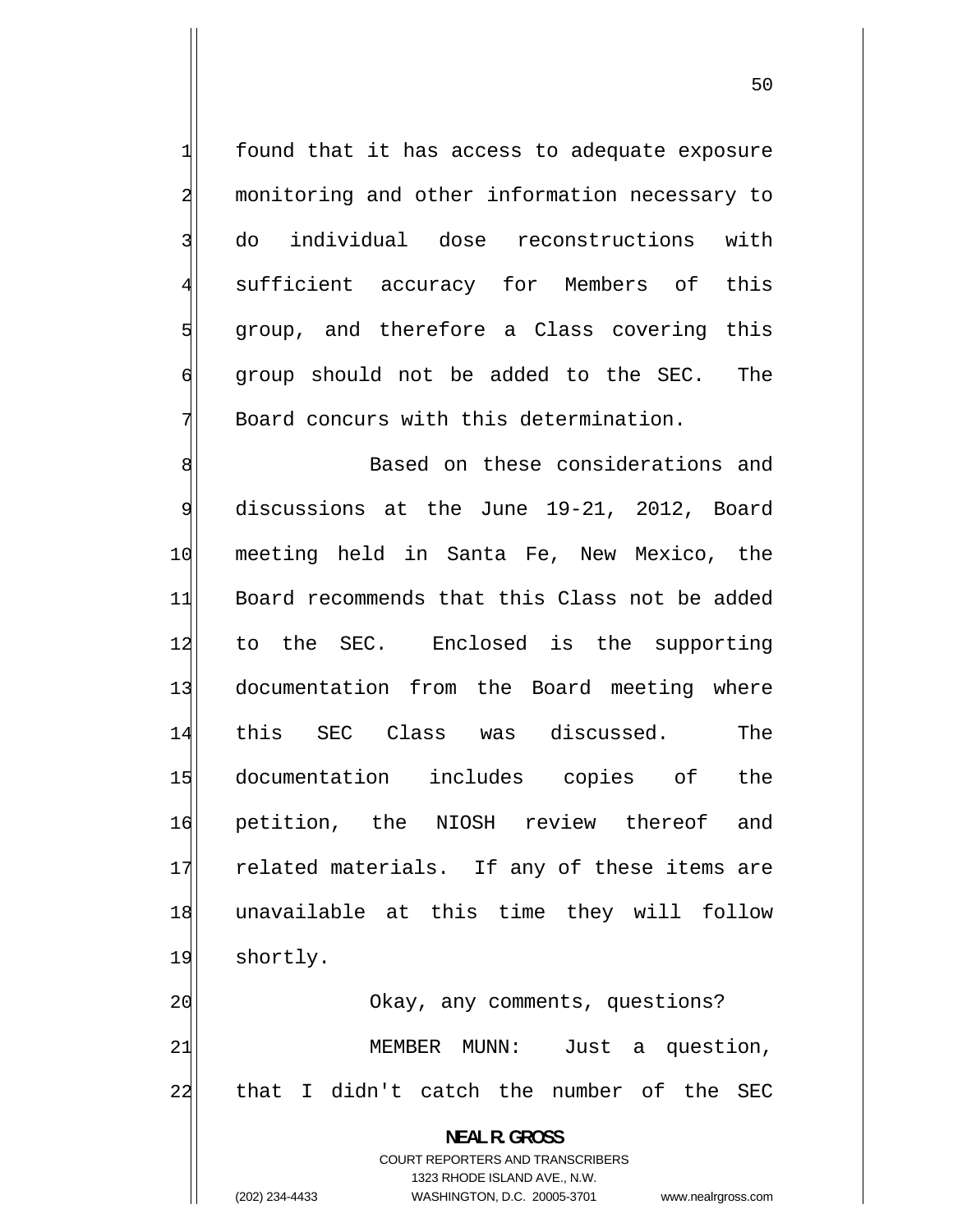that you read. What was it?

1

2

3

4

6

CHAIRMAN MELIUS: 00190.

 MEMBER MUNN: Yes, that's correct. CHAIRMAN MELIUS: Yes, I might 5 have either done it too fast or skipped over it.

7 In terms of Board Work Groups, 8 we've been slowly getting new Members of the 9 Board into Work Groups and Subcommittees. I 10 think we also have enough Members now, and I 11 wanted to get some input on this.

12 But we have a number of three-13 member Work Groups that we did when we were 14 having lots of meetings and it was becoming 15 difficult to schedule meetings because 16 everyone was so busy and thought that these 17 Work Groups could get by with three Members. 18 So I think there's enough willingness on the 19 part of Board Members to participate in Work 20 Groups that I will start adding people to 21 those Work Groups.

That would include the, I was

**NEAL R. GROSS**  COURT REPORTERS AND TRANSCRIBERS 1323 RHODE ISLAND AVE., N.W. (202) 234-4433 WASHINGTON, D.C. 20005-3701 www.nealrgross.com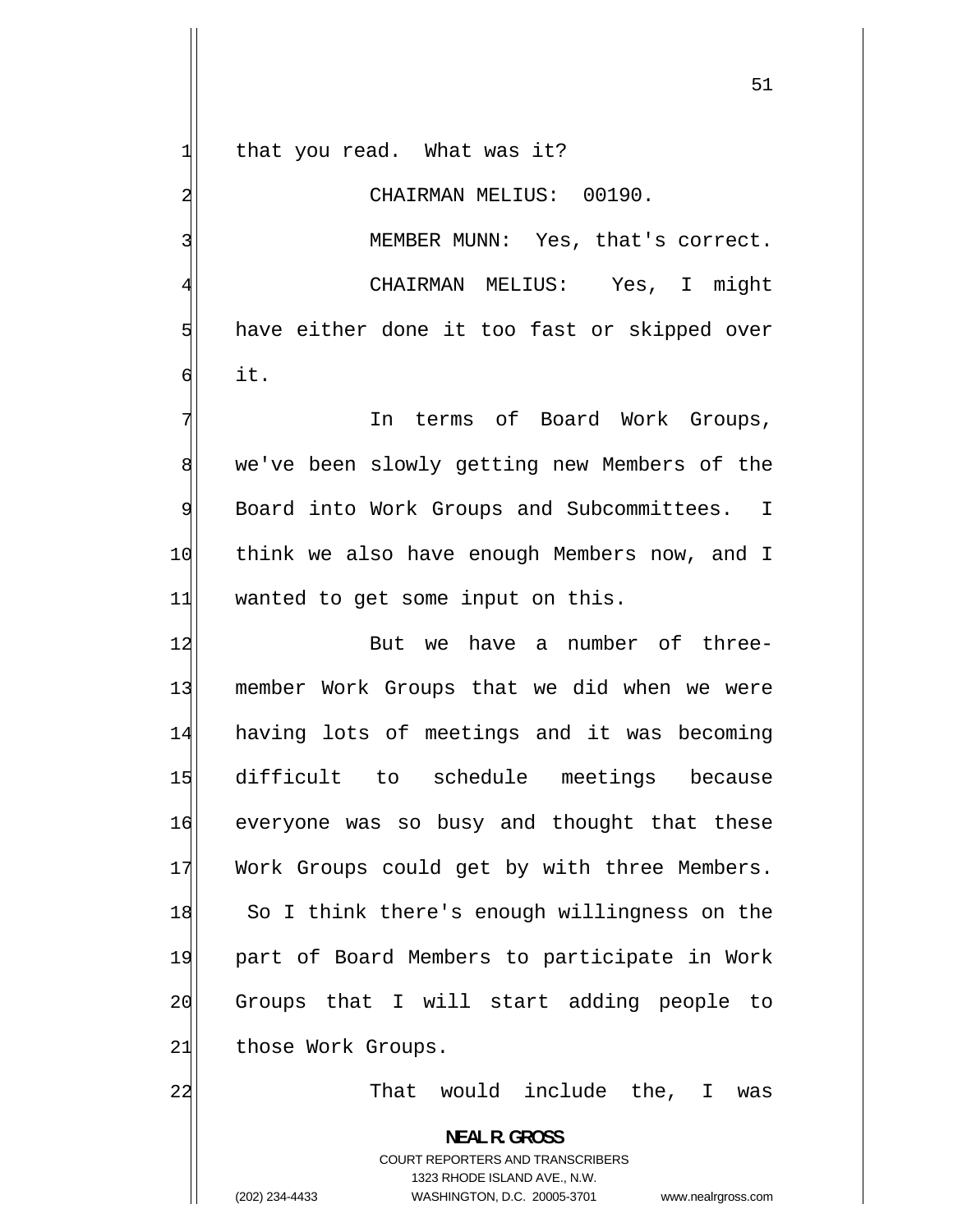going through them earlier. There's the Lawrence Berkeley one that Paul chairs that only has three Members. Pinellas only has three. The Portsmouth, Paducah, K-25 only has three Members, and so Santa Susana is the same.

7 And also Mike Gibson at this point 8 doesn't have really enough time or 9 availability to be able to participate in 10 Work Groups, so we've been moving him out. 11 So over the next month I will do that. I 12 will correspond with you individually by 13 email about your interest and making sure of 14 your interest, and then we'll deal with 15 conflicts and things like that. So by our 16 August Board call I think we should be pretty 17 much settled on that. We haven't had any new 18 Work Groups come out of this meeting or 19 really the past few meetings, so I think 20 we'll be pretty well set there. So does that 21 sound agreeable to people? Okay.

Ted, is there anything more on

**NEAL R. GROSS**  COURT REPORTERS AND TRANSCRIBERS 1323 RHODE ISLAND AVE., N.W. (202) 234-4433 WASHINGTON, D.C. 20005-3701 www.nealrgross.com

22

1

2

3

4

5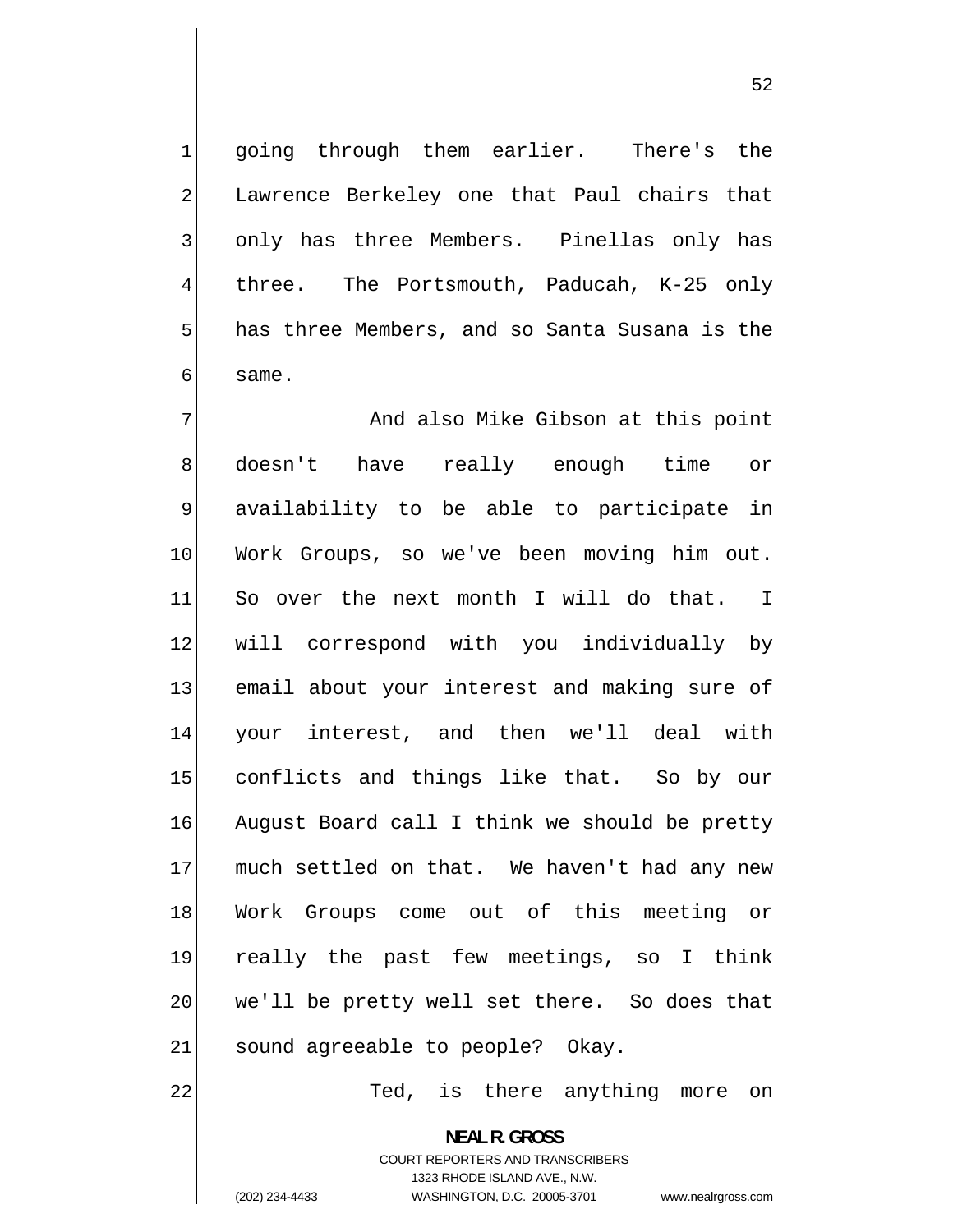scheduling?

1

2 MR. KATZ: I don't think so. 3 CHAIRMAN MELIUS: Did you follow 4 up or are you going to follow up with the 5 absent -- 6 MR. KATZ: Oh no, I'm going to do 7 that. 8 CHAIRMAN MELIUS: Okay. 9 MR. KATZ: I haven't gotten any 10 feedback from them. I haven't sent them out, 11 so I haven't done that yet. 12 CHAIRMAN MELIUS: Okay, so if you  $13$  could get that out to us so we  $-$ 14 MR. KATZ: I will. 15 CHAIRMAN MELIUS: -- document 16 that. And I can't remember the date now. 17 MR. KATZ: For the teleconference? 18 CHAIRMAN MELIUS: Teleconference. 19 MR. KATZ: It's August 15th. 20 CHAIRMAN MELIUS: August 15th 21 we'll do the Board teleconference, and the 22 September meeting in Denver. **NEAL R. GROSS**  COURT REPORTERS AND TRANSCRIBERS 1323 RHODE ISLAND AVE., N.W. (202) 234-4433 WASHINGTON, D.C. 20005-3701 www.nealrgross.com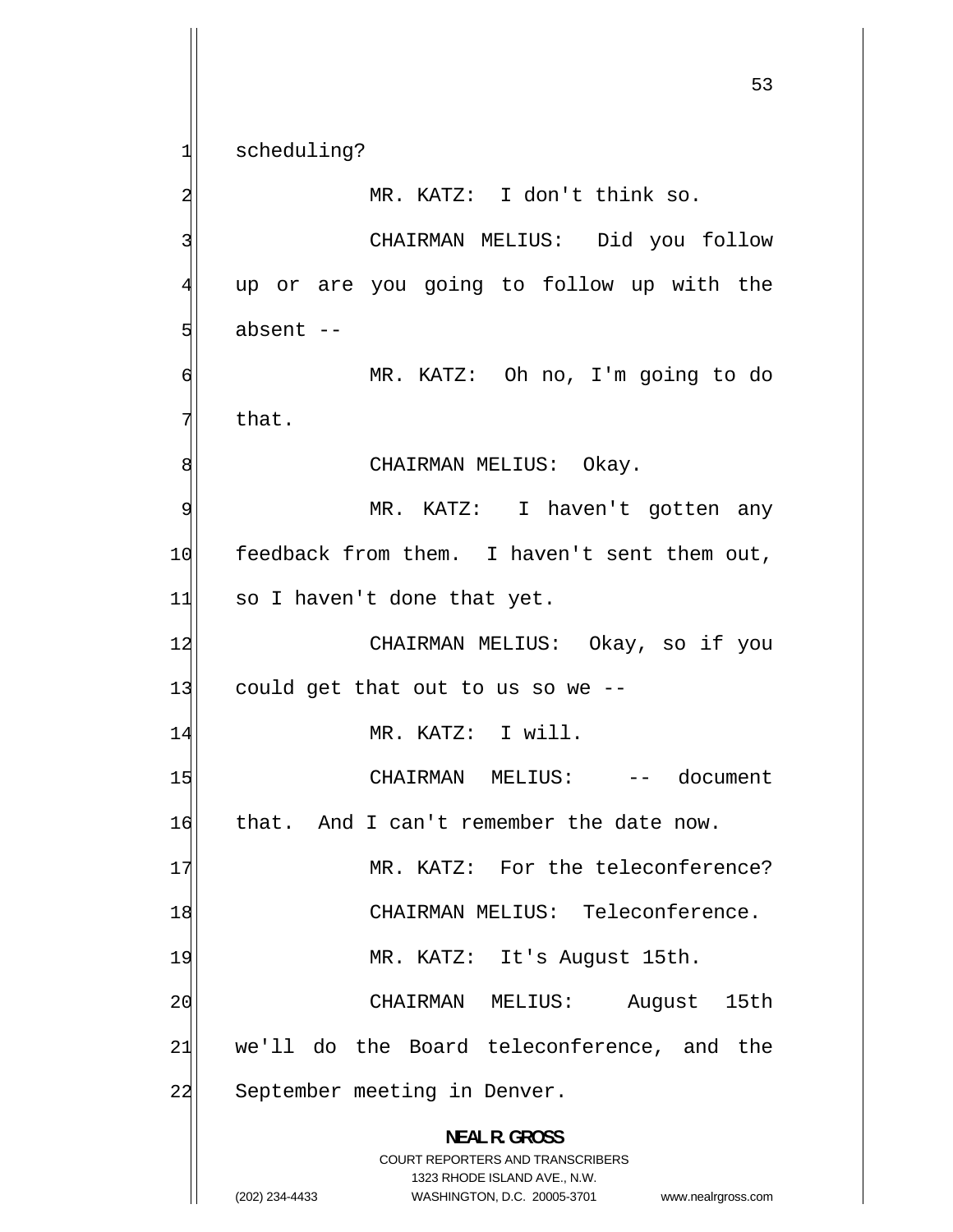54

 MR. KATZ: The September meeting's in Denver, and we'll make a determination a little closer as to whether we actually need the full two and a half days or whether we can do it in two days.

1

2

3

4

5

6 CHAIRMAN MELIUS: Yes. My guess 7 is given that we're carrying over GSI, we may 8 have significant action on Mound. I would 9 sort of expect to have two and a half days, 10 but again you can't, and then LaVon seemed to 11 be working on a lot of work for us, and 12 those, even the 83.14s take a significant 13 amount of Board time to process and work 14 through.

15 But as we've talked earlier, 16 thinking up the exact schedule is difficult 17 and predicting what will take time is 18 difficult because we often don't know until 19 the Work Group has its last meeting 20 beforehand.

21 Any other Board business people 22 want to bring up or --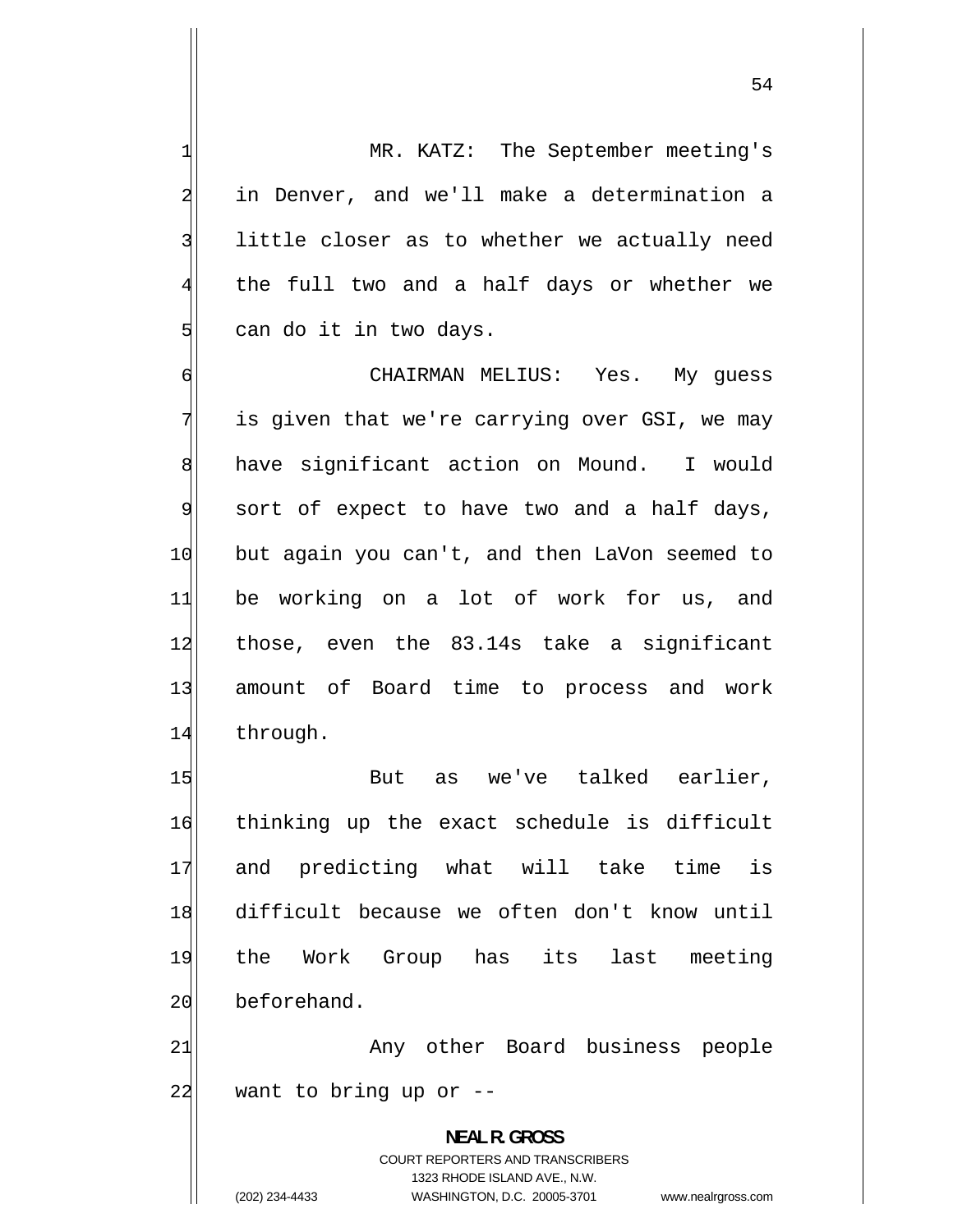| 1              | MR. STIVER: Yes, this is John                                                                                                                                          |
|----------------|------------------------------------------------------------------------------------------------------------------------------------------------------------------------|
| $\overline{a}$ | Stiver. I just wanted to mention in regards                                                                                                                            |
| 3              | to new workgroups that you might be                                                                                                                                    |
| 4              | considering. In California if there was some                                                                                                                           |
| 5              | interest expressed about Simonds Saw and                                                                                                                               |
| б              | Steel that it was contingent upon getting the                                                                                                                          |
| 7              | Site Profile review completed, and that is                                                                                                                             |
| 8              | indeed done and has been delivered. So that                                                                                                                            |
| 9              | might be something to put on the agenda --                                                                                                                             |
| 10             | CHAIRMAN MELIUS: Okay.                                                                                                                                                 |
| 11             | MR. STIVER: -- for the                                                                                                                                                 |
| 12             | teleconference.                                                                                                                                                        |
| 13             | CHAIRMAN MELIUS: Refresh me, what                                                                                                                                      |
| 14             | do they do there?                                                                                                                                                      |
| 15             | MR. STIVER: Simonds Saw<br>was<br>а                                                                                                                                    |
| 16             | uranium rolling, actually it was a steel                                                                                                                               |
| 17             | rolling mill up in Upstate New York, and they                                                                                                                          |
| 18             | had an AEC contract to roll uranium rods is                                                                                                                            |
| 19             | basically what they --                                                                                                                                                 |
| 20             | CHAIRMAN MELIUS: So that would                                                                                                                                         |
| 21             | fit into one of our current, wouldn't it?                                                                                                                              |
| 22             | MR. STIVER: Yes, there's an SEC.                                                                                                                                       |
|                | <b>NEAL R. GROSS</b><br><b>COURT REPORTERS AND TRANSCRIBERS</b><br>1323 RHODE ISLAND AVE., N.W.<br>(202) 234-4433<br>WASHINGTON, D.C. 20005-3701<br>www.nealrgross.com |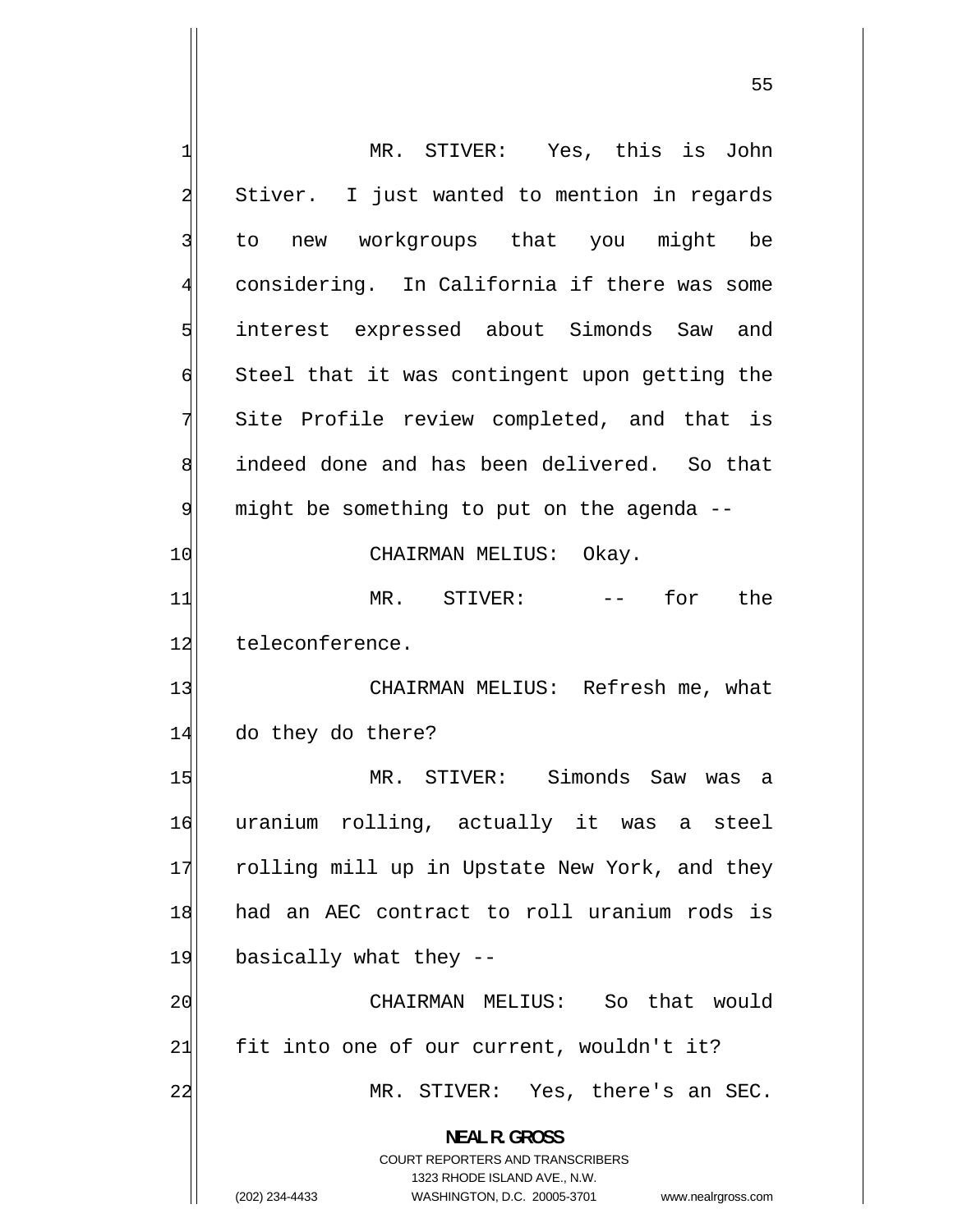$56$ 1 There's a residual period. Does this go to 2 Paul or you? 3 MEMBER ANDERSON: Paul. 4 MR. STIVER: Yes, when he's not 5 here it would be under the umbrella, I guess. 6 MR. KATZ: Jim, which of these 7 does this fit? 8 (Simultaneous speaking.) 9 MR. KATZ: 6000, okay. That's 10 6000. 11 CHAIRMAN MELIUS: Yes, that's what 12 I thought. Can you make sure that Paul knows  $13$  that? 14 MR. KATZ: Absolutely. 15 CHAIRMAN MELIUS: Yes, I mean for 16 both 6000 and 6001, if those get Work Group 17 and Paul's not here, and I'll follow up by 18 email with him, but if you feel that the 19 workload is too great, you know, or we're 20 getting backed up for some reason then let us  $21$  know. I don't think that's the case so far. 22 Okay, any other business? Okay, **NEAL R. GROSS**  COURT REPORTERS AND TRANSCRIBERS 1323 RHODE ISLAND AVE., N.W. (202) 234-4433 WASHINGTON, D.C. 20005-3701 www.nealrgross.com